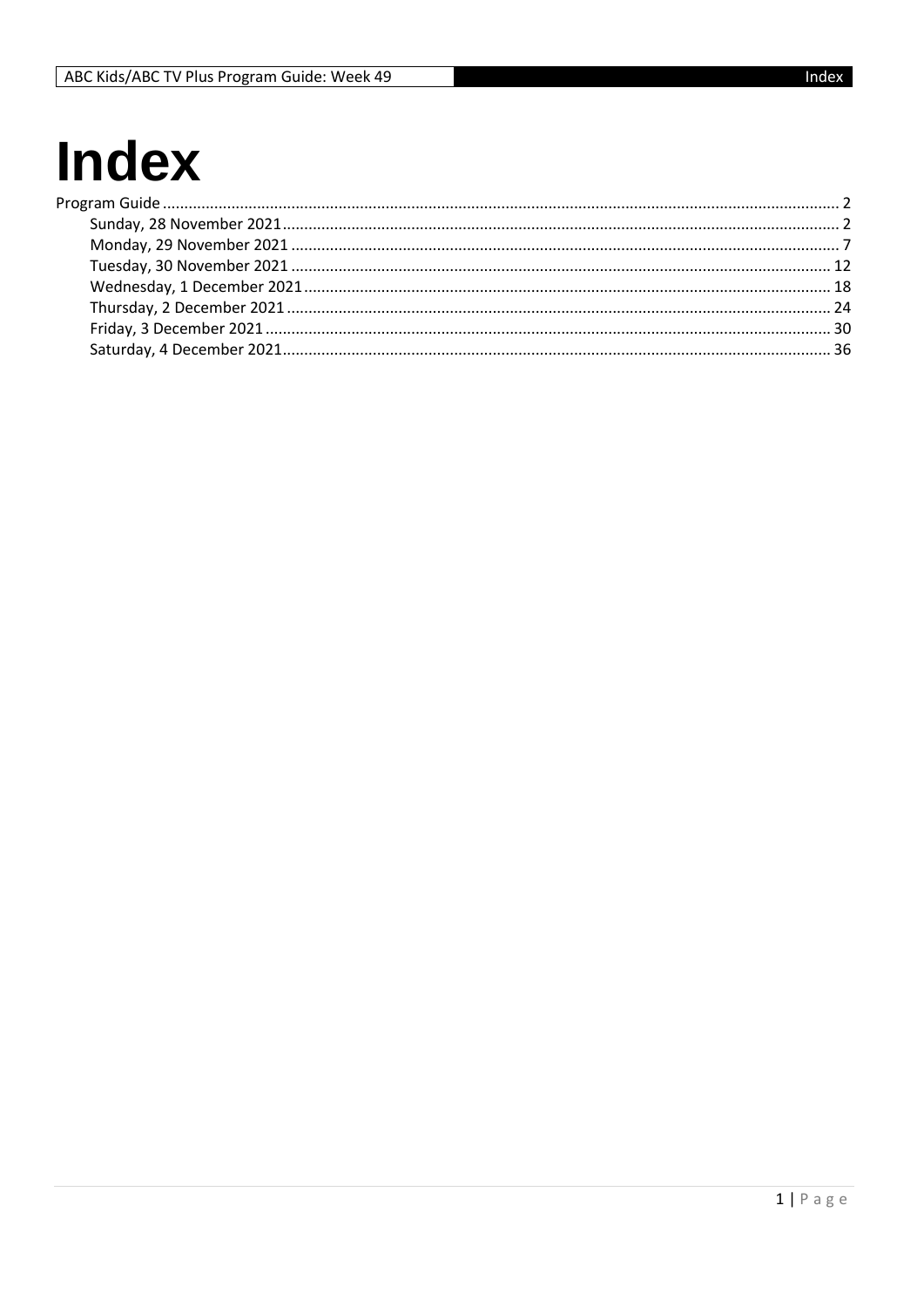# <span id="page-1-0"></span>**Program Guide**

### <span id="page-1-1"></span>**Sunday, 28 November 2021**

| 5:05am | <b>Five Minutes More</b>            |
|--------|-------------------------------------|
|        | (CC, Repeat, G)                     |
| 5:10am | <b>Sarah And Duck</b>               |
|        | (Repeat, G)                         |
| 5:20am | <b>The Hive</b>                     |
|        | (CC, Repeat, G)                     |
| 5:30am | <b>Digby Dragon</b>                 |
|        | (Repeat, G)                         |
| 5:40am | Ready, Jet, Go!                     |
|        | (CC, Repeat, G)                     |
| 5:55am | <b>Little Ted's Big Adventure</b>   |
|        | (CC, Repeat, G)                     |
| 6:00am | <b>Sesame Street</b>                |
|        | (CC, Repeat, G)                     |
| 6:25am | <b>Pingu In The City</b>            |
|        | (Repeat, G)                         |
| 6:35am | <b>Dinosaur Train</b>               |
|        | (Repeat, G)                         |
| 6:45am | <b>Peter Rabbit</b>                 |
|        | (CC, Repeat, G)                     |
| 7:00am | <b>Charlie And Lola</b>             |
|        | (CC, Repeat, G)                     |
| 7:10am | <b>Go Jetters</b>                   |
|        | (CC, Repeat, G)                     |
| 7:25am | <b>Love Monster</b>                 |
|        | (Repeat, G)                         |
| 7:35am | <b>Tish Tash</b>                    |
|        | (CC, AD, G)                         |
| 7:40am | <b>The Wonder Gang</b>              |
|        | (Repeat, G)                         |
| 7:55am | Peppa Pig                           |
|        | (CC, Repeat, G)                     |
| 8:00am | <b>Bluey</b>                        |
|        | (CC, AD)                            |
| 8:10am | <b>Milo</b>                         |
|        | (CC, AD, G)                         |
| 8:20am | <b>The Adventures Of Paddington</b> |
|        | (CC,AD, Repeat, G)                  |
| 8:35am | <b>Kiddets</b>                      |
|        | (CC, Repeat, G)                     |
|        |                                     |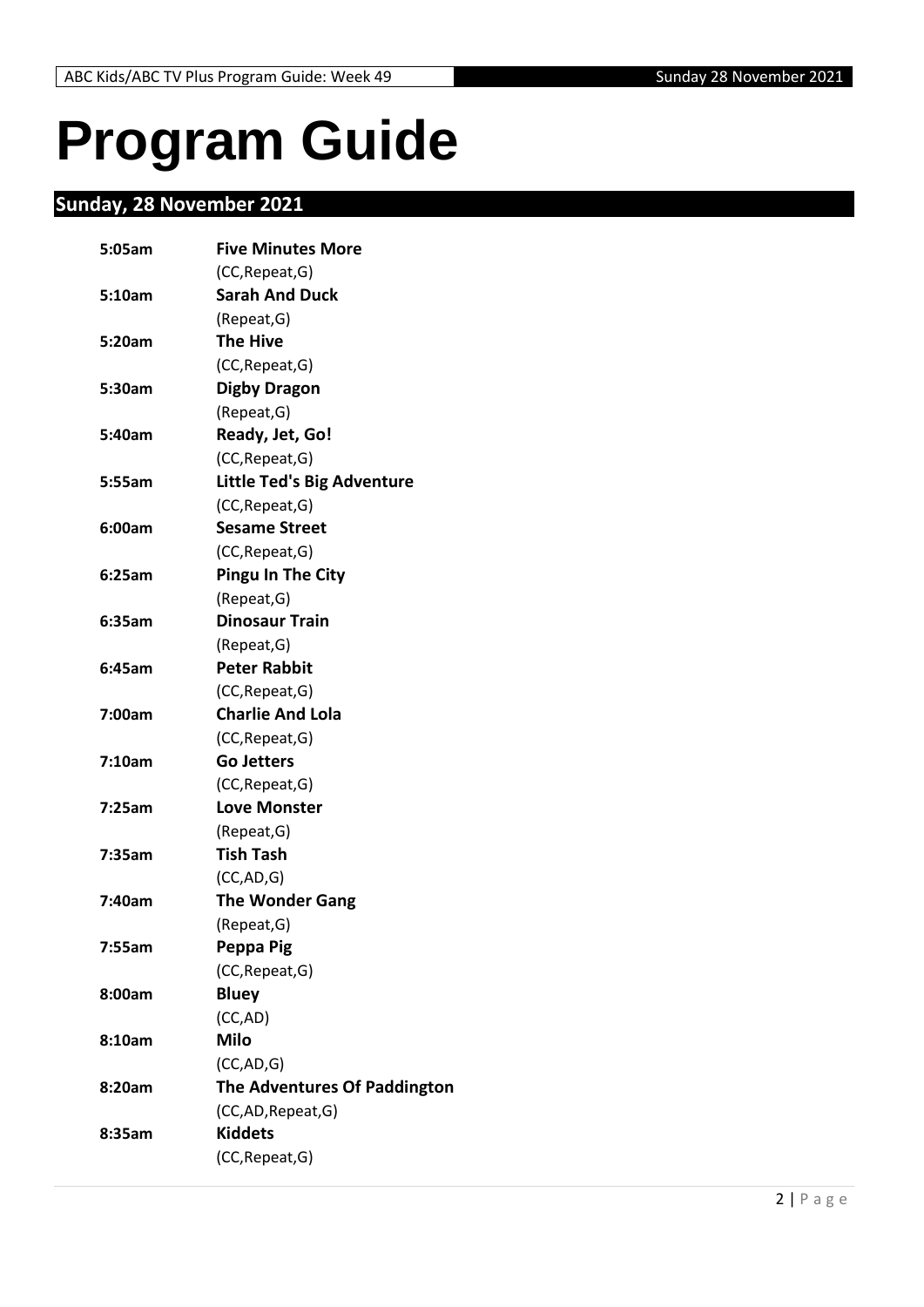| 8:45am             | <b>Bananas In Pyjamas</b>           |
|--------------------|-------------------------------------|
|                    | (CC, Repeat, G)                     |
| 9:00am             | <b>Play School</b>                  |
|                    | (CC,AD,Repeat,G)                    |
| 9:30am             | <b>Sesame Street</b>                |
|                    | (CC, Repeat, G)                     |
| 10:00am            | Ready, Steady, Wiggle!              |
|                    | (CC, Repeat, G)                     |
| 10:15am            | Pablo                               |
|                    | (CC, Repeat, G)                     |
| 10:30am            | <b>Becca's Bunch</b>                |
|                    | (CC, Repeat, G)                     |
| 10:40am            | hoopla doopla!                      |
|                    | (CC, Repeat, G)                     |
| 10:55am            | <b>Daniel Tiger's Neighbourhood</b> |
|                    | (Repeat, G)                         |
| 11:05am            | <b>Baby Jake</b>                    |
|                    | (CC, Repeat, G)                     |
| 11:20am            | <b>Twirlywoos</b>                   |
|                    | (Repeat, G)                         |
| 11:35am            | <b>Big Words Small Stories</b>      |
|                    | (Repeat, G)                         |
| 11:40am            | <b>Sally &amp; Possum</b>           |
|                    | (CC, Repeat, G)                     |
| 12:00pm            | <b>Teletubbies</b>                  |
|                    | (CC, Repeat, G)                     |
| 12:10pm            | In The Night Garden                 |
|                    | (CC, Repeat, G)                     |
| 12:40pm            | <b>Tik Tak</b>                      |
|                    | (G)                                 |
| 12:45pm            | <b>Guess How Much I Love You</b>    |
|                    | (CC, Repeat, G)                     |
| 1:05pm             | <b>Buddi</b>                        |
|                    | (AD, Repeat, G)                     |
| 1:10 <sub>pm</sub> | <b>Hoot Hoot Go!</b>                |
|                    | (CC, Repeat, G)                     |
| 1:15 <sub>pm</sub> | <b>Bing</b>                         |
|                    | (CC, Repeat, G)                     |
| 1:25 <sub>pm</sub> | Miffy's Adventures Big and Small    |
|                    | (Repeat, G)                         |
| 1:40pm             | <b>Noddy Toyland Detective</b>      |
|                    | (CC, Repeat, G)                     |
| 1:55pm             | <b>Rusty Rivets</b>                 |
|                    | (CC, Repeat, G)                     |
| 2:05pm             | <b>Bob The Builder</b>              |
|                    | (CC, Repeat, G)                     |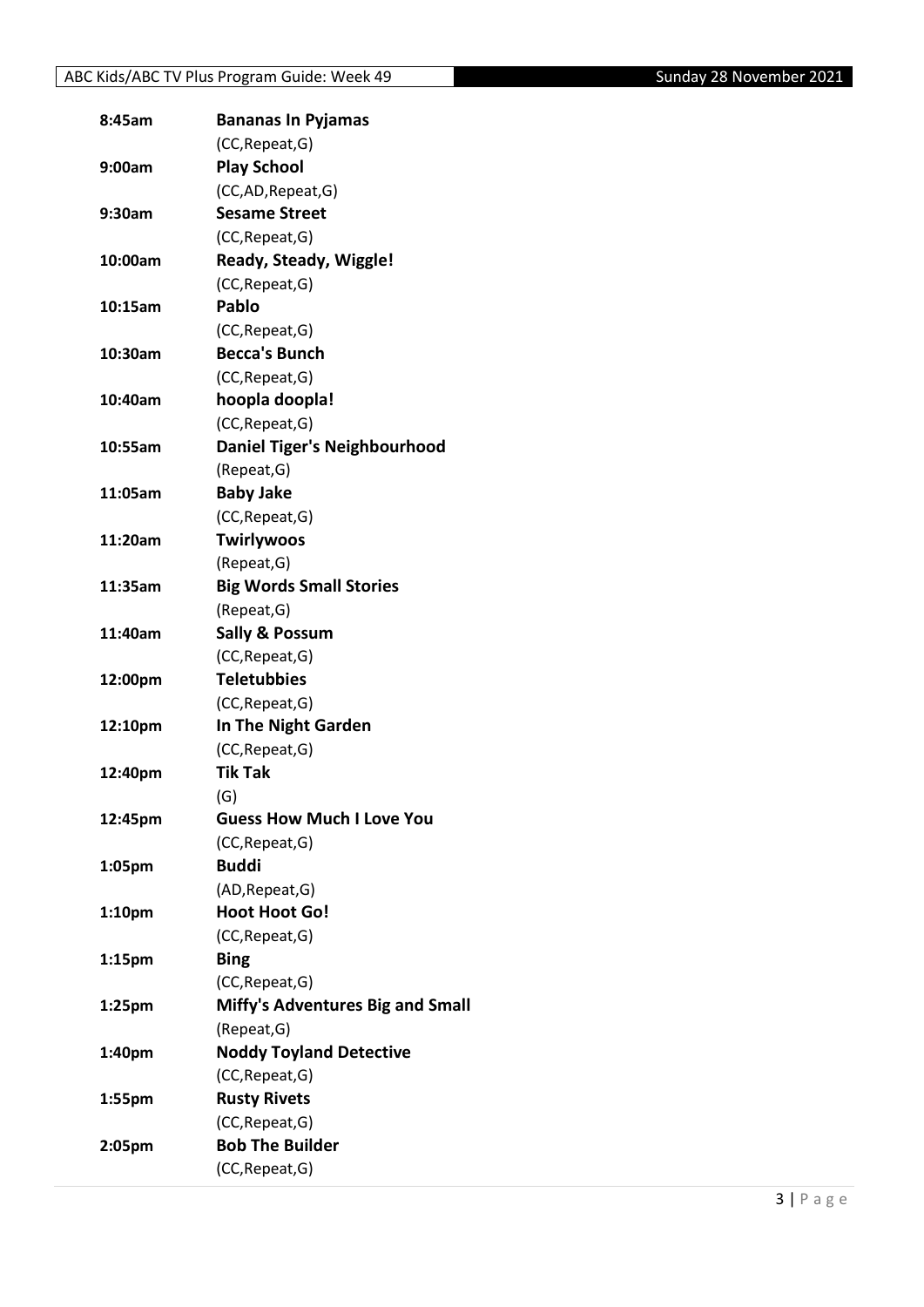| 2:20pm | <b>Get Grubby TV</b>                                                                      |
|--------|-------------------------------------------------------------------------------------------|
|        | (CC, Repeat, G)                                                                           |
| 2:30pm | Wallykazam!                                                                               |
|        | (Repeat, G)                                                                               |
| 2:55pm | <b>Cookie Monster's Foodie Truck</b>                                                      |
|        | (Repeat, G)                                                                               |
| 3:00pm | <b>Arthur</b>                                                                             |
|        | (Repeat, G)                                                                               |
| 3:30pm | <b>Play School</b>                                                                        |
|        | (CC,AD,Repeat,G)                                                                          |
| 4:00pm | <b>Bananas In Pyjamas</b>                                                                 |
|        | (CC, Repeat, G)                                                                           |
| 4:10pm | Ready, Steady, Wiggle!                                                                    |
|        | (CC, Repeat, G)                                                                           |
| 4:25pm | <b>Thomas And Friends</b>                                                                 |
|        | (CC, Repeat, G)                                                                           |
| 4:35pm | <b>Book Hungry Bears</b>                                                                  |
|        | (Repeat, G)                                                                               |
| 4:45pm | <b>Big Words Small Stories</b>                                                            |
|        | (Repeat, G)                                                                               |
| 4:55pm | <b>Play School Story Time</b>                                                             |
|        | (CC, Repeat, G)                                                                           |
| 5:05pm | Remy & Boo                                                                                |
|        | (CC,AD,Repeat,G)                                                                          |
| 5:15pm | Dog Loves Books                                                                           |
|        | (CC, Repeat, G)                                                                           |
| 5:20pm | <b>PJ Masks</b>                                                                           |
|        | (CC, Repeat, G)                                                                           |
| 5:35pm | <b>Nella the Princess Knight</b>                                                          |
|        | (Repeat, G)                                                                               |
| 5:50pm | Peppa Pig                                                                                 |
|        | (CC, Repeat, G)                                                                           |
| 5:55pm | <b>Fireman Sam</b>                                                                        |
|        | (CC,AD,Repeat,G)                                                                          |
|        |                                                                                           |
| 6:10pm | <b>Hey Duggee: The Comedy Badge</b>                                                       |
|        | (CC, Repeat, G)                                                                           |
|        | Duggee starts to explain where comedy comes from - a complete history, but the            |
|        | squirrels don't find this very funny. So, they all have a go at saying what makes them    |
|        | chuckle, from Dr Pluto's Fun facts to Busy Bears.                                         |
| 6:20pm | <b>Bluey: Unicorse</b>                                                                    |
|        | (CC,AD,Repeat)                                                                            |
|        | Bluey is an inexhaustible six year-old Blue Heeler dog, who loves to play and turns       |
|        | everyday family life into extraordinary adventures, developing her imagination as well as |
|        | her mental, physical and emotional resilience.                                            |
|        |                                                                                           |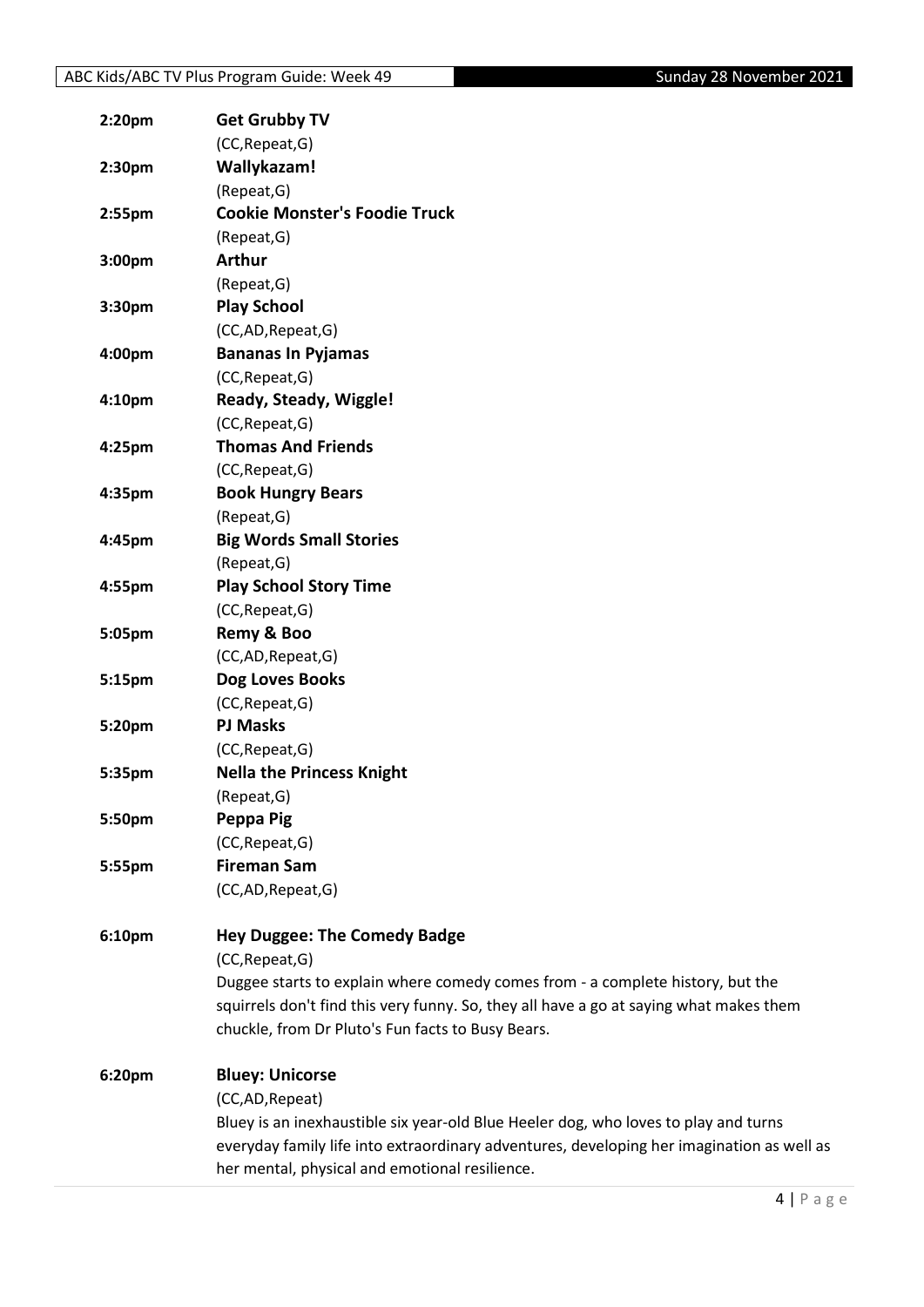| 6:25pm | <b>Shaun The Sheep: Timmy In A Tizzy</b><br>(CC, Repeat, G)<br>When the Farmer takes Timmy's favourite sheep-dolly, the little lamb won't stop crying.<br>So Shaun rallies the flock to get it back from Pidsley, the farm cat!                                                                                                                                                                                           |
|--------|---------------------------------------------------------------------------------------------------------------------------------------------------------------------------------------------------------------------------------------------------------------------------------------------------------------------------------------------------------------------------------------------------------------------------|
| 6:40pm | Andy's Prehistoric Adventures: Epidexipteryx And Tail Feather<br>(CC, Repeat, G)<br>Andy and his time travelling clock head 160 million years into the past in search of a<br>feather belonging to a tiny prehistoric dinosaur called the Epidexipteryx.                                                                                                                                                                  |
| 7:00pm | <b>Grace's Amazing Machines: Amphibious Machines</b><br>(CC,AD,Repeat,G)<br>Motorbike rider Grace shows off three machines that can go on land and water.                                                                                                                                                                                                                                                                 |
| 7:15pm | <b>Sir Mouse: An Unwanted Guest</b><br>(CC,AD,Repeat,G)<br>Dragon's annoying cousin comes to stay. He demands all the attention and Mouse is not<br>happy with his presence. She even has to give up her bed!                                                                                                                                                                                                             |
| 7:30pm | Spicks And Specks: Chris Bailey, Silvie Palladino, Shane Jacobson & Dave O'Neil<br>(CC, Repeat, PG)<br>Adam, Myf and Alan are joined by Chris Bailey (The Saints), Silvie Palladino, Shane<br>Jacobson, Dave O'Neil, and The Kurts.                                                                                                                                                                                       |
| 8:00pm | <b>Compass: Points of Difference</b><br>(CC,AD,Repeat,PG,Aboriginal and Torres Strait Islander viewers are advised that the<br>following program may contain images and voices of people who have died)<br>Disability advocate Nicole Lee is a breath of fresh air introducing a range of dynamic<br>women who reveal what it's like for people with disabilities to deal with the able bodied<br>world's misconceptions. |
| 8:25pm | Louis Theroux: Life On The Edge: Beyond Belief<br>(CC,AD, Repeat, M, Adult Themes, Coarse Language, Drug References)<br>In this first episode of this career retrospective, Louis looks back at his earliest<br>documentaries and explores how some people's most fervent beliefs can bring them into<br>conflict with mainstream society.                                                                                |
| 9:20pm | <b>Tick F***ing Tock</b><br>(CC, Repeat, M, Adult Themes, Coarse Language) Final<br>In the second episode, the Allstars reform as the cripple (Tim Ferguson now in a<br>wheelchair), the superstar (Paul McDermott) and the pensioner (Paul Livingston who<br>replaced Richard). And once again, they quickly find success.                                                                                               |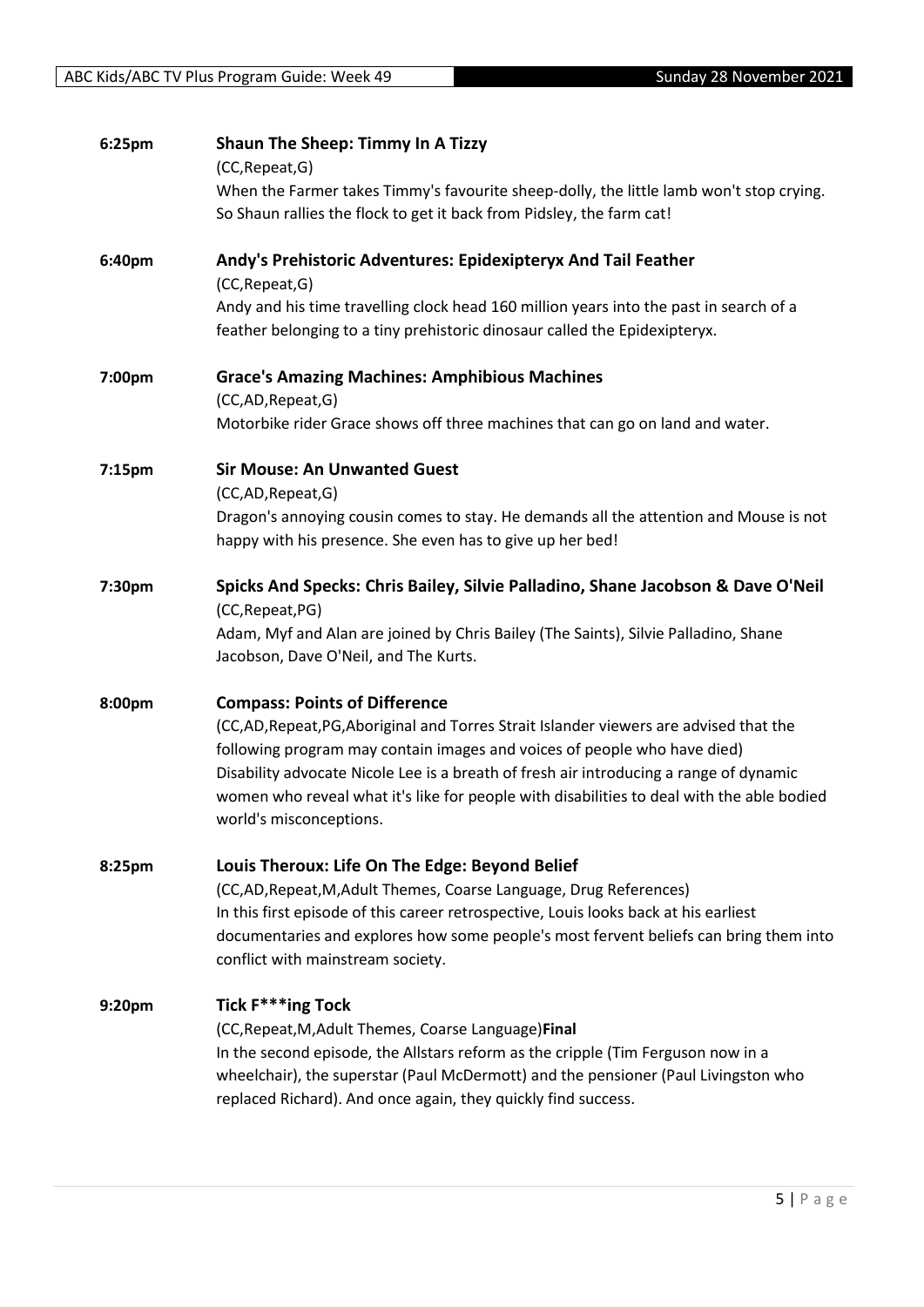| 10:20pm | The Misadventures of Romesh Ranganathan                                                   |
|---------|-------------------------------------------------------------------------------------------|
|         | (CC,AD, Repeat, M, Adult Themes, Coarse Language)                                         |
|         | Romesh explores poverty stricken Haiti.                                                   |
|         |                                                                                           |
| 11:20pm | <b>INXS: Live Baby Live</b>                                                               |
|         | (Repeat)                                                                                  |
|         | On 13th July 1991, INXS were filmed in concert at Wembley Stadium, London performing      |
|         | one of the most stunning concerts ever by one of the world's greatest bands. Featuring    |
|         | classic anthems New Sensation and Need You Tonight.                                       |
|         |                                                                                           |
| 1:00am  | Jaimen Hudson: From Sky To Sea                                                            |
|         | (Repeat)                                                                                  |
|         | Challenging stereotypes, this inspiring film combines a profoundly moving human           |
|         | interest story with adventure and stunning wildlife.                                      |
|         |                                                                                           |
| 2:00am  | <b>George Clarke's Amazing Christmas Spaces</b>                                           |
|         | (CC,AD,Repeat,G)                                                                          |
|         | In this Christmas special, George and Will reminisce about all the great builds over the  |
|         | series from their wilderness lodge. They revisit some of the builds and have an amazing   |
|         | spaces Christmas party.                                                                   |
|         |                                                                                           |
| 2:50am  | <b>Unprotected Sets: Shane Mauss</b>                                                      |
|         | (CC, Repeat, M, Adult Themes, Coarse Language)                                            |
|         | Shane takes a deep, yet comedic look at traditionally taboo subjects like suicide and     |
|         | depression. His act is entirely self-deprecating and personal and he uses his own         |
|         | struggles as a vehicle for expression and healing.                                        |
|         |                                                                                           |
| 3:15am  | In The Long Run                                                                           |
|         | (CC, Repeat, PG)                                                                          |
|         | Walter has been elected union rep at the factory just in time for delicate negotiations   |
|         | over job cuts. Valentine has moved out but is finding bachelor life not what he expected. |
|         | Kirsty is trying to avoid an old flame.                                                   |
|         |                                                                                           |
| 3:40am  | <b>ABC News Update</b>                                                                    |
|         | (Repeat)                                                                                  |
|         | The headlines from ABC News, updating you on the day's top stories from across            |
|         | Australia and around the world.                                                           |
| 3:45am  | <b>ABC TV Plus Programs Resume At 7.30pm</b>                                              |
|         | ABC TV Plus programs resume at 7.30pm, offering an unrivalled mix of scripted and non-    |
|         | scripted comedy and entertainment shows every night. (Soundtrack provided by ABC          |
|         | Jazz. Playlist details at abc.net.au/jazz).                                               |
|         |                                                                                           |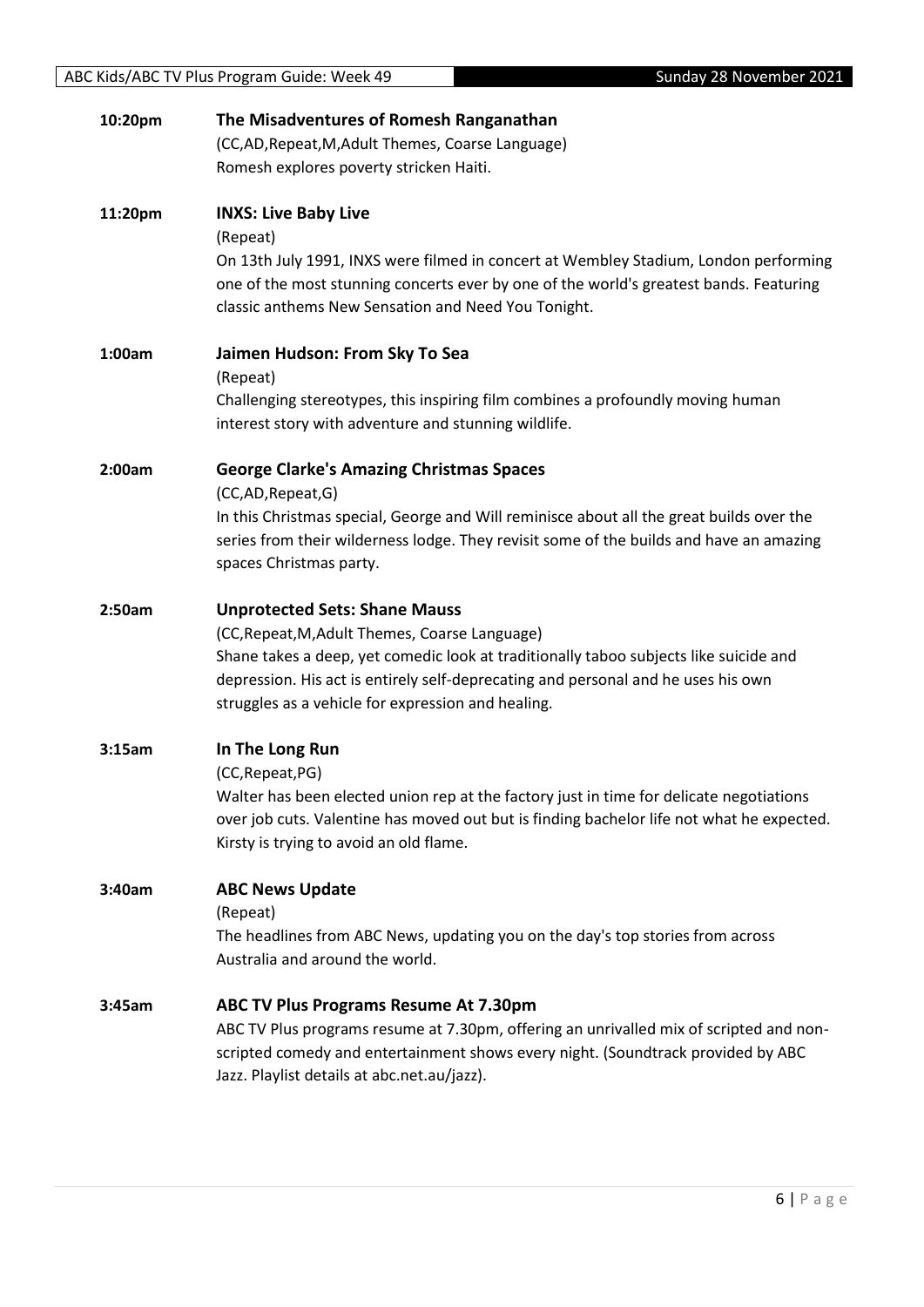### <span id="page-6-0"></span>**Monday, 29 November 2021**

| 5:05am | <b>Five Minutes More</b>          |
|--------|-----------------------------------|
|        | (CC, Repeat, G)                   |
| 5:10am | <b>Sarah And Duck</b>             |
|        | (Repeat,G)                        |
| 5:20am | <b>The Hive</b>                   |
|        | (Repeat, G)                       |
| 5:30am | <b>Digby Dragon</b>               |
|        | (Repeat, G)                       |
| 5:40am | Ready, Jet, Go!                   |
|        | (CC, Repeat, G)                   |
| 5:55am | <b>Little Ted's Big Adventure</b> |
|        | (CC, Repeat, G)                   |
| 6:00am | <b>Sesame Street</b>              |
|        | (CC, Repeat, G)                   |
| 6:25am | <b>Pingu In The City</b>          |
|        | (Repeat, G)                       |
| 6:35am | <b>Dinosaur Train</b>             |
|        | (Repeat, G)                       |
| 6:45am | <b>Peter Rabbit</b>               |
|        | (CC,AD, Repeat, G)                |
| 7:00am | <b>Charlie And Lola</b>           |
|        | (CC, Repeat, G)                   |
| 7:10am | <b>Go Jetters</b>                 |
|        | (CC, Repeat, G)                   |
| 7:25am | <b>Love Monster</b>               |
|        | (Repeat, G)                       |
| 7:35am | <b>Tish Tash</b>                  |
|        | (CC, AD, G)                       |
| 7:40am | <b>The Wonder Gang</b>            |
|        | (Repeat, G)                       |
| 7:55am | Peppa Pig                         |
|        | (CC, Repeat, G)                   |
| 8:00am | <b>Bluey</b>                      |
|        | (CC,AD)                           |
| 8:10am | <b>Milo</b>                       |
|        | (CC,AD,G)                         |
| 8:20am | Kangaroo Beach                    |
|        | (CC, Repeat, G)                   |
| 8:35am | <b>Kiddets</b>                    |
|        | (CC, Repeat, G)                   |
| 8:45am | <b>Bananas In Pyjamas</b>         |
|        | (CC, Repeat, G)                   |
|        |                                   |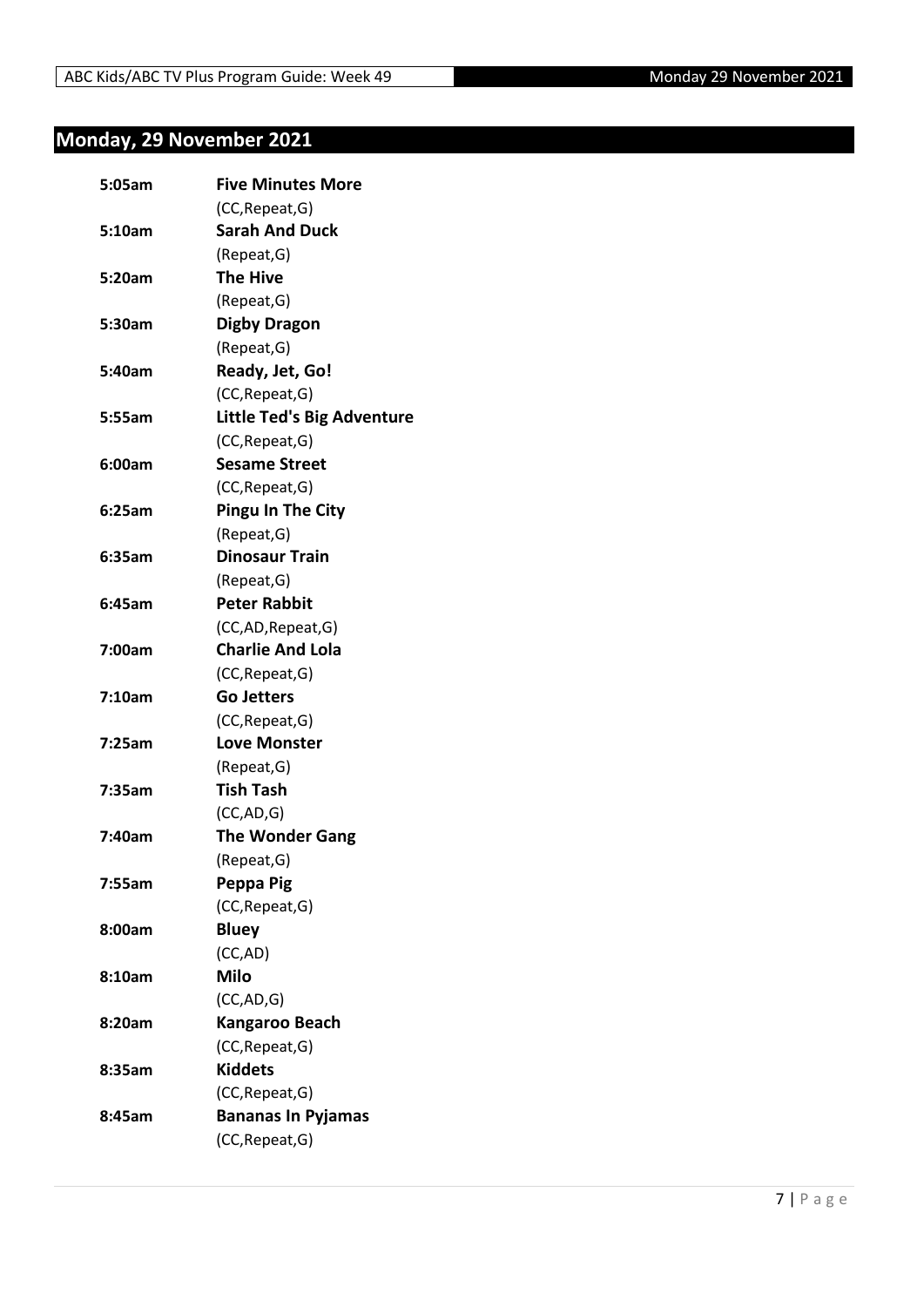| 9:00am             | <b>Play School</b>                      |
|--------------------|-----------------------------------------|
|                    | (CC,AD, Repeat, G)                      |
| 9:30am             | <b>Sesame Street</b>                    |
|                    | (CC, Repeat, G)                         |
| 10:00am            | Ready, Steady, Wiggle!                  |
|                    | (CC, Repeat, G)                         |
| 10:15am            | Pablo                                   |
|                    | (CC, Repeat, G)                         |
| 10:30am            | <b>Becca's Bunch</b>                    |
|                    | (CC, Repeat, G)                         |
| 10:40am            | hoopla doopla!                          |
|                    | (CC, Repeat, G)                         |
| 10:55am            | <b>Daniel Tiger's Neighbourhood</b>     |
|                    | (Repeat, G)                             |
| 11:05am            | <b>Baby Jake</b>                        |
|                    | (CC, Repeat, G)                         |
| 11:20am            | <b>Twirlywoos</b>                       |
|                    | (Repeat, G)                             |
| 11:30am            | <b>Play School</b>                      |
|                    | (CC, Repeat, G)                         |
| 12:00pm            | <b>Teletubbies</b>                      |
|                    | (CC, Repeat, G)                         |
| 12:10pm            | <b>Pins And Nettie</b>                  |
|                    | (CC, Repeat, G)                         |
| 12:20pm            | <b>Moon and Me</b>                      |
|                    | (AD, Repeat, G)                         |
| 12:40pm            | <b>Tik Tak</b>                          |
|                    | (G)                                     |
| 12:45pm            | <b>Guess How Much I Love You</b>        |
|                    | (CC, Repeat, G)                         |
| 1:05pm             | <b>Buddi</b>                            |
|                    | (AD, Repeat, G)                         |
| 1:10 <sub>pm</sub> | <b>Hoot Hoot Go!</b>                    |
|                    | (CC, Repeat, G)                         |
| 1:15 <sub>pm</sub> | <b>Bing</b>                             |
|                    | (CC, Repeat, G)                         |
| 1:25pm             | <b>Miffy's Adventures Big and Small</b> |
|                    | (Repeat, G)                             |
| 1:35pm             | <b>Mister Maker</b>                     |
|                    | (CC, Repeat, G)                         |
| 1:55pm             | <b>Rusty Rivets</b>                     |
|                    | (CC, Repeat, G)                         |
| 2:05pm             | <b>Bob The Builder</b>                  |
|                    | (CC, Repeat, G)                         |
| 2:20pm             | dirtgirlworld                           |
|                    | (CC, Repeat, G)                         |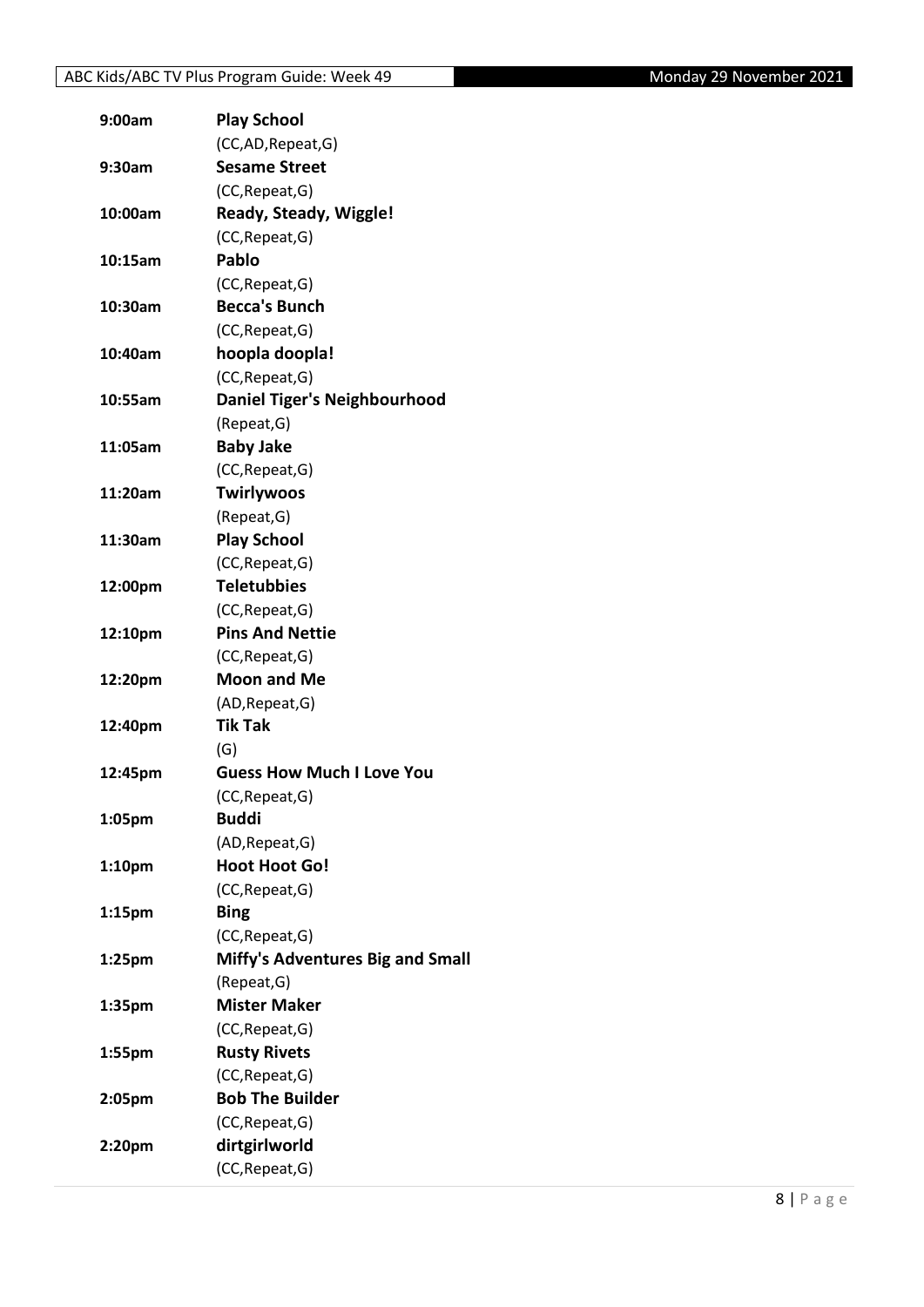| 2:30pm | Wallykazam!                                                                               |
|--------|-------------------------------------------------------------------------------------------|
|        | (Repeat, G)                                                                               |
| 2:55pm | <b>Cookie Monster's Foodie Truck</b>                                                      |
|        | (Repeat, G)                                                                               |
| 3:05pm | <b>Curious George</b>                                                                     |
|        | (Repeat, G)                                                                               |
| 3:30pm | <b>Play School</b>                                                                        |
|        | (CC,AD,Repeat,G)                                                                          |
| 4:00pm | <b>Bananas In Pyjamas</b>                                                                 |
|        | (CC, Repeat, G)                                                                           |
| 4:10pm | The Wiggles World                                                                         |
|        | (CC, Repeat, G)                                                                           |
| 4:25pm | <b>Thomas And Friends</b>                                                                 |
|        | (CC, Repeat, G)                                                                           |
| 4:35pm | <b>Book Hungry Bears</b>                                                                  |
|        | (Repeat, G)                                                                               |
| 4:45pm | <b>Big Words Small Stories</b>                                                            |
|        | (Repeat, G)                                                                               |
| 4:55pm | <b>Play School Story Time</b>                                                             |
|        | (CC, Repeat, G)                                                                           |
| 5:05pm | Remy & Boo                                                                                |
|        | (CC,AD,Repeat,G)                                                                          |
| 5:15pm | Dog Loves Books                                                                           |
|        | (CC, Repeat, G)                                                                           |
| 5:20pm | <b>PJ Masks</b>                                                                           |
|        | (CC, Repeat, G)                                                                           |
| 5:35pm | <b>Nella the Princess Knight</b>                                                          |
|        | (Repeat, G)                                                                               |
| 5:50pm | Peppa Pig                                                                                 |
|        | (CC, Repeat, G)                                                                           |
| 5:55pm | <b>Fireman Sam</b>                                                                        |
|        | (CC,AD,Repeat,G)                                                                          |
|        |                                                                                           |
| 6:10pm | <b>Hey Duggee: The Singing Badge</b>                                                      |
|        | (CC, Repeat, G)                                                                           |
|        | Duggee and the Squirrels are out on a walk in the countryside. It's been a long walk and  |
|        | the squirrels are starting to get tired. Duggee starts to sing a song and marches ahead   |
|        | while the squirrels join in.                                                              |
| 6:20pm | <b>Bluey: Curry Quest</b>                                                                 |
|        | (CC,AD,Repeat)                                                                            |
|        | Bluey is an inexhaustible six year-old Blue Heeler dog, who loves to play and turns       |
|        | everyday family life into extraordinary adventures, developing her imagination as well as |
|        | her mental, physical and emotional resilience.                                            |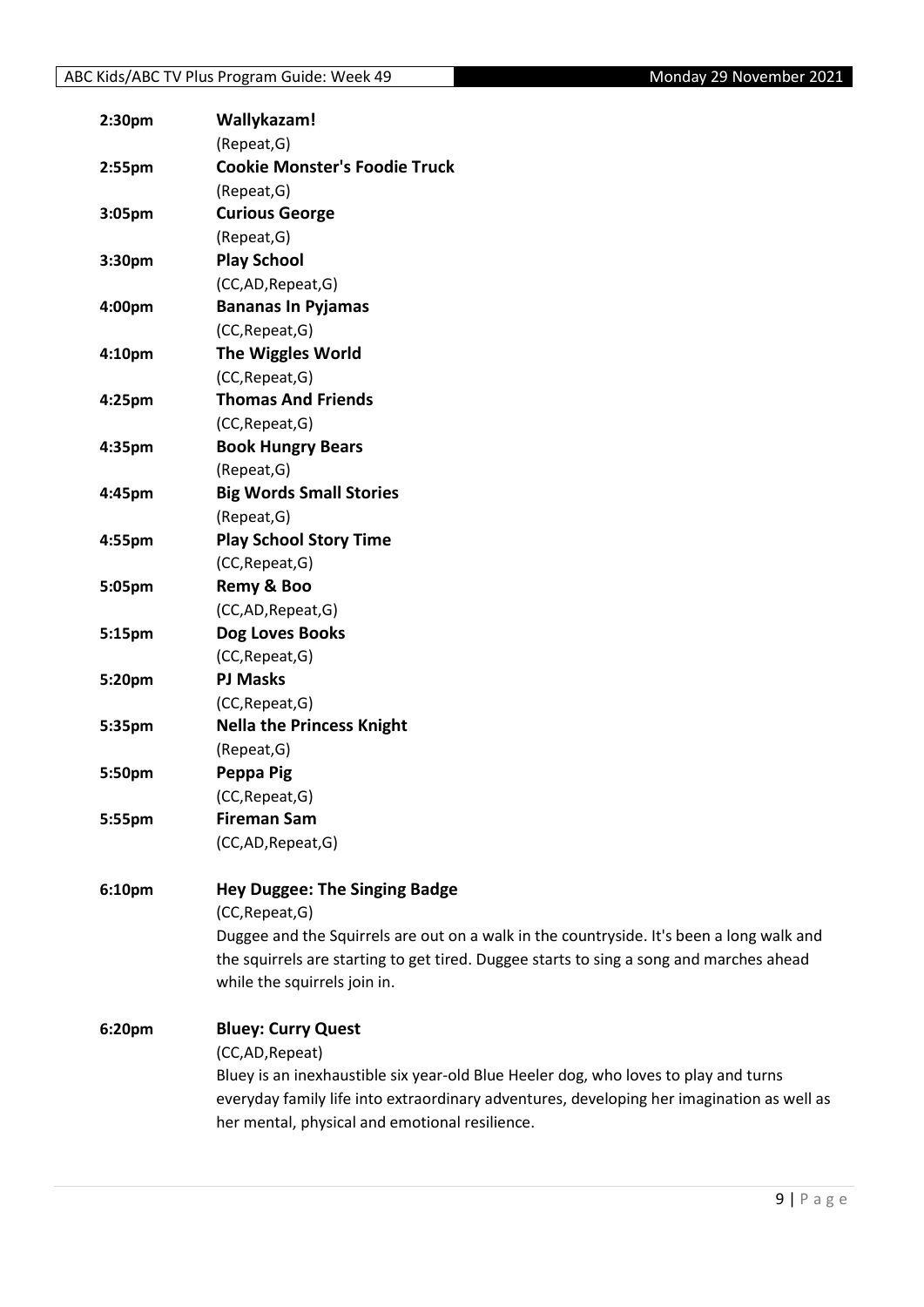| 6:25pm      | <b>Shaun The Sheep: Mower Mouth</b>                                                                                                                    |
|-------------|--------------------------------------------------------------------------------------------------------------------------------------------------------|
|             | (CC, Repeat, G)                                                                                                                                        |
|             | A pesky goat is tethered in the sheep's field and threatens to eat all their grass. When it                                                            |
|             | breaks free, Shaun is taken on a skiing trip all-round the farm.                                                                                       |
| 6:40pm      | Andy's Prehistoric Adventures: Nothrotheriops And Dung<br>(CC, Repeat, G)                                                                              |
|             | Andy travels 15 thousand years into the past to meet a giant prehistoric sloth. On the                                                                 |
|             | way, he is stalked by a Sabre-toothed cat and rides a colossal Columbian mammoth.                                                                      |
| 7:00pm      | Dino Dana: Dino Dana Says                                                                                                                              |
|             | (CC,AD, Repeat, G)                                                                                                                                     |
|             | While visiting the vet office where her Mum works, Dana investigates the possibility that<br>dinosaurs mimicked each other, like some modern birds do. |
| 7:15pm      | <b>Odd Squad: Odd Beginnings Part Three</b><br>(Repeat, G)                                                                                             |
|             | Opal thinks she has uncovered the location of a legendary Odd Artifact: a 44-leaf clover.                                                              |
|             | In the wrong hands, the clover could cause worldwide, catastrophic oddness! Opal must                                                                  |
|             | find the 44-leaf clover before it's too late.                                                                                                          |
|             |                                                                                                                                                        |
|             |                                                                                                                                                        |
| 7:30pm      | <b>TBA</b>                                                                                                                                             |
|             |                                                                                                                                                        |
| 8:30pm      | <b>Quoll Farm</b>                                                                                                                                      |
|             | (CC,AD,Repeat,G)                                                                                                                                       |
|             | The true story of a family of charismatic quolls living on an abandoned farm in Tasmania                                                               |
|             | and one man's extraordinary devotion to save them.                                                                                                     |
| 9:25pm      | <b>George Clarke's Amazing Spaces: The Big Build - Caravan</b>                                                                                         |
| *Australian | (G)<br>George looks back at his first ever big build, converting a dilapidated caravan into a                                                          |
| Premiere*   | stylish holiday hideout for him and his kids. Along the way, he takes inspiration from                                                                 |
|             | other ingenious caravan and self-build conversions.                                                                                                    |
| 10:15pm     | <b>Doctor Who: The Crimson Horror</b>                                                                                                                  |
|             | (CC,AD,Repeat,PG,This program is rated PG, parental guidance is recommended for                                                                        |
|             | viewers under fifteen years.)                                                                                                                          |
|             | Something ghastly is afoot in Victorian Yorkshire, as bodies are found with red skin.                                                                  |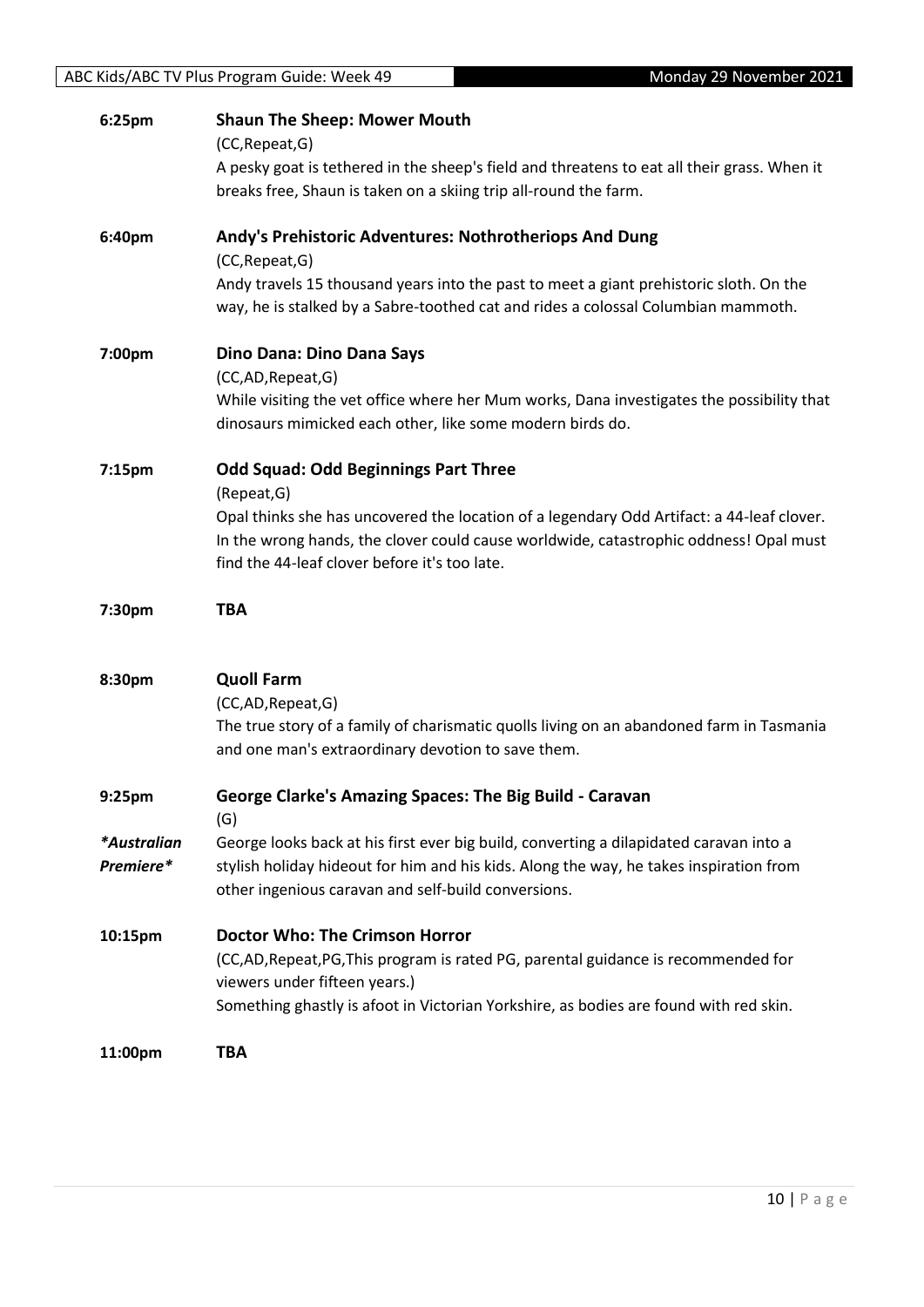| 11:45pm | <b>Escape From The City: Macleay Valley NSW: The Hoskinsons</b><br>(CC,AD,Repeat,G)<br>Join the house hunt as presenter Dean Ipaviz takes Mark and Phil on a tour of real estate<br>in NSW's Macleay Valley. It might just be the mystery house that ticks all the boxes.     |
|---------|-------------------------------------------------------------------------------------------------------------------------------------------------------------------------------------------------------------------------------------------------------------------------------|
| 12:40am | <b>Red Dwarf: Can Of Worms</b><br>(CC, Repeat, M, Sexual References)<br>Cat takes time off from being in love with himself to fall head over heels in love with a<br>lady Cat with a big secret.                                                                              |
| 1:15am  | <b>Community: Contemporary American Poultry</b><br>(CC, Repeat, PG)<br>A scheme to replace a corrupt cafeteria employee transforms the study group into a<br>criminal gang run by a power hungry Abed.                                                                        |
| 1:35am  | The Letdown<br>(CC, Repeat, M, Coarse Language)<br>When Barbara's drinking gets out of control, Audrey enlists the help of her back lane<br>friend, Scott. Ester's despair about getting old is put into perspective when an intern<br>starts at the office.                  |
| 2:05am  | <b>Parks and Recreation: Summer Catalog</b><br>(Repeat, PG)<br>Preparing the Summer Events Catalog, Leslie decides to take Ron and the past directors<br>of the Parks Department out for a picnic lunch. Tom enlists the help of Ann and Mark to<br>pose for the cover photo. |
| 2:30am  | Reno 911!: Viacom Grinch Day<br>(Repeat, M, Adult Themes, Coarse Language)<br>Deputies are sent on a special assignment to crack down on illegal knock off toys and<br>party favours, ruining kids' parties all over Reno.                                                    |
| 2:50am  | <b>ABC News Update</b><br>(Repeat)<br>The headlines from ABC News, updating you on the day's top stories from across<br>Australia and around the world.                                                                                                                       |
| 2:55am  | <b>ABC TV Plus Programs Resume At 7.30pm</b><br>ABC TV Plus programs resume at 7.30pm, offering an unrivalled mix of scripted and non-<br>scripted comedy and entertainment shows every night. (Soundtrack provided by ABC<br>Jazz. Playlist details at abc.net.au/jazz).     |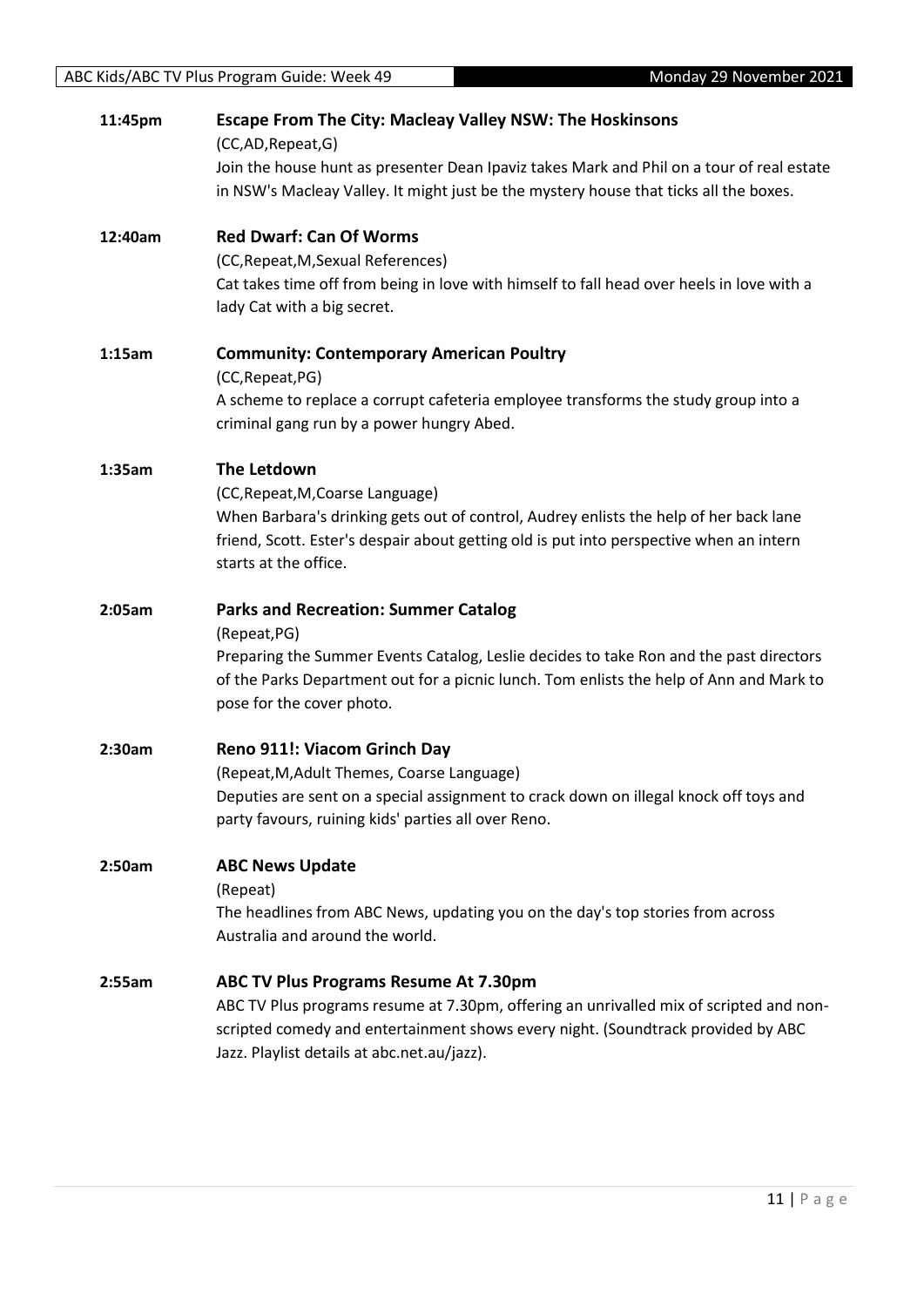### <span id="page-11-0"></span>**Tuesday, 30 November 2021**

| 5:05am | <b>Five Minutes More</b>          |
|--------|-----------------------------------|
|        | (CC, Repeat, G)                   |
| 5:10am | <b>Sarah And Duck</b>             |
|        | (Repeat, G)                       |
| 5:20am | <b>The Hive</b>                   |
|        | (Repeat, G)                       |
| 5:30am | <b>Digby Dragon</b>               |
|        | (Repeat, G)                       |
| 5:40am | Ready, Jet, Go!                   |
|        | (CC, Repeat, G)                   |
| 5:55am | <b>Little Ted's Big Adventure</b> |
|        | (CC, Repeat, G)                   |
| 6:00am | <b>Sesame Street</b>              |
|        | (CC, Repeat, G)                   |
| 6:25am | <b>Pingu In The City</b>          |
|        | (Repeat, G)                       |
| 6:35am | <b>Dinosaur Train</b>             |
|        | (Repeat, G)                       |
| 6:45am | <b>Peter Rabbit</b>               |
|        | (CC, Repeat, G)                   |
| 7:00am | <b>Charlie And Lola</b>           |
|        | (CC, Repeat, G)                   |
| 7:10am | <b>Go Jetters</b>                 |
|        | (CC, Repeat, G)                   |
| 7:25am | <b>Love Monster</b>               |
|        | (Repeat, G)                       |
| 7:35am | <b>Tish Tash</b>                  |
|        | (CC, AD, G)                       |
| 7:40am | <b>The Wonder Gang</b>            |
|        | (Repeat, G)                       |
| 7:55am | Peppa Pig                         |
|        | (CC, Repeat, G)                   |
| 8:00am | <b>Bluey</b>                      |
|        | (CC,AD)                           |
| 8:10am | <b>Milo</b>                       |
|        | (CC, AD, G)                       |
| 8:20am | <b>Kangaroo Beach</b>             |
|        | (CC, Repeat, G)                   |
| 8:35am | <b>Kiddets</b>                    |
|        | (CC, Repeat, G)                   |
| 8:45am | <b>Bananas In Pyjamas</b>         |
|        | (CC, Repeat, G)                   |
|        |                                   |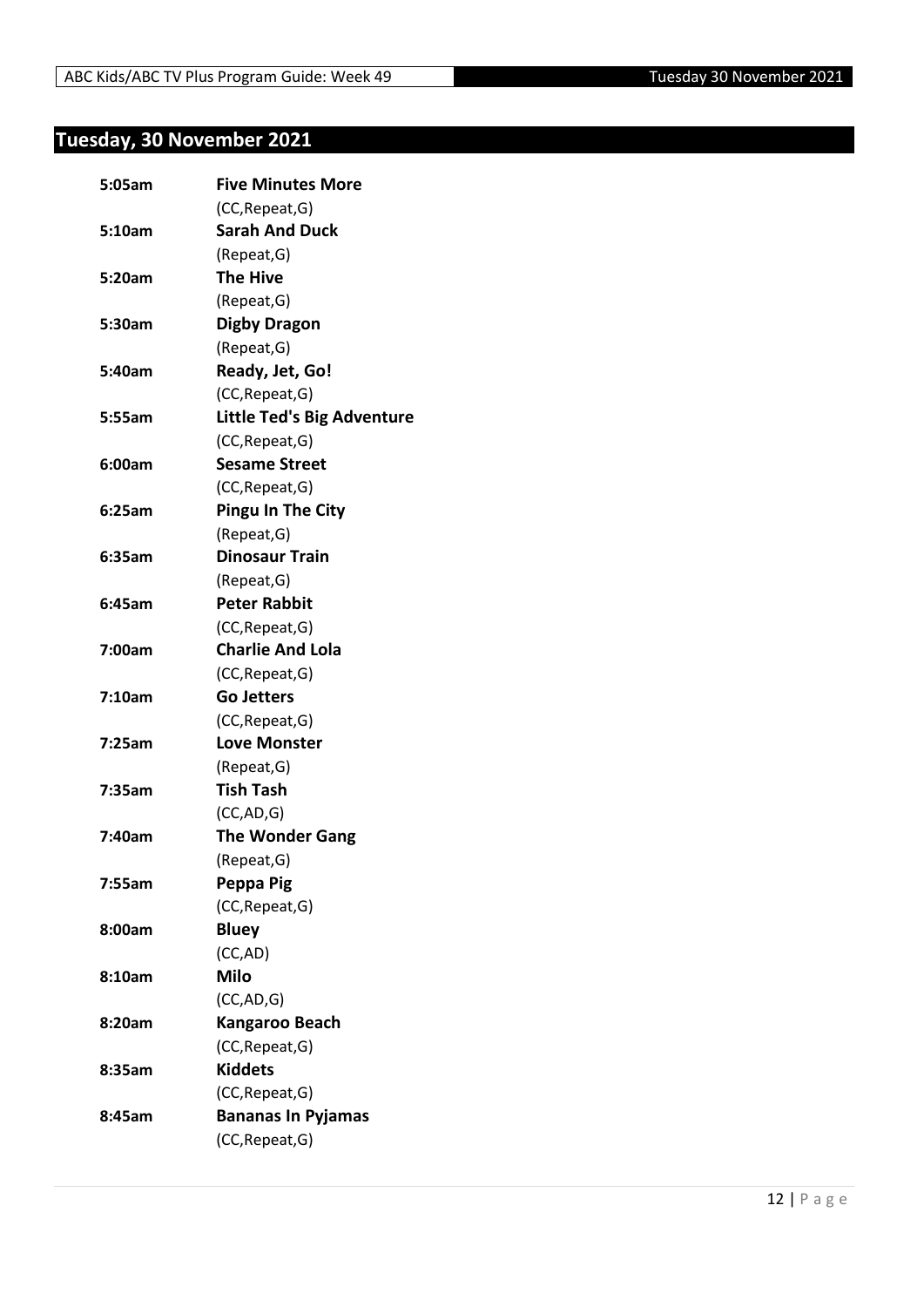| 9:00am             | <b>Play School</b>               |
|--------------------|----------------------------------|
|                    | (CC,AD, Repeat, G)               |
| 9:30am             | <b>Sesame Street</b>             |
|                    | (CC, Repeat, G)                  |
| 10:00am            | Ready, Steady, Wiggle!           |
|                    | (CC, Repeat, G)                  |
| 10:15am            | Pablo                            |
|                    | (CC, Repeat, G)                  |
| 10:30am            | <b>Becca's Bunch</b>             |
|                    | (CC, Repeat, G)                  |
| 10:40am            | hoopla doopla!                   |
|                    | (CC, Repeat, G)                  |
| 10:55am            | Daniel Tiger's Neighbourhood     |
|                    | (Repeat, G)                      |
| 11:05am            | <b>Baby Jake</b>                 |
|                    | (CC, Repeat, G)                  |
| 11:20am            | <b>Twirlywoos</b>                |
|                    | (Repeat, G)                      |
| 11:30am            | <b>Play School</b>               |
|                    | (CC, Repeat, G)                  |
| 12:00pm            | <b>Teletubbies</b>               |
|                    | (CC, Repeat, G)                  |
| 12:10pm            | <b>Pins And Nettie</b>           |
|                    | (CC, Repeat, G)                  |
| 12:20pm            | <b>Moon and Me</b>               |
|                    | (AD, Repeat, G)                  |
| 12:40pm            | <b>Tik Tak</b>                   |
|                    | (G)                              |
| 12:45pm            | <b>Guess How Much I Love You</b> |
|                    | (CC, Repeat, G)                  |
| 1:05pm             | <b>Buddi</b>                     |
|                    | (AD, Repeat, G)                  |
| 1:10 <sub>pm</sub> | <b>Hoot Hoot Go!</b>             |
|                    | (CC, Repeat, G)                  |
| 1:15 <sub>pm</sub> | <b>Bing</b>                      |
|                    | (CC, Repeat, G)                  |
| $1:25$ pm          | Miffy's Adventures Big and Small |
|                    | (Repeat, G)                      |
| 1:35pm             | <b>Mister Maker</b>              |
|                    | (CC, Repeat, G)                  |
| 1:55pm             | <b>Rusty Rivets</b>              |
|                    | (CC, Repeat, G)                  |
| 2:05pm             | <b>Bob The Builder</b>           |
|                    | (CC, Repeat, G)                  |
| 2:20pm             | dirtgirlworld                    |
|                    | (CC, Repeat, G)                  |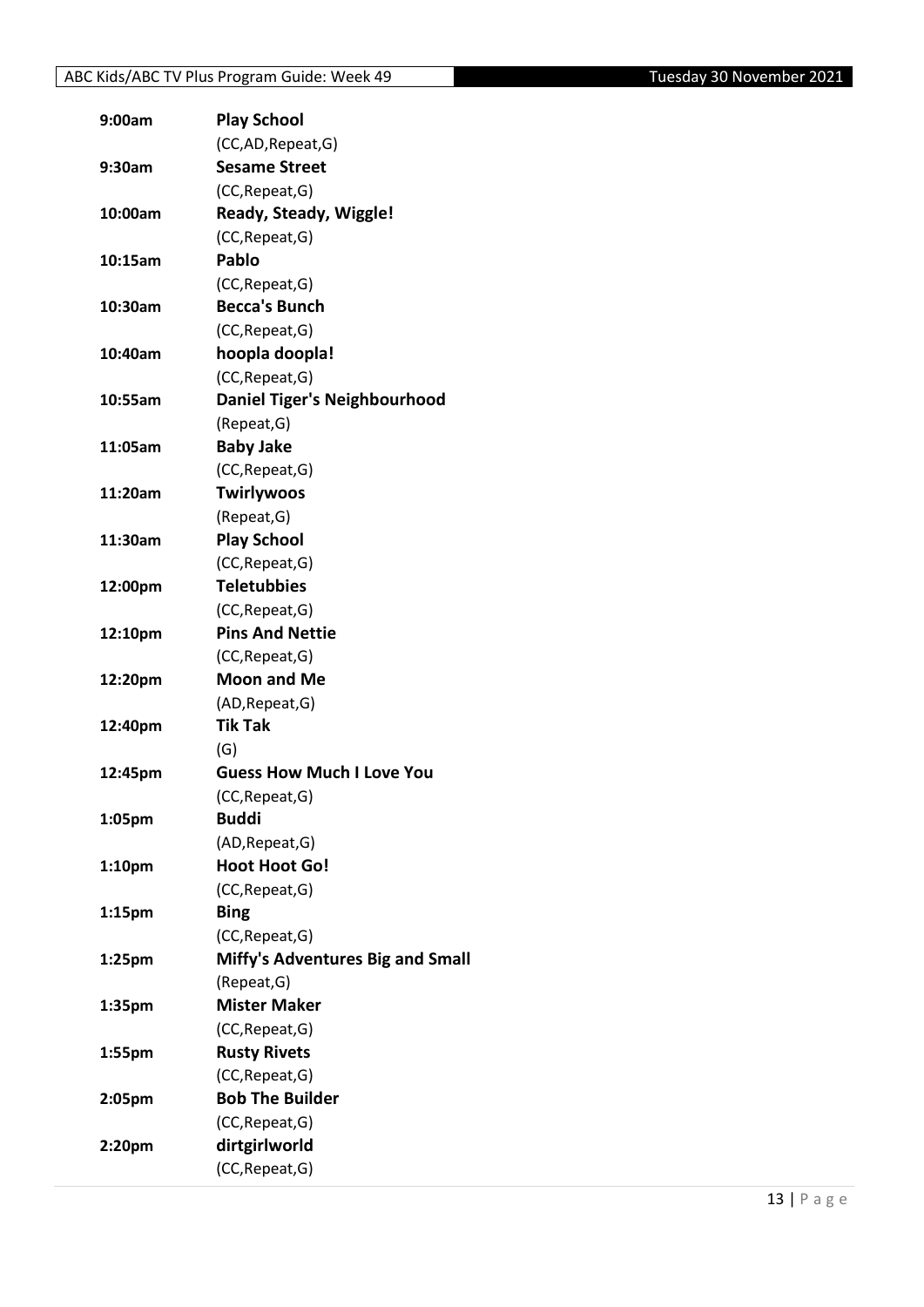| 2:30 <sub>pm</sub> | Wallykazam!                                                                               |
|--------------------|-------------------------------------------------------------------------------------------|
|                    | (Repeat, G)                                                                               |
| $2:55$ pm          | <b>Elmo's World</b>                                                                       |
|                    | (Repeat, G)                                                                               |
| 3:05pm             | <b>Curious George</b>                                                                     |
|                    | (Repeat, G)                                                                               |
| 3:30pm             | <b>Play School</b>                                                                        |
|                    | (CC,AD,Repeat,G)                                                                          |
| 4:00pm             | <b>Bananas In Pyjamas</b>                                                                 |
|                    | (CC, Repeat, G)                                                                           |
| 4:10 <sub>pm</sub> | <b>The Wiggles World</b>                                                                  |
|                    | (Repeat, G)                                                                               |
| 4:25pm             | <b>Thomas And Friends</b>                                                                 |
|                    | (CC, Repeat, G)                                                                           |
| 4:35pm             | <b>Book Hungry Bears</b>                                                                  |
|                    | (Repeat, G)                                                                               |
| 4:45pm             | <b>Big Words Small Stories</b>                                                            |
|                    | (Repeat, G)                                                                               |
| 4:55pm             | <b>Play School Story Time</b>                                                             |
|                    | (CC, Repeat, G)                                                                           |
| 5:05pm             | Remy & Boo                                                                                |
|                    | (CC,AD,Repeat,G)                                                                          |
| 5:15pm             | Dog Loves Books                                                                           |
|                    | (CC, Repeat, G)                                                                           |
| 5:20pm             | <b>PJ Masks</b>                                                                           |
|                    | (CC, Repeat, G)                                                                           |
| 5:35pm             | <b>Nella the Princess Knight</b>                                                          |
|                    | (Repeat, G)                                                                               |
| 5:50pm             | Peppa Pig                                                                                 |
|                    | (CC, Repeat, G)                                                                           |
| 5:55pm             | <b>Fireman Sam</b>                                                                        |
|                    | (CC,AD,Repeat,G)                                                                          |
|                    |                                                                                           |
| 6:10pm             | <b>Hey Duggee: The Playing Badge</b>                                                      |
|                    | (CC, Repeat, G)                                                                           |
|                    | The squirrels are playing in the clubhouse. Naughty Monkey arrives and causes chaos! He   |
|                    | later returns to his home to relax when his cousins knock at the door. Turns out they are |
|                    | even naughtier than Naughty Monkey!                                                       |
| 6:20pm             | <b>Bluey: Magic</b>                                                                       |
|                    | (CC,AD, Repeat)                                                                           |
|                    | Bluey is an inexhaustible six year-old Blue Heeler dog, who loves to play and turns       |
|                    | everyday family life into extraordinary adventures, developing her imagination as well as |
|                    | her mental, physical and emotional resilience.                                            |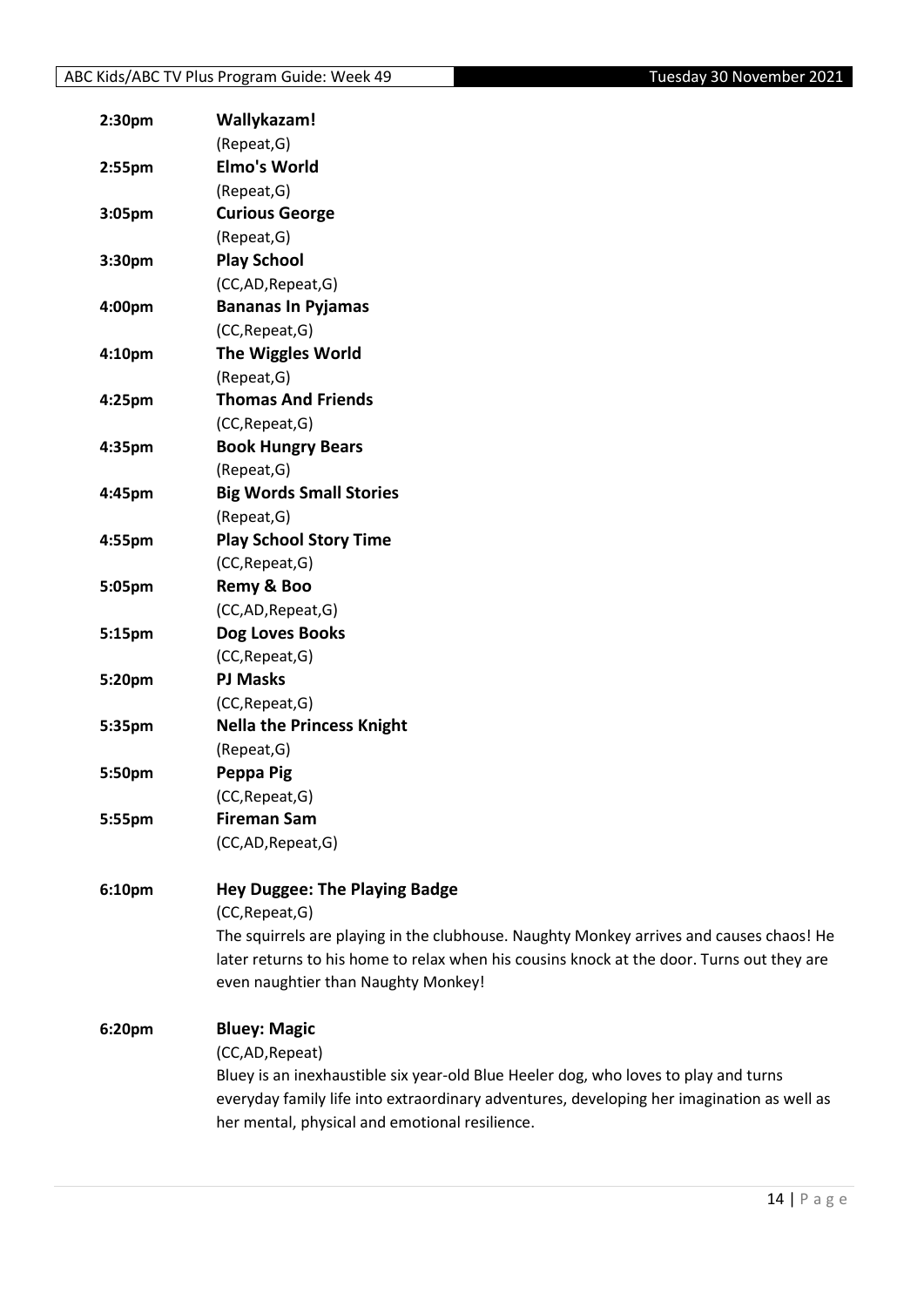|        | The tempting aroma of the Farmer's takeaway inspires Shaun and his pals to go on a<br>mission to the local pizzeria, disguised as a human. |
|--------|--------------------------------------------------------------------------------------------------------------------------------------------|
| 6:40pm | Andy's Prehistoric Adventures: Ophthalmosaurus And Painting<br>(CC, Repeat, G)                                                             |
|        | Andy plunges into an underwater prehistoric adventure 150 million years back in time, as                                                   |
|        | he searches for a swimming reptile that's the size of an elephant! But after being chased                                                  |
|        | by a scary shark he finds himself lost at sea.                                                                                             |
| 7:00pm | <b>Dino Dana: Lovey Dovey Dinos</b>                                                                                                        |
|        | (CC,AD, Repeat, G)                                                                                                                         |
|        | When Uncle Ravi and Anjali move in together, it's clear that Anjali has a lot on her mind                                                  |
|        | and Dana uses this opportunity to explore how Therizinosaurus get together with their<br>mates.                                            |
| 7:15pm | <b>Odd Squad: Odd Beginnings Part Four</b>                                                                                                 |
|        | (Repeat, G)                                                                                                                                |
|        | Opal thinks she has uncovered the location of a legendary Odd Artifact: a 44-leaf clover.                                                  |
|        | In the wrong hands, the clover could cause worldwide, catastrophic oddness! Opal must                                                      |
|        | find the 44-leaf clover before it's too late.                                                                                              |
| 7:30pm | <b>Spicks And Specks: Wes Carr, Hamish Blake</b>                                                                                           |
|        | (CC, Repeat, PG)                                                                                                                           |
|        | Adam Hills presents his favourite bits of Spicks and Specks for 2009. Hillsy's collection                                                  |
|        | includes Hamish Blake on a rare winning streak; Rich Hall sings Otis Lee Crenshaw; and<br>Guy Pratt bombing the bass.                      |
| 8:00pm | Spicks And Specks: Clare Bowditch, Frank Woodley, Stephen Schwartz & Fiona                                                                 |
|        | O'Loughlin                                                                                                                                 |
|        | (CC, Repeat, PG)                                                                                                                           |
|        | Joining Adam, Myf and Alan tonight are Clare Bowditch, Frank Woodley, Stephen                                                              |
|        | Schwartz & Fiona O'Loughlin.                                                                                                               |
| 8:30pm | <b>TBA</b>                                                                                                                                 |
| 9:10pm | <b>Schitt's Creek: RIP Moira Rose</b>                                                                                                      |
|        | (CC, Repeat, PG)                                                                                                                           |
|        | A rumour of Moira's death surfaces online; Roland asks Johnny to be Godfather to his                                                       |

#### ABC Kids/ABC TV Plus Program Guide: Week 49 Tuesday 30 November 2021

child.

**6:25pm Shaun The Sheep: Take Away** (CC,Repeat,G)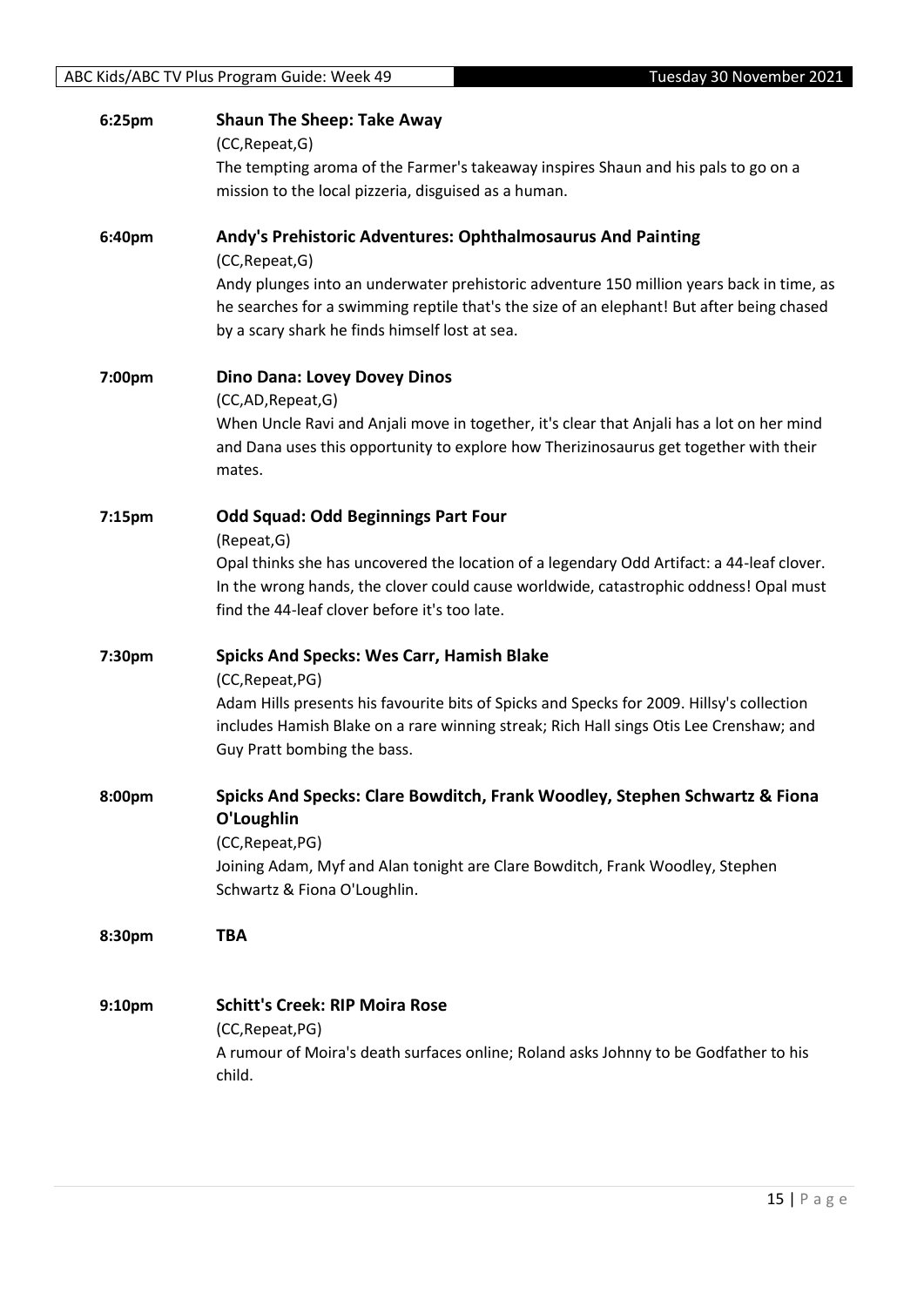| 9:30pm                   | <b>Schitt's Creek: Open Mic</b><br>(CC, Repeat, PG)<br>David and Patrick throw an open mic night at Rose Apothecary, while Johnny and Stevie<br>begin re-branding the motel.                                                                                                                                         |
|--------------------------|----------------------------------------------------------------------------------------------------------------------------------------------------------------------------------------------------------------------------------------------------------------------------------------------------------------------|
| 9:55pm                   | <b>Preppers: Skeletons</b><br>(CC,AD, Repeat, MA, Coarse Language)<br>After finding a skeleton buried at Eden 2, the preppers kidnap an Aboriginal<br>archaeologist to determine who the bones belong to.                                                                                                            |
| 10:30pm                  | <b>Prepping Australia</b><br>(G)                                                                                                                                                                                                                                                                                     |
| *ABC Linear<br>Premiere* | From custom-built bunkers and bug-out armour to DIY sanitary products and hand-<br>canned spam, Australia's most extreme survivalists are here to show us how to prepare<br>for impending doom.                                                                                                                      |
| 10:40pm                  | Doctor Who: Nightmare In Silver<br>(CC,AD, Repeat, PG, This program is rated PG, parental guidance is recommended for<br>viewers under fifteen years.)<br>Hedgewick's World of Wonders: the perfect theme park day out. And ground zero for a<br>deadly silver resurrection                                          |
| 11:25pm                  | Catastrophe<br>(CC, Repeat, MA, Coarse Language, Sex Scenes)<br>Rob embraces sobriety and tries to atone for his car crash, while Sharon finds her own<br>way of dealing with the fallout.                                                                                                                           |
| 11:55pm                  | In The Long Run<br>(CC, Repeat, PG)<br>Bagpipes makes a bold attempt to run Leon out of town. Agnes and Kobna step in to help<br>when Valentine gets ripped off by a garage owner. The strike at the factory causes<br>difficulties for everyone.                                                                    |
| 12:20am                  | <b>Sick of It: The Biscuit</b><br>(CC, Repeat, M, Coarse Language)<br>When Norma hires a young care worker called Ruby to replace Karl, his self-esteem takes<br>a battering. He takes solace by bingeing on biscuits before attempting to dislodge Ruby<br>in Norma's affections.                                   |
| 12:45am                  | <b>Ross Noble: El Hablador</b><br>(CC, Repeat, M, Coarse Language, Sexual References) Final<br>Ross Noble is renowned for his off-the-cuff improvisational stand up and energetic stage<br>presence. His show El Hablador, which roughly translates to him, will take you on a wild<br>ride through his imagination. |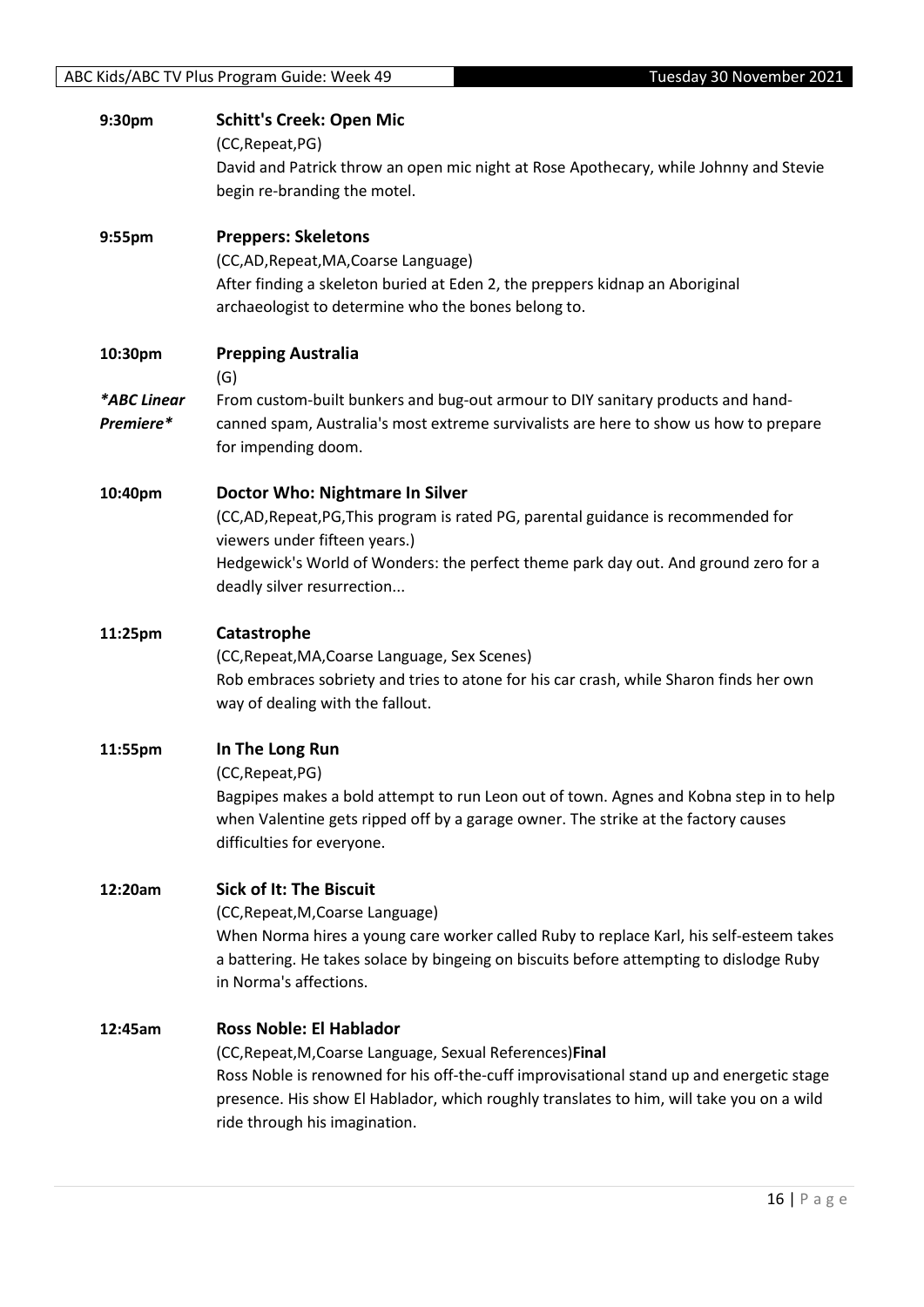#### ABC Kids/ABC TV Plus Program Guide: Week 49 Tuesday 30 November 2021

| 1:25am | <b>Community: The Art Of Discourse</b><br>(CC, Repeat, M, Sexual References)<br>As a tasteless prank played on Shirley ends with Pierce being tossed out of the group,<br>Britta and Jeff are forced to team up against some teenage newcomers at school.          |
|--------|--------------------------------------------------------------------------------------------------------------------------------------------------------------------------------------------------------------------------------------------------------------------|
| 1:50am | <b>Parks and Recreation: 94 Meetings</b><br>(Repeat, PG)<br>Ron is furious when April mistakenly schedules a ton of meetings for him. Meanwhile,<br>Leslie fights to preserve a historical landmark.                                                               |
| 2:10am | <b>Reno 911!: Midnight Swingers</b><br>(Repeat, M, Adult Themes, Coarse Language, Sexual References)<br>Jones and Williams go undercover to penetrate a steamy, underground Swingers' club.                                                                        |
| 2:35am | <b>ABC News Update</b><br>(Repeat)<br>The headlines from ABC News, updating you on the day's top stories from across<br>Australia and around the world.                                                                                                            |
| 2:40am | ABC TV Plus Programs Resume At 7.30pm<br>ABC TV Plus programs resume at 7.30pm, offering an unrivalled mix of scripted and non-<br>scripted comedy and entertainment shows every night. (Soundtrack provided by ABC<br>Jazz. Playlist details at abc.net.au/jazz). |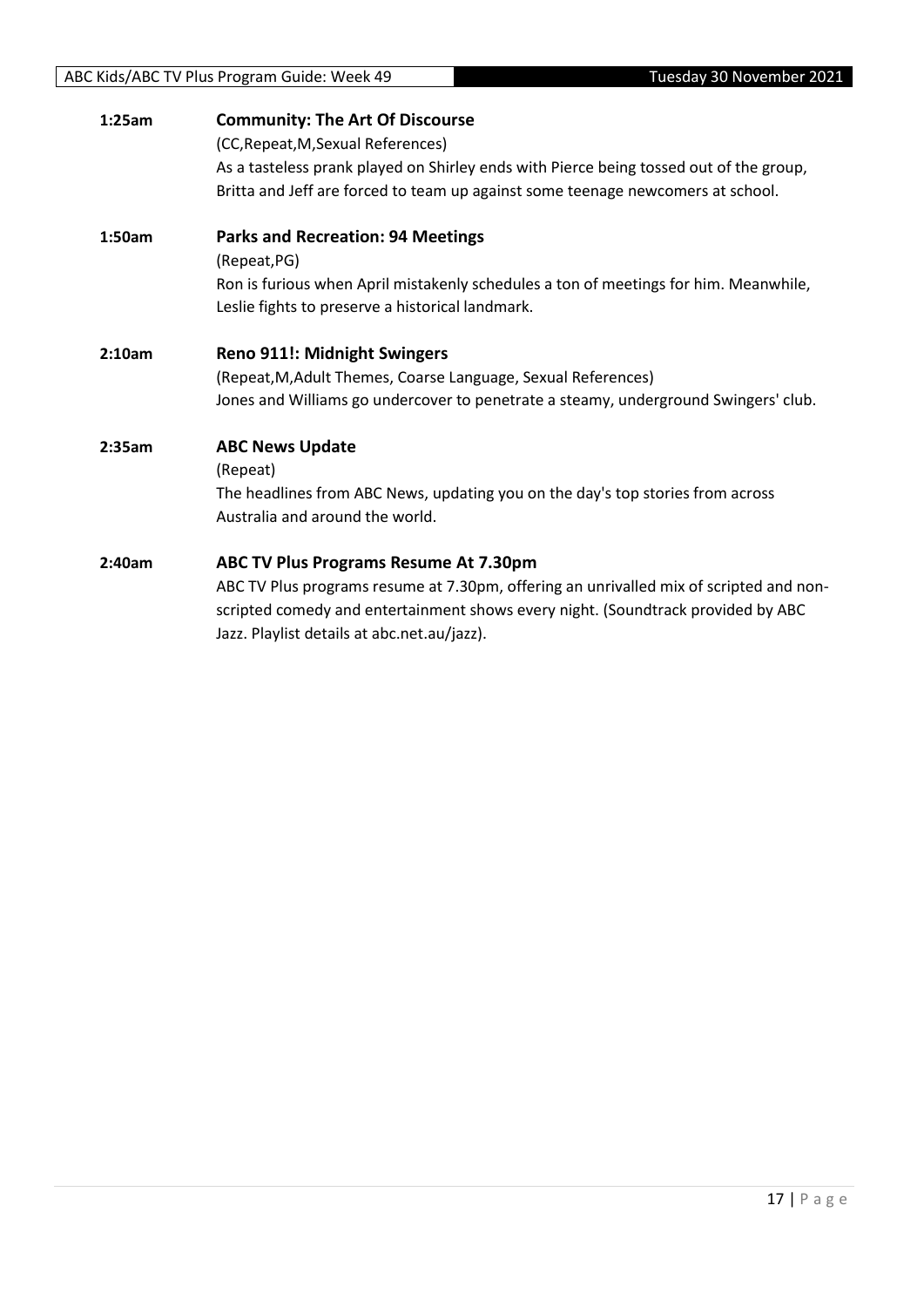#### <span id="page-17-0"></span>**Wednesday, 1 December 2021**

| 5:05am | <b>Five Minutes More</b>          |
|--------|-----------------------------------|
|        | (CC, Repeat, G)                   |
| 5:10am | <b>Sarah And Duck</b>             |
|        | (Repeat, G)                       |
| 5:20am | <b>The Hive</b>                   |
|        | (Repeat, G)                       |
| 5:30am | <b>Digby Dragon</b>               |
|        | (Repeat, G)                       |
| 5:40am | Ready, Jet, Go!                   |
|        | (CC, Repeat, G)                   |
| 5:55am | <b>Little Ted's Big Adventure</b> |
|        | (CC, Repeat, G)                   |
| 6:00am | <b>Sesame Street</b>              |
|        | (CC, Repeat, G)                   |
| 6:25am | <b>Pingu In The City</b>          |
|        | (Repeat, G)                       |
| 6:35am | <b>Dinosaur Train</b>             |
|        | (Repeat, G)                       |
| 6:45am | <b>Peter Rabbit</b>               |
|        | (CC, Repeat, G)                   |
| 7:00am | <b>Charlie And Lola</b>           |
|        | (CC, Repeat, G)                   |
| 7:10am | <b>Go Jetters</b>                 |
|        | (CC, Repeat, G)                   |
| 7:25am | <b>Love Monster</b>               |
|        | (Repeat, G)                       |
| 7:35am | <b>Tish Tash</b>                  |
|        | (CC, AD, G)                       |
| 7:40am | <b>The Wonder Gang</b>            |
|        | (Repeat, G)                       |
| 7:55am | Peppa Pig                         |
|        | (CC, Repeat, G)                   |
| 8:00am | <b>Bluey</b>                      |
|        | (CC,AD)                           |
| 8:10am | <b>Milo</b>                       |
|        | (CC,AD,G)                         |
| 8:20am | Kangaroo Beach                    |
|        | (CC, Repeat, G)                   |
| 8:35am | <b>Kiddets</b>                    |
|        | (CC, Repeat, G)                   |
| 8:45am | <b>Bananas In Pyjamas</b>         |
|        | (CC, Repeat, G)                   |
|        |                                   |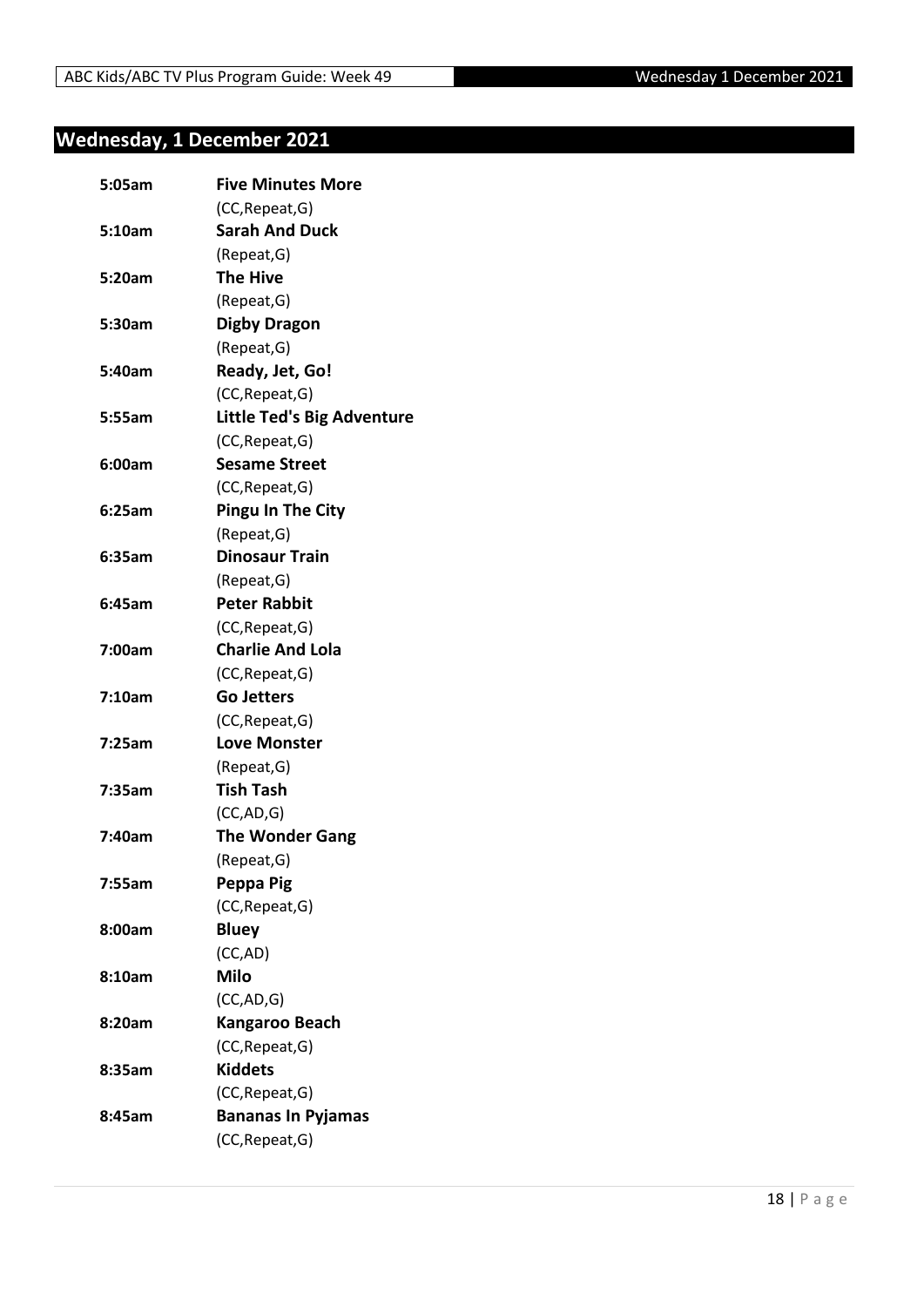| 9:00am             | <b>Play School</b>                      |
|--------------------|-----------------------------------------|
|                    | (CC,AD, Repeat, G)                      |
| 9:30am             | <b>Sesame Street</b>                    |
|                    | (CC, Repeat, G)                         |
| 10:00am            | Ready, Steady, Wiggle!                  |
|                    | (CC, Repeat, G)                         |
| 10:15am            | Pablo                                   |
|                    | (CC, Repeat, G)                         |
| 10:30am            | <b>Becca's Bunch</b>                    |
|                    | (CC, Repeat, G)                         |
| 10:40am            | hoopla doopla!                          |
|                    | (CC, Repeat, G)                         |
| 10:55am            | <b>Daniel Tiger's Neighbourhood</b>     |
|                    | (Repeat, G)                             |
| 11:05am            | <b>Baby Jake</b>                        |
|                    | (CC, Repeat, G)                         |
| 11:20am            | <b>Twirlywoos</b>                       |
|                    | (Repeat, G)                             |
| 11:30am            | <b>Play School</b>                      |
|                    | (CC, Repeat, G)                         |
| 12:00pm            | <b>Teletubbies</b>                      |
|                    | (CC, Repeat, G)                         |
| 12:10pm            | <b>Pins And Nettie</b>                  |
|                    | (CC, Repeat, G)                         |
| 12:20pm            | <b>Moon and Me</b>                      |
|                    | (AD, Repeat, G)                         |
| 12:40pm            | <b>Tik Tak</b>                          |
|                    | (G)                                     |
| 12:45pm            | <b>Guess How Much I Love You</b>        |
|                    | (CC, Repeat, G)                         |
| 1:05pm             | <b>Buddi</b>                            |
|                    | (AD, Repeat, G)                         |
| 1:10 <sub>pm</sub> | <b>Hoot Hoot Go!</b>                    |
|                    | (CC, Repeat, G)                         |
| 1:15 <sub>pm</sub> | <b>Bing</b>                             |
|                    | (CC, Repeat, G)                         |
| 1:25 <sub>pm</sub> | <b>Miffy's Adventures Big and Small</b> |
|                    | (Repeat, G)                             |
| 1:35pm             | <b>Mister Maker</b>                     |
|                    | (CC, Repeat, G)                         |
| 1:55pm             | <b>Rusty Rivets</b>                     |
|                    | (CC, Repeat, G)                         |
| 2:05pm             | <b>Bob The Builder</b>                  |
|                    | (CC, Repeat, G)                         |
| 2:20pm             | dirtgirlworld                           |
|                    | (CC, Repeat, G)                         |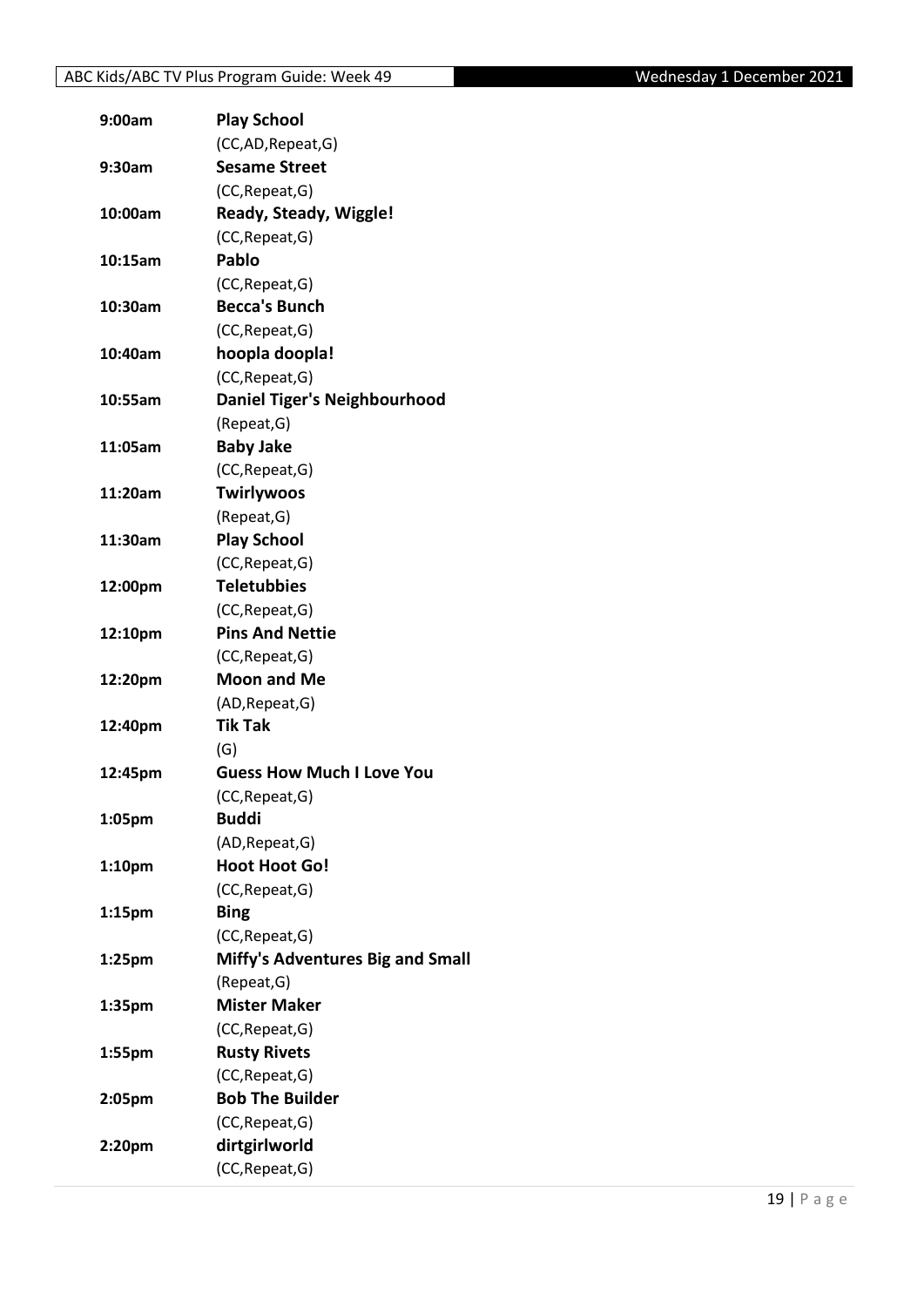| 2:30 <sub>pm</sub> | Wallykazam!                                                                               |
|--------------------|-------------------------------------------------------------------------------------------|
|                    | (Repeat, G)                                                                               |
| 2:55pm             | <b>Elmo's World</b>                                                                       |
|                    | (Repeat, G)                                                                               |
| 3:05 <sub>pm</sub> | <b>Curious George</b>                                                                     |
|                    | (Repeat, G)                                                                               |
| 3:30pm             | <b>Play School</b>                                                                        |
|                    | (CC,AD,Repeat,G)                                                                          |
| 4:00pm             | <b>Bananas In Pyjamas</b>                                                                 |
|                    | (CC, Repeat, G)                                                                           |
| 4:10pm             | <b>The Wiggles World</b>                                                                  |
|                    | (Repeat, G)                                                                               |
| 4:25pm             | <b>Thomas And Friends</b>                                                                 |
|                    | (CC, Repeat, G)                                                                           |
| 4:35pm             | <b>Book Hungry Bears</b>                                                                  |
|                    | (Repeat, G)                                                                               |
| 4:45pm             | <b>Big Words Small Stories</b>                                                            |
|                    | (Repeat, G)                                                                               |
| 4:55pm             | <b>Play School Story Time</b>                                                             |
|                    | (CC, Repeat, G)                                                                           |
| 5:05pm             | Remy & Boo                                                                                |
|                    | (CC,AD,Repeat,G)                                                                          |
| 5:15pm             | Dog Loves Books                                                                           |
|                    | (CC, Repeat, G)                                                                           |
| 5:20pm             | <b>PJ Masks</b>                                                                           |
|                    | (CC, Repeat, G)                                                                           |
| 5:35pm             | <b>Nella the Princess Knight</b>                                                          |
|                    | (Repeat, G)                                                                               |
| 5:50pm             | Peppa Pig                                                                                 |
|                    | (CC, Repeat, G)                                                                           |
| 5:55pm             | The Adventures Of Paddington: Paddington And The Lost Letter                              |
|                    | (G)                                                                                       |
|                    |                                                                                           |
| 6:20pm             | <b>Bluey: Chest</b>                                                                       |
|                    | (CC,AD, Repeat)                                                                           |
|                    | Bluey is an inexhaustible six year-old Blue Heeler dog, who loves to play and turns       |
|                    | everyday family life into extraordinary adventures, developing her imagination as well as |
|                    | her mental, physical and emotional resilience.                                            |
| 6:25pm             | <b>Shaun The Sheep: We Wish Ewe A Merry Christmas</b>                                     |
|                    | (CC, Repeat, G)                                                                           |
|                    | Shaun discovers that the farmer will be spending Christmas Day alone. The animals work    |
|                    | through the night festooning the farmhouse with decorations so that the farmer wakes      |
|                    | up to the most magical Christmas ever.                                                    |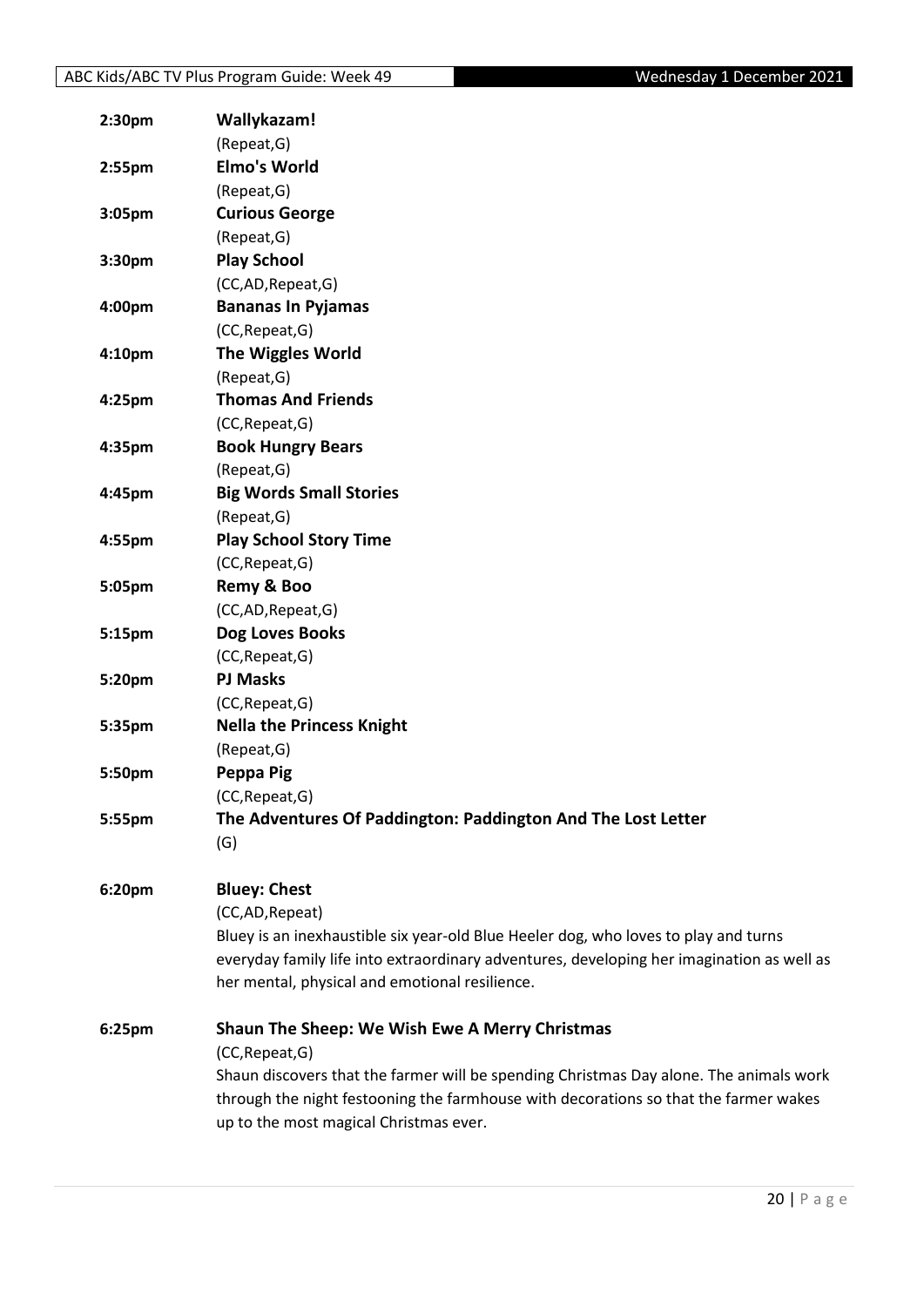| 6:40pm            | Andy's Prehistoric Adventures: Paraceratherium And Footprint<br>(CC, Repeat, G)                                                                                                      |
|-------------------|--------------------------------------------------------------------------------------------------------------------------------------------------------------------------------------|
|                   | Andy travels through time and lands 30 million years ago in Mongolia, where he meets                                                                                                 |
|                   | the Paraceratherium - a giant mammal which is five times the size of a Rhinoceros!                                                                                                   |
| 7:00pm            | <b>Dino Dana: Best Nest</b>                                                                                                                                                          |
|                   | (CC,AD, Repeat, G)                                                                                                                                                                   |
|                   | When Dana and Mum come home with a new crib for Dexter, some of the pieces get<br>stolen by a Compsognathus, Microraptor and Archaeopteryx.                                          |
| 7:15pm            | <b>Odd Squad: Portlandia</b>                                                                                                                                                         |
|                   | (Repeat, G)                                                                                                                                                                          |
|                   | The Mobile Unit's first case is all the way across the world in Japan. Orla is disappointed                                                                                          |
|                   | when the task is super simple. But when Orla rushes through, Omar, Oswald and Opal<br>end up stuck in the 17th dimension.                                                            |
| 7:30pm            | Spicks And Specks: Max Merritt, Casey Bennetto, Andy Lee & Julia Morris                                                                                                              |
|                   | (CC, Repeat, PG)                                                                                                                                                                     |
|                   | Joining Adam, Myf and Alan tonight are Max Merritt, Casey Bennetto, Andy Lee and Julia<br>Morris.                                                                                    |
| 8:00pm            | Would I Lie To You?: Clive Anderson, Miranda Hart, Jason Manford, Claudia                                                                                                            |
|                   | Winkelman                                                                                                                                                                            |
|                   | (CC, Repeat, PG)                                                                                                                                                                     |
|                   | Claudia Winkleman, Jason Manford, Miranda Ross, Clive Anderson join team captains<br>David Mitchell and Lee Mack to hoodwink their opponents with absurd facts and                   |
|                   | plausible lies about themselves.                                                                                                                                                     |
| 8:30pm            | <b>Art Works</b>                                                                                                                                                                     |
|                   | (CC)                                                                                                                                                                                 |
| *New<br>Episode*  | Art Works is dedicated to exploring the full spectrum of the arts in Australia. Hosted by<br>arts broadcaster Namila Benson, Art Works will reset the national artistic conversation |
|                   | featuring a palette of ideas for everyone.                                                                                                                                           |
| 9:00pm            | Brian Johnson's A Life On The Road: Roger Daltrey                                                                                                                                    |
| *Australian       | (M, Coarse Language, Drug Use, Nudity)                                                                                                                                               |
| <b>FTA Series</b> | Brian Johnson has known The Who's Roger Daltrey for 40 years and their lives have                                                                                                    |
| Premiere*         | followed a similar trajectory, from humble origins to global stardom. Brian meets Roger<br>outside the house he grew up in, in London.                                               |
| 9:45pm            | <b>The Sound</b>                                                                                                                                                                     |
|                   | (CC, Repeat)                                                                                                                                                                         |
|                   | Celebrating the movers and shakers of the Australian music scene, showcasing some of                                                                                                 |
|                   | the country's best musicians with exclusive live performances and interviews.                                                                                                        |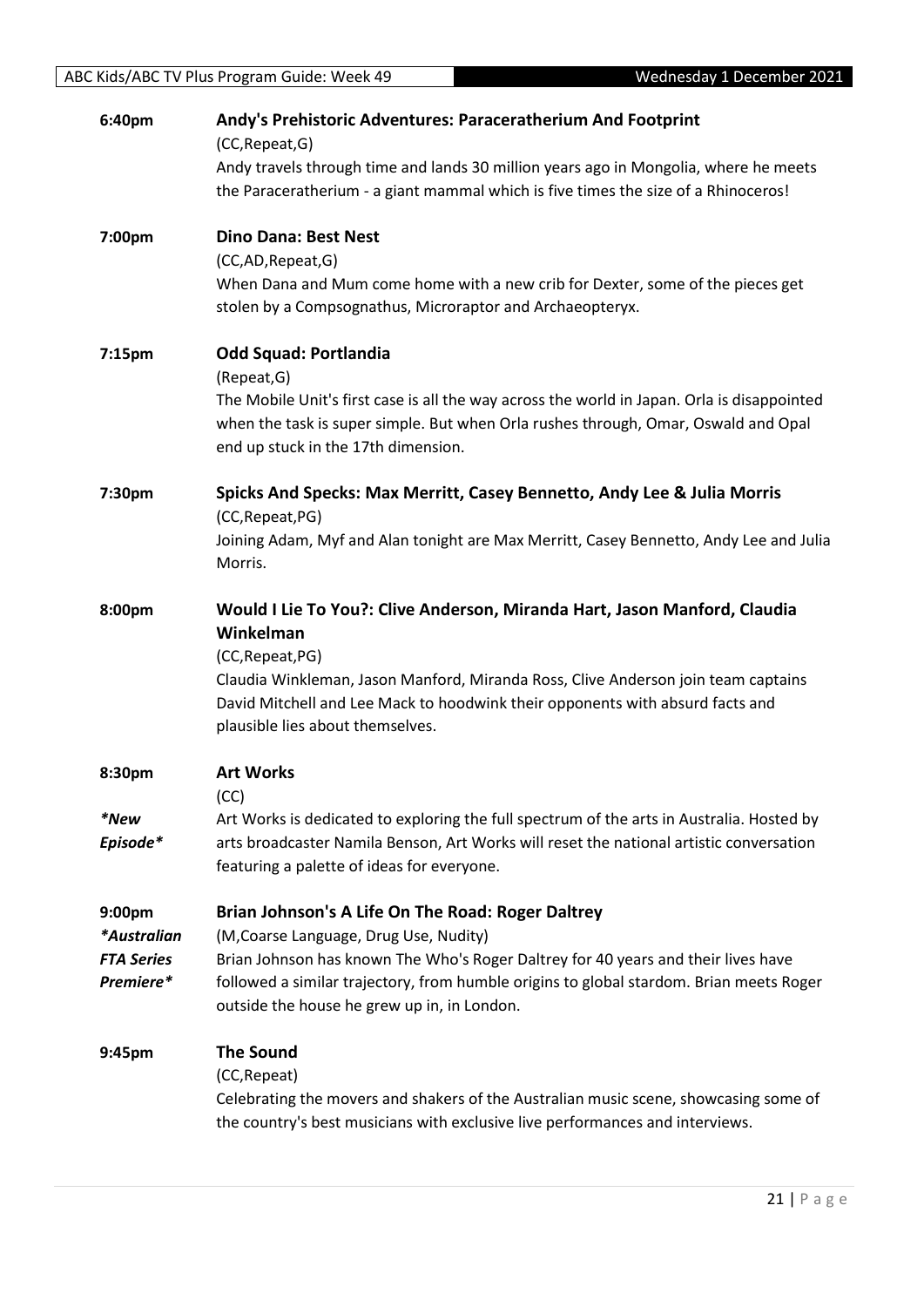| 10:15pm | Doctor Who: The Name Of The Doctor                                                           |
|---------|----------------------------------------------------------------------------------------------|
|         | (CC,AD,Repeat,PG,This program is rated PG, parental guidance is recommended for              |
|         | viewers under fifteen years.)                                                                |
|         | The Doctor has a secret he will take to his grave. And it is discovered                      |
| 11:05pm | <b>Books That Made Us: Place</b>                                                             |
|         | (CC, Repeat, M, Coarse Language, Violence)                                                   |
|         | From Kate Grenville's The Secret River in Sydney to Richard Flanagan's Death of a River      |
|         | Guide in Tasmania & Trent Dalton's Boy Swallows Universe in Brisbane, Claudia learns         |
|         | how Australia set the stage for our great stories.                                           |
| 12:00am | Love On The Spectrum                                                                         |
|         | (CC,AD,Repeat,PG)                                                                            |
|         | After a successful first date, Ronan can't believe his luck when he sets up the second       |
|         | date of his life. After a successful first date with a guy, Teo is keen to see what dating a |
|         | girl would be like.                                                                          |
| 12:55am | Louis Theroux: Life On The Edge: Beyond Belief                                               |
|         | (CC,AD, Repeat, M, Adult Themes, Coarse Language, Drug References)                           |
|         | In this first episode of this career retrospective, Louis looks back at his earliest         |
|         | documentaries and explores how some people's most fervent beliefs can bring them into        |
|         | conflict with mainstream society.                                                            |
| 1:45am  | <b>Community: Modern Warfare</b>                                                             |
|         | (CC, Repeat, PG)                                                                             |
|         | The first prize of priority registration engulfs Greendale Community College in a Spring     |
|         | Fling paintball war.                                                                         |
| 2:05am  | <b>Parks and Recreation: Telethon</b>                                                        |
|         | (Repeat, PG)                                                                                 |
|         | Leslie hosts a late-night shift for a local telethon, and lands former Indiana Pacer Detlef  |
|         | Schrempf as a celebrity guest. Meanwhile, Mark has big plans for his relationship with       |
|         | Ann.                                                                                         |
| 2:30am  | Reno 911!: Secret Santa                                                                      |
|         | (Repeat, MA, Coarse Language)                                                                |
|         | Strange lights are reported in the desert, and mysterious unnamed deputies show up           |
|         | around the station.                                                                          |
| 2:50am  | <b>ABC News Update</b>                                                                       |
|         | (Repeat)                                                                                     |
|         | The headlines from ABC News, updating you on the day's top stories from across               |
|         | Australia and around the world.                                                              |
|         |                                                                                              |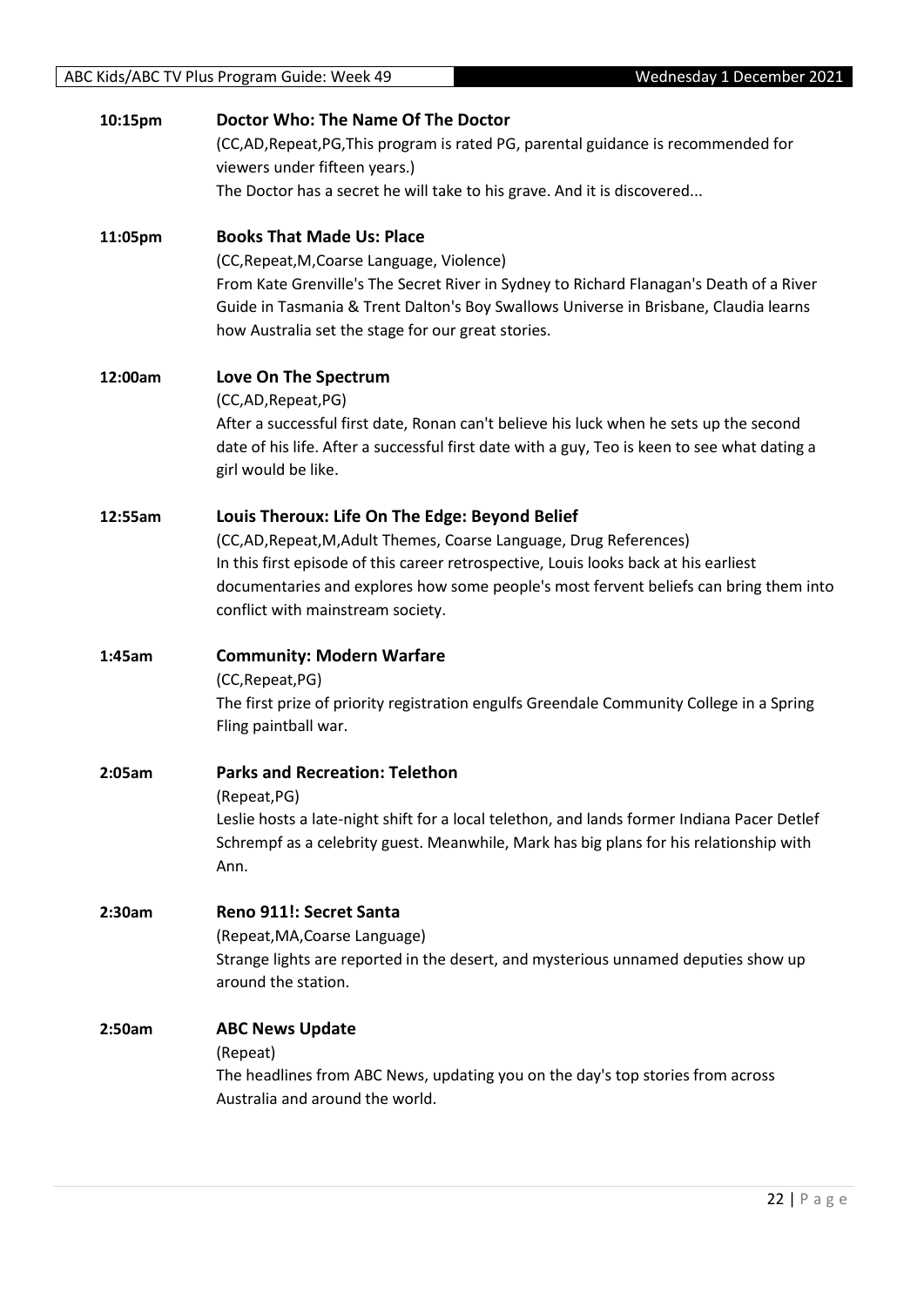#### ABC Kids/ABC TV Plus Program Guide: Week 49 Wednesday 1 December 2021

#### **2:55am ABC TV Plus Programs Resume At 7.30pm**

ABC TV Plus programs resume at 7.30pm, offering an unrivalled mix of scripted and nonscripted comedy and entertainment shows every night. (Soundtrack provided by ABC Jazz. Playlist details at abc.net.au/jazz).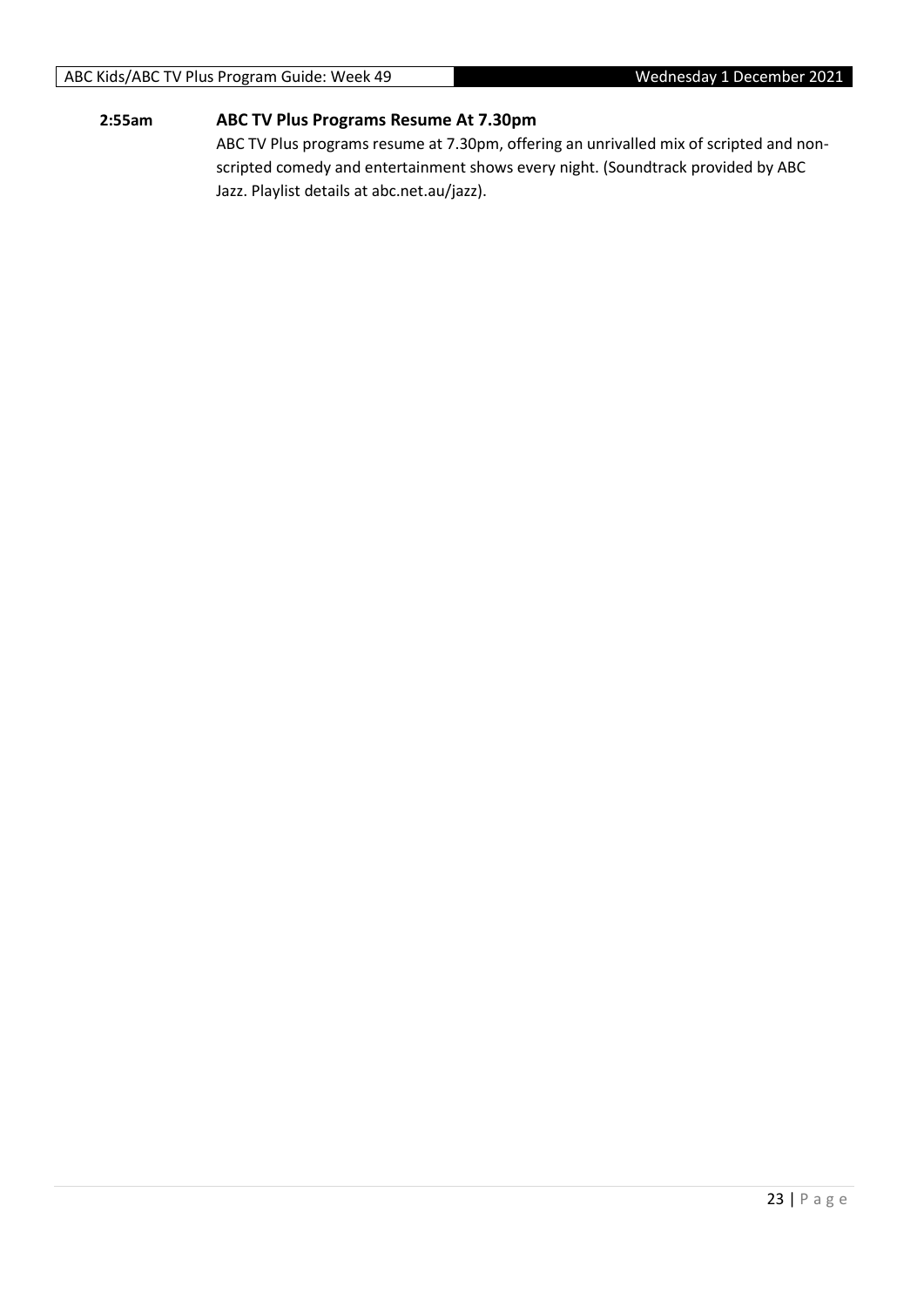#### <span id="page-23-0"></span>**Thursday, 2 December 2021**

| 5:05am | <b>Five Minutes More</b>          |
|--------|-----------------------------------|
|        | (CC, Repeat, G)                   |
| 5:10am | <b>Sarah And Duck</b>             |
|        | (Repeat, G)                       |
| 5:20am | <b>The Hive</b>                   |
|        | (Repeat, G)                       |
| 5:30am | <b>Digby Dragon</b>               |
|        | (Repeat, G)                       |
| 5:40am | Ready, Jet, Go!                   |
|        | (CC, Repeat, G)                   |
| 5:55am | <b>Little Ted's Big Adventure</b> |
|        | (CC, Repeat, G)                   |
| 6:00am | <b>Sesame Street</b>              |
|        | (CC, Repeat, G)                   |
| 6:25am | <b>Pingu In The City</b>          |
|        | (Repeat, G)                       |
| 6:35am | <b>Dinosaur Train</b>             |
|        | (Repeat, G)                       |
| 6:45am | <b>Peter Rabbit</b>               |
|        | (CC, Repeat, G)                   |
| 7:00am | <b>Charlie And Lola</b>           |
|        | (CC, Repeat, G)                   |
| 7:10am | <b>Go Jetters</b>                 |
|        | (CC, Repeat, G)                   |
| 7:25am | <b>Love Monster</b>               |
|        | (Repeat, G)                       |
| 7:35am | <b>Tish Tash</b>                  |
|        | (CC, AD, G)                       |
| 7:40am | <b>The Wonder Gang</b>            |
|        | (Repeat, G)                       |
| 7:55am | Peppa Pig                         |
|        | (CC, Repeat, G)                   |
| 8:00am | <b>Bluey</b>                      |
|        | (CC, AD, G)                       |
| 8:10am | <b>Milo</b>                       |
|        | (CC,AD,G)                         |
| 8:20am | Kangaroo Beach                    |
|        | (CC, Repeat, G)                   |
| 8:35am | <b>Kiddets</b>                    |
|        | (CC, Repeat, G)                   |
| 8:45am | <b>Bananas In Pyjamas</b>         |
|        | (CC, Repeat, G)                   |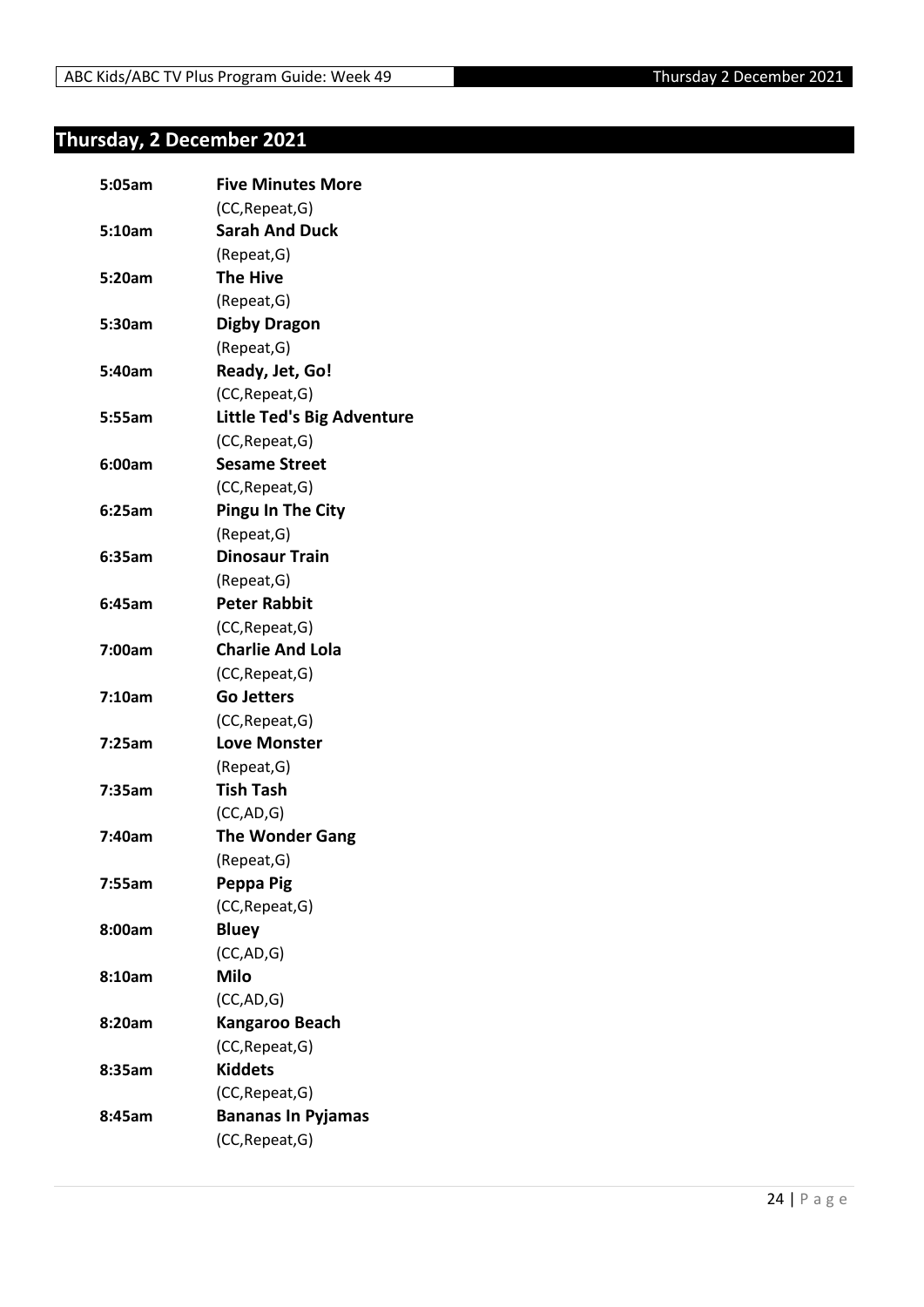| 9:00am             | <b>Play School</b>                  |
|--------------------|-------------------------------------|
|                    | (CC,AD, Repeat, G)                  |
| 9:30am             | <b>Sesame Street</b>                |
|                    | (CC, Repeat, G)                     |
| 10:00am            | Ready, Steady, Wiggle!              |
|                    | (CC, Repeat, G)                     |
| 10:15am            | Pablo                               |
|                    | (Repeat, G)                         |
| 10:30am            | <b>Becca's Bunch</b>                |
|                    | (CC, Repeat, G)                     |
| 10:40am            | hoopla doopla!                      |
|                    | (CC, Repeat, G)                     |
| 10:55am            | <b>Daniel Tiger's Neighbourhood</b> |
|                    | (Repeat, G)                         |
| 11:05am            | <b>Baby Jake</b>                    |
|                    | (CC, Repeat, G)                     |
| 11:20am            | <b>Twirlywoos</b>                   |
|                    | (Repeat, G)                         |
| 11:30am            | <b>Play School</b>                  |
|                    | (CC, Repeat, G)                     |
| 12:00pm            | <b>Teletubbies</b>                  |
|                    | (CC, Repeat, G)                     |
| 12:10pm            | <b>Pins And Nettie</b>              |
|                    | (CC, Repeat, G)                     |
| 12:20pm            | <b>Moon and Me</b>                  |
|                    | (AD, Repeat, G)                     |
| 12:40pm            | <b>Tik Tak</b>                      |
|                    | (Repeat, G)                         |
| 12:45pm            | <b>Guess How Much I Love You</b>    |
|                    | (CC, Repeat, G)                     |
| 1:05pm             | <b>Buddi</b>                        |
|                    | (AD, Repeat, G)                     |
| 1:10 <sub>pm</sub> | <b>Hoot Hoot Go!</b>                |
|                    | (CC, Repeat, G)                     |
| 1:15 <sub>pm</sub> | <b>Bing</b>                         |
|                    | (Repeat, G)                         |
| 1:25 <sub>pm</sub> | Miffy's Adventures Big and Small    |
|                    | (Repeat, G)                         |
|                    | <b>Mister Maker</b>                 |
| 1:35pm             |                                     |
|                    | (CC, Repeat, G)                     |
| 1:55pm             | <b>Rusty Rivets</b>                 |
|                    | (CC, Repeat, G)                     |
| 2:05pm             | <b>Bob The Builder</b>              |
|                    | (CC, Repeat, G)                     |
| 2:20pm             | dirtgirlworld                       |
|                    | (CC, Repeat, G)                     |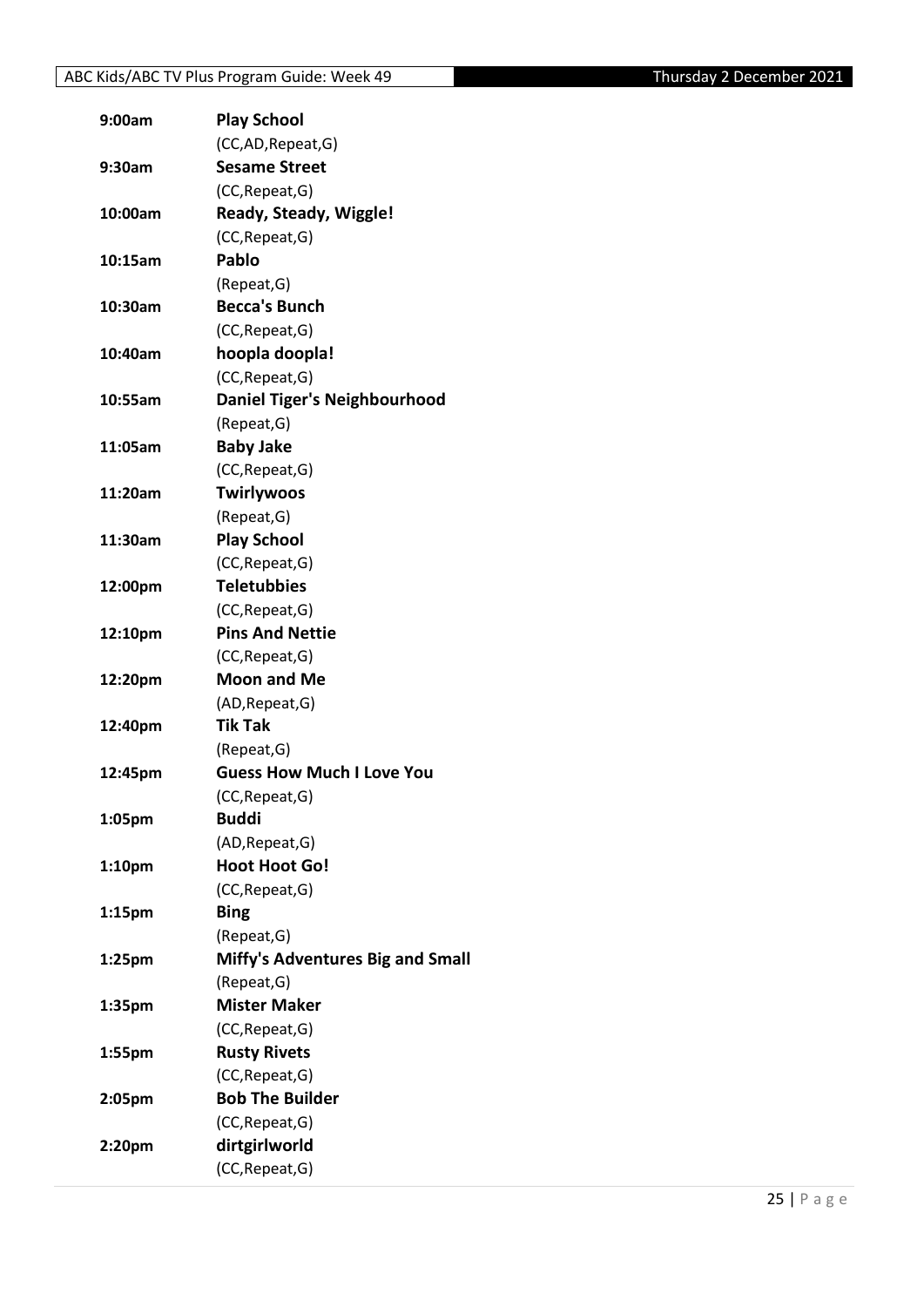| 2:30 <sub>pm</sub> | Wallykazam!                                                                               |
|--------------------|-------------------------------------------------------------------------------------------|
|                    | (Repeat, G)                                                                               |
| 2:55pm             | <b>Elmo's World</b>                                                                       |
|                    | (Repeat, G)                                                                               |
| 3:05pm             | <b>Curious George</b>                                                                     |
|                    | (Repeat, G)                                                                               |
| 3:30pm             | <b>Play School</b>                                                                        |
|                    | (CC,AD,Repeat,G)                                                                          |
| 4:00pm             | <b>Bananas In Pyjamas</b>                                                                 |
|                    | (CC, Repeat, G)                                                                           |
| 4:10pm             | <b>The Wiggles World</b>                                                                  |
|                    | (Repeat, G)                                                                               |
| 4:25pm             | <b>Thomas And Friends</b>                                                                 |
|                    | (CC, Repeat, G)                                                                           |
| 4:35pm             | <b>Book Hungry Bears</b>                                                                  |
|                    | (Repeat, G)                                                                               |
| 4:45pm             | <b>Big Words Small Stories</b>                                                            |
|                    | (Repeat, G)                                                                               |
| 4:55pm             | <b>Play School Story Time</b>                                                             |
|                    | (CC, Repeat, G)                                                                           |
| 5:05pm             | Remy & Boo                                                                                |
|                    | (CC,AD,Repeat,G)                                                                          |
| 5:15pm             | Dog Loves Books                                                                           |
|                    | (CC, Repeat, G)                                                                           |
| 5:20pm             | <b>PJ Masks</b>                                                                           |
|                    | (CC, Repeat, G)                                                                           |
| 5:35pm             | <b>Nella the Princess Knight</b>                                                          |
|                    | (Repeat, G)                                                                               |
| 5:50pm             | Peppa Pig                                                                                 |
|                    | (CC, Repeat, G)                                                                           |
| 5:55pm             | <b>Bluey</b>                                                                              |
|                    | (CC,AD, Repeat, G)                                                                        |
|                    |                                                                                           |
| 6:10pm             | <b>Hey Duggee: The Tour Guide Badge</b>                                                   |
|                    | (CC, Repeat, G)                                                                           |
|                    | Gerbie is on holiday and would like to see all the beautiful sights. Duggee can help, he  |
|                    | does have his Tour Guide badge! There is so much to see, from the Carrot museum, to       |
|                    | the Big Fruit tree.                                                                       |
| 6:20pm             | <b>Bluey: Sheep Dog</b>                                                                   |
|                    | (CC,AD, Repeat, G)                                                                        |
|                    | Bluey is an inexhaustible six year-old Blue Heeler dog, who loves to play and turns       |
|                    | everyday family life into extraordinary adventures, developing her imagination as well as |
|                    | her mental, physical and emotional resilience.                                            |
|                    |                                                                                           |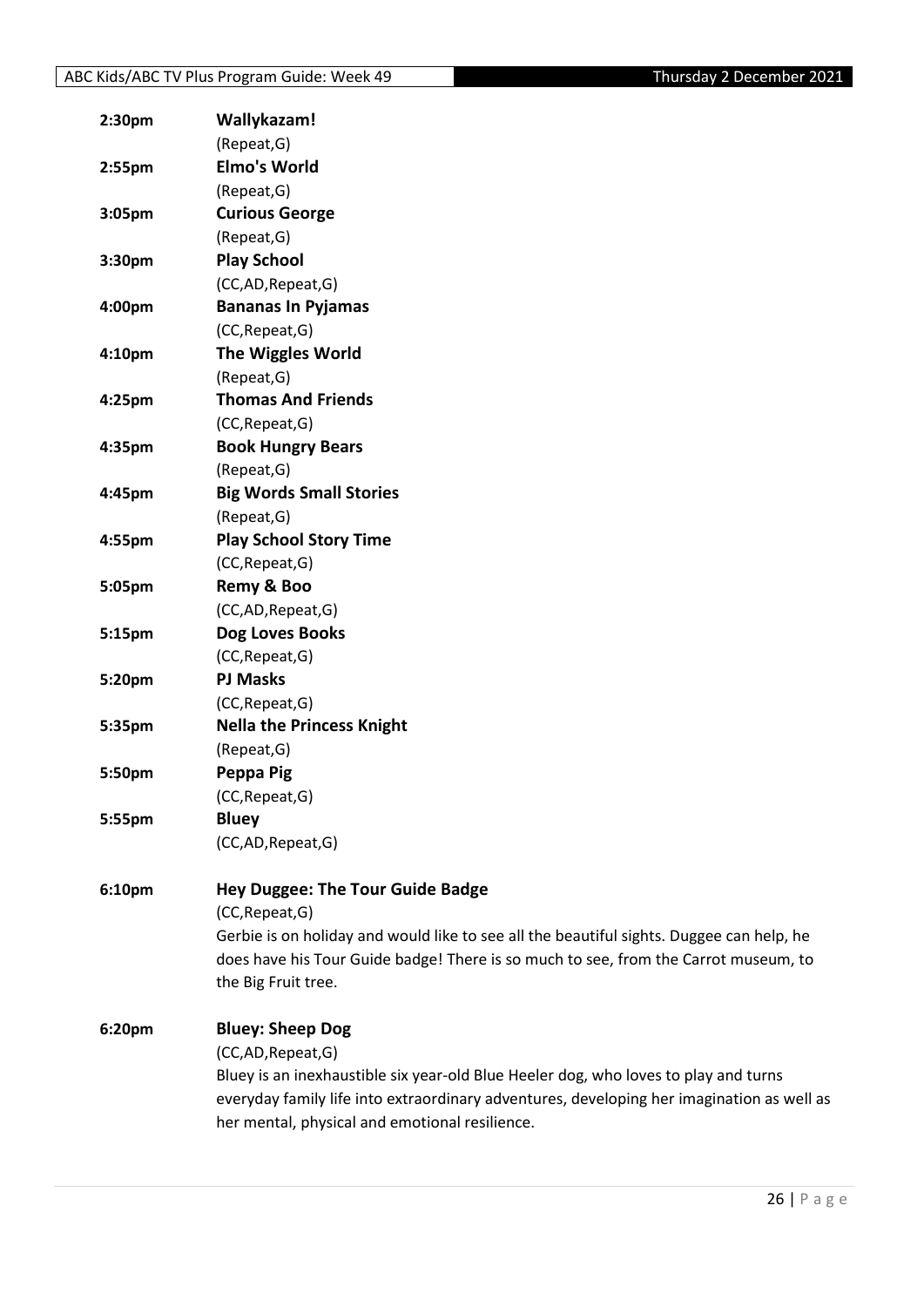| 6:25pm | <b>Shaun The Sheep: Little Sheep Of Horrors</b>                                                  |
|--------|--------------------------------------------------------------------------------------------------|
|        | (CC, Repeat, G)                                                                                  |
|        | Intrigued by a horror film on TV, Timmy wanders into the farmhouse late one night.               |
|        | Shaun's rescue mission convinces the Farmer that the place is haunted.                           |
| 6:40pm | Andy's Prehistoric Adventures: Spinosaurus And Scan                                              |
|        | (CC, Repeat, G)                                                                                  |
|        | Andy travels back to prehistoric times to meet the Spinosaurus, a massive meat-eating            |
|        | dinosaur that is even bigger than the T rex! On his adventure, Andy rides a speedy               |
|        | Ouranosaurus & swims in a prehistoric river.                                                     |
| 7:00pm | <b>Dino Dana: The Sound of Dinosaurs</b>                                                         |
|        | (CC,AD,Repeat,G)                                                                                 |
|        | When Saara is worried that she's going to fail a science test on dinosaur names, Dana            |
|        | helps her learn the names through the power of song in this fantasy musical                      |
|        | extravaganza.                                                                                    |
| 7:15pm | <b>Odd Squad: Slides and Ladders</b>                                                             |
|        | (Repeat, G)                                                                                      |
|        | Oswald finally lands an interview on a famous Odd Squad podcast to talk about the new            |
|        | Mobile Unit van, but he's only familiar with the main floor. In an attempt to learn more,        |
|        | Oswald gets lost and risks missing his interview.                                                |
| 7:30pm | Spicks And Specks: Lee Kernaghan, Rusty Bertha, Fiona Campbell & Greg Fleet                      |
|        | (CC, Repeat, PG)                                                                                 |
|        | Joining Adam, Alan and Myf are country music star Lee Kernaghan, scared weird little             |
|        | guy Rusty Bertha, mezzo soprano Fiona Campbell, and comedian Greg Fleet. Deborah                 |
|        | Kayder and Nick Tsiavos close the show.                                                          |
| 8:00pm | Spicks And Specks: Guy Pratt, Cal Wilson, Guy Sebastian & Dave O'Neil                            |
|        | (CC, Repeat, PG)                                                                                 |
|        | Adam, Myf and Alan are joined by Guy Pratt, Cal Wilson, Guy Sebastian and Dave O'Neil.           |
|        | <b>TBA</b>                                                                                       |
| 8:30pm |                                                                                                  |
|        |                                                                                                  |
| 9:00pm | <b>Hard Quiz</b>                                                                                 |
|        | (CC, Repeat, PG)                                                                                 |
|        | Tom Gleeson is grumpier, the questions are harder, and our everyday experts are more             |
|        | determined than ever to test their knowledge and come away victorious with the Big<br>Brass Mug. |
|        |                                                                                                  |
|        |                                                                                                  |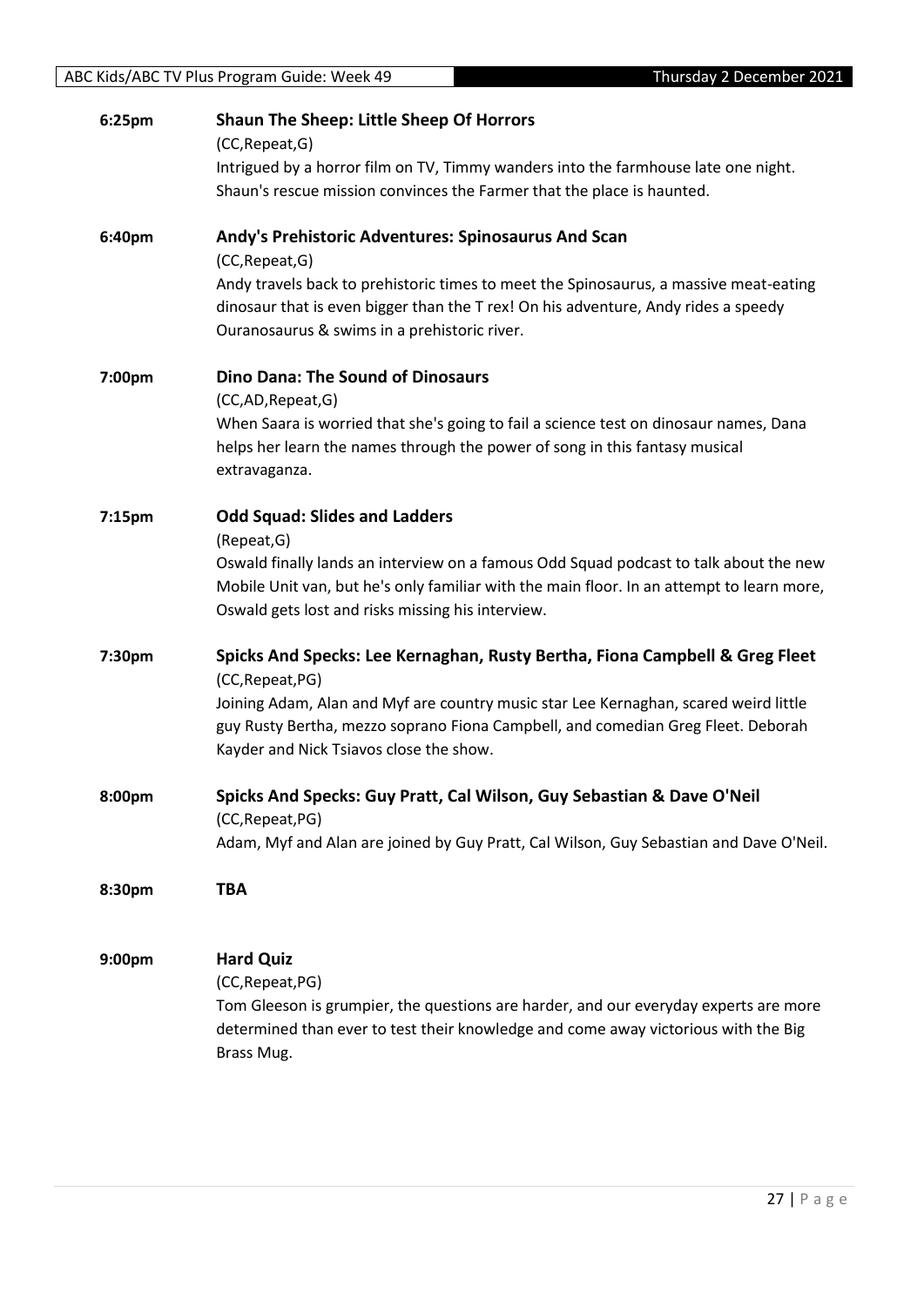| 9:30pm  | Gruen<br>(CC, Repeat)<br>The Gruen team decode and expose all the messaging we fall for. Whether it's a juice                                                                                                                           |
|---------|-----------------------------------------------------------------------------------------------------------------------------------------------------------------------------------------------------------------------------------------|
|         | label that thinks it's your long lost best friend or a gorgeous white line design on a Kmart<br>plate, nothing will escape the Gruen gaze.                                                                                              |
| 10:05pm | Doctor Who: The Day Of The Doctor                                                                                                                                                                                                       |
|         | (CC, Repeat, PG, This program is rated PG, parental guidance is recommended for viewers<br>under fifteen years.)                                                                                                                        |
|         | The Doctors embark on their greatest adventure across space and time in this 50th<br>Anniversary Special.                                                                                                                               |
| 11:25pm | You Can't Ask That: Public Housing                                                                                                                                                                                                      |
|         | (CC, Repeat, M, Adult Themes, Coarse Language, Drug References)<br>We speak to eight Australians who live in public housing to ask them the tough questions<br>such as "Why do you get a house for doing nothing?"                      |
| 11:55pm | <b>Quoll Farm</b>                                                                                                                                                                                                                       |
|         | (CC,AD,Repeat,G)<br>The true story of a family of charismatic quolls living on an abandoned farm in Tasmania                                                                                                                            |
|         | and one man's extraordinary devotion to save them.                                                                                                                                                                                      |
| 12:55am | The Misadventures of Romesh Ranganathan                                                                                                                                                                                                 |
|         | (CC,AD, Repeat, M, Adult Themes, Coarse Language)<br>Romesh explores poverty stricken Haiti.                                                                                                                                            |
| 1:55am  | Tick F***ing Tock                                                                                                                                                                                                                       |
|         | (CC, Repeat, M, Adult Themes, Coarse Language) Final                                                                                                                                                                                    |
|         | In the second episode, the Allstars reform as the cripple (Tim Ferguson now in a<br>wheelchair), the superstar (Paul McDermott) and the pensioner (Paul Livingston who<br>replaced Richard). And once again, they quickly find success. |
| 2:50am  | <b>Community: English As A Second Language</b>                                                                                                                                                                                          |
|         | (CC, Repeat, PG)                                                                                                                                                                                                                        |
|         | On the eve of an important final exam in Spanish, everyone's grades are jeopardised<br>when it is discovered that, like Jeff, Senor Chang doesn't have a college degree.                                                                |
| 3:10am  | <b>Parks and Recreation: The Master Plan</b><br>(Repeat, PG)                                                                                                                                                                            |
|         | Leslie is disappointed when her new park plans are put on hold by a visit from two state<br>auditors. April has plans for Andy at her birthday party, and Ann tries to piece together a<br>romantic mystery.                            |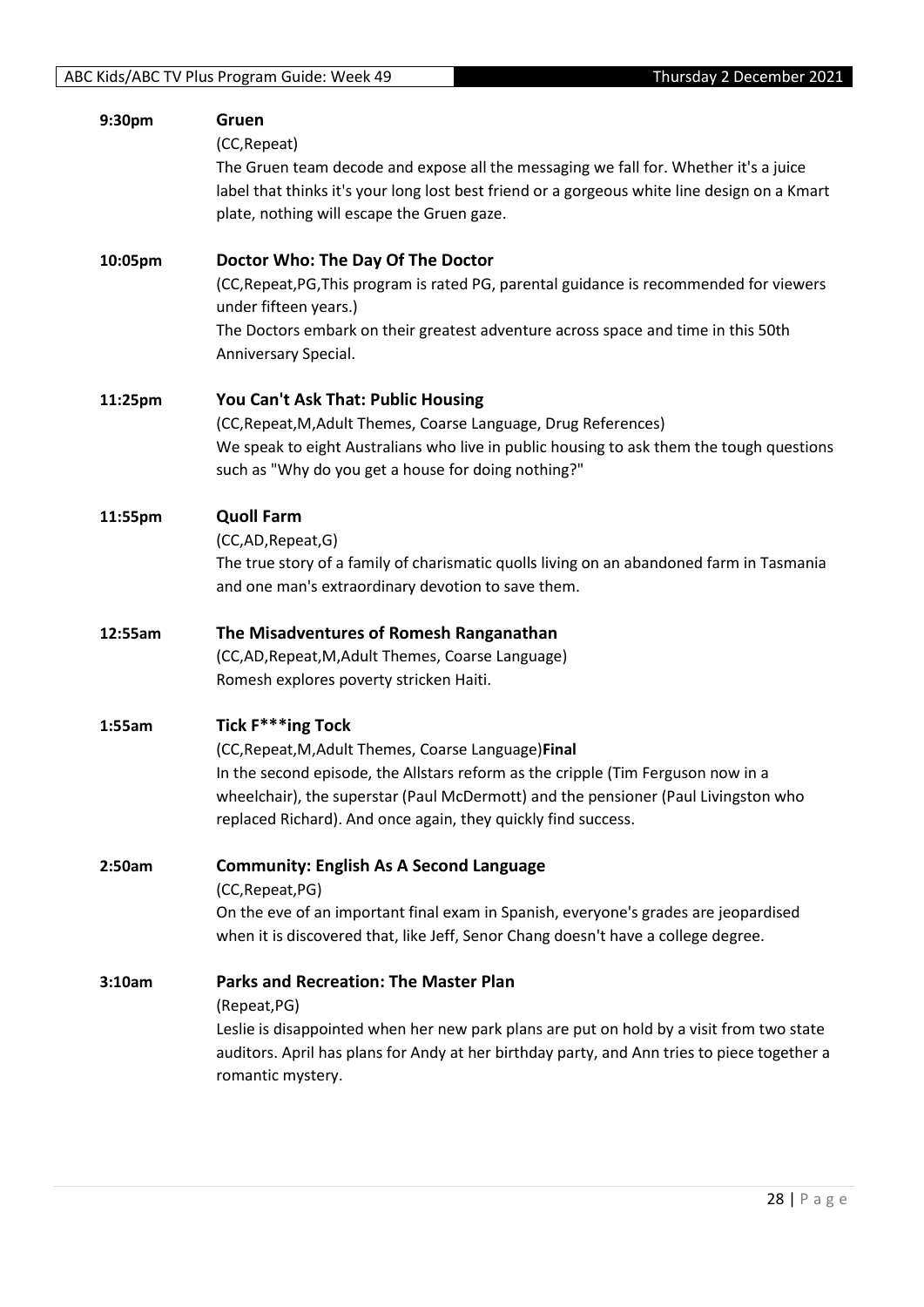| 3:35am | <b>Reno 911!: Wiegel Goes to Couples Therapy</b><br>(Repeat, M, Adult Themes, Coarse Language, Sexual References) Final<br>Wiegel and Williams work on their communication at couples therapy when Wiegel's<br>insurance dries up.                                        |
|--------|---------------------------------------------------------------------------------------------------------------------------------------------------------------------------------------------------------------------------------------------------------------------------|
| 3:55am | <b>ABC News Update</b><br>(Repeat)<br>The headlines from ABC News, updating you on the day's top stories from across<br>Australia and around the world.                                                                                                                   |
| 4:00am | <b>ABC TV Plus Programs Resume At 7.30pm</b><br>ABC TV Plus programs resume at 7.30pm, offering an unrivalled mix of scripted and non-<br>scripted comedy and entertainment shows every night. (Soundtrack provided by ABC<br>Jazz. Playlist details at abc.net.au/jazz). |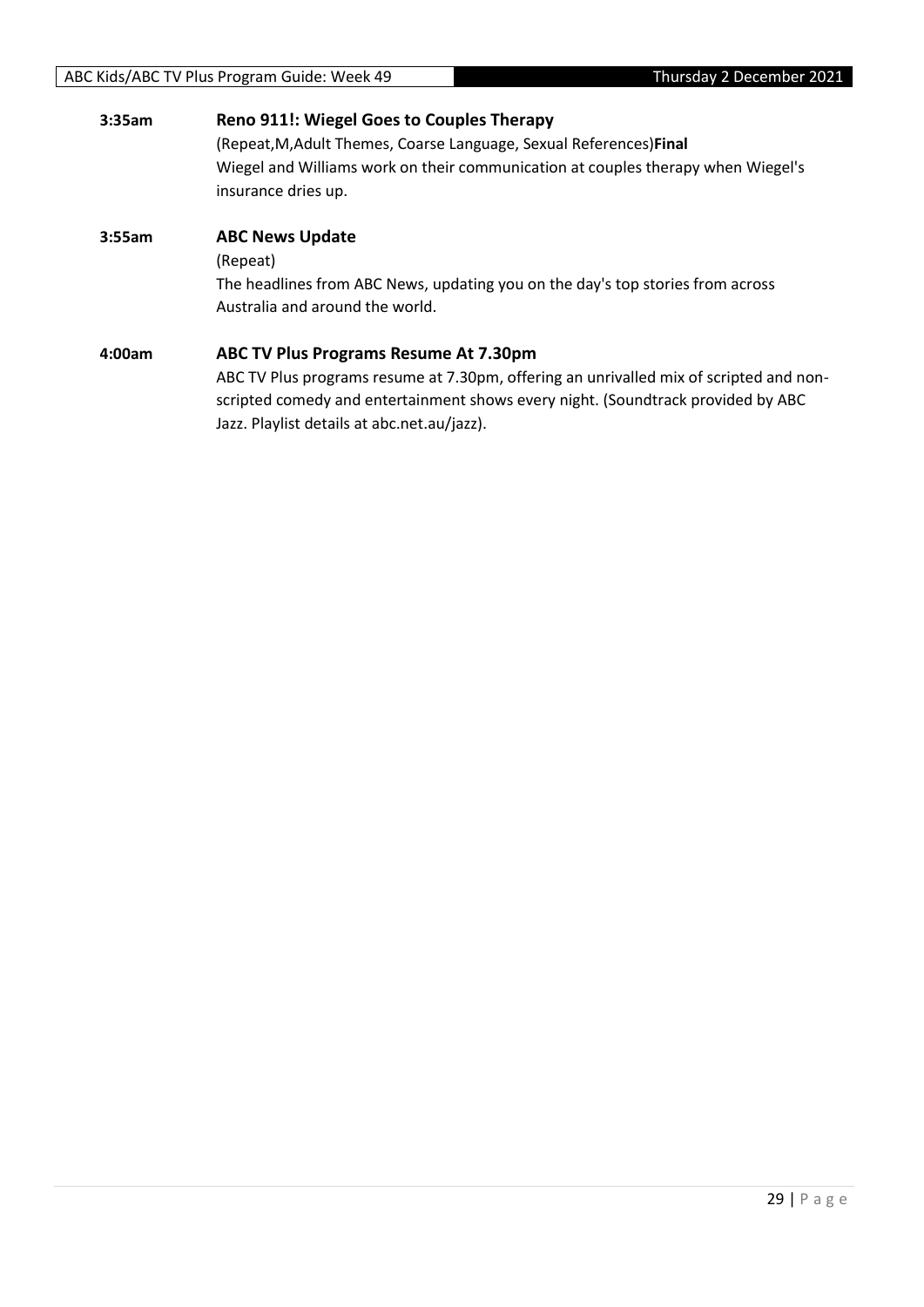#### <span id="page-29-0"></span>**Friday, 3 December 2021**

| 5:05am | <b>Five Minutes More</b>          |
|--------|-----------------------------------|
|        | (CC, Repeat, G)                   |
| 5:10am | <b>Sarah And Duck</b>             |
|        | (Repeat, G)                       |
| 5:20am | <b>The Hive</b>                   |
|        | (Repeat, G)                       |
| 5:30am | <b>Digby Dragon</b>               |
|        | (Repeat, G)                       |
| 5:40am | Ready, Jet, Go!                   |
|        | (CC, Repeat, G)                   |
| 5:55am | <b>Little Ted's Big Adventure</b> |
|        | (CC, Repeat, G)                   |
| 6:00am | <b>Sesame Street</b>              |
|        | (CC, Repeat, G)                   |
| 6:25am | <b>Pingu In The City</b>          |
|        | (Repeat, G)                       |
| 6:35am | <b>Dinosaur Train</b>             |
|        | (Repeat, G)                       |
| 6:45am | <b>Peter Rabbit</b>               |
|        | (CC, Repeat, G)                   |
| 7:00am | <b>Charlie And Lola</b>           |
|        | (CC, Repeat, G)                   |
| 7:10am | <b>Go Jetters</b>                 |
|        | (CC, Repeat, G)                   |
| 7:25am | <b>Love Monster</b>               |
|        | (Repeat, G)                       |
| 7:35am | <b>Tish Tash</b>                  |
|        | (CC, AD, G)                       |
| 7:40am | <b>The Wonder Gang</b>            |
|        | (Repeat, G)                       |
| 7:55am | Peppa Pig                         |
|        | (CC, Repeat, G)                   |
| 8:00am | <b>Bluey</b>                      |
|        | (CC, AD, G)                       |
| 8:10am | <b>Milo</b>                       |
|        | (CC,AD,G)                         |
| 8:20am | Kangaroo Beach                    |
|        | (CC, Repeat, G)                   |
| 8:35am | <b>Kiddets</b>                    |
|        | (CC, Repeat, G)                   |
| 8:45am | <b>Bananas In Pyjamas</b>         |
|        | (CC, Repeat, G)                   |
|        |                                   |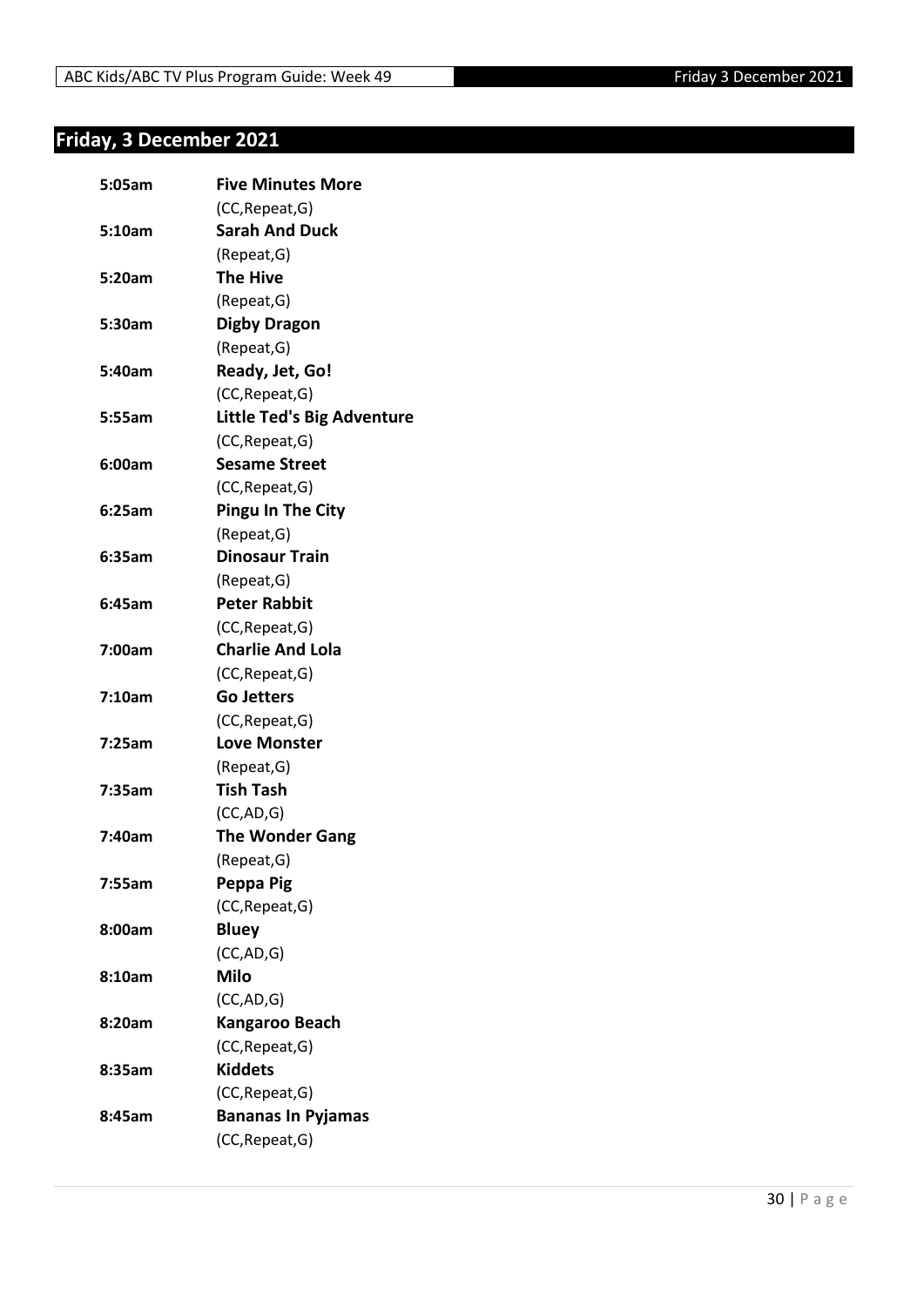| 9:00am             | <b>Play School</b>                   |
|--------------------|--------------------------------------|
|                    | (CC,AD, Repeat, G)                   |
| 9:30am             | <b>Sesame Street</b>                 |
|                    | (CC, Repeat, G)                      |
| 10:00am            | Ready, Steady, Wiggle!               |
|                    | (CC, Repeat, G)                      |
| 10:15am            | Pablo                                |
|                    | (Repeat, G)                          |
| 10:30am            | <b>Becca's Bunch</b>                 |
|                    | (CC, Repeat, G)                      |
| 10:40am            | hoopla doopla!                       |
|                    | (CC, Repeat, G)                      |
| 10:55am            | <b>Daniel Tiger's Neighbourhood</b>  |
|                    | (Repeat, G)                          |
| 11:05am            | <b>Baby Jake</b>                     |
|                    | (CC, Repeat, G)                      |
| 11:20am            | <b>Twirlywoos</b>                    |
|                    | (Repeat, G)                          |
| 11:30am            | <b>Play School</b>                   |
|                    | (CC, Repeat, G)                      |
| 12:00pm            | <b>Teletubbies</b>                   |
|                    | (CC, Repeat, G)                      |
| 12:15pm            | <b>Pins And Nettie</b>               |
|                    | (CC, Repeat, G)                      |
| 12:20pm            | <b>Moon and Me</b>                   |
|                    | (AD, Repeat, G)                      |
| 12:40pm            | <b>Tik Tak</b>                       |
|                    | (Repeat, G)                          |
| 12:45pm            | <b>Guess How Much I Love You</b>     |
|                    | (CC, Repeat, G)                      |
| 1:05pm             | <b>Buddi</b>                         |
|                    | (AD, Repeat, G)                      |
| 1:10pm             | <b>Hoot Hoot Go!</b>                 |
|                    | (CC, Repeat, G)                      |
| 1:15 <sub>pm</sub> | <b>Bing</b>                          |
|                    | (Repeat, G)                          |
| 1:25pm             | Miffy's Adventures Big and Small     |
|                    | (CC, Repeat, G)                      |
| 1:35pm             | <b>Mister Maker Around The World</b> |
|                    | (CC, Repeat, G)                      |
| 1:55pm             | <b>Rusty Rivets</b>                  |
|                    | (CC, Repeat, G)                      |
| 2:05pm             | <b>Bob The Builder</b>               |
|                    | (CC, Repeat, G)                      |
| 2:20pm             | dirtgirlworld                        |
|                    | (CC, Repeat, G)                      |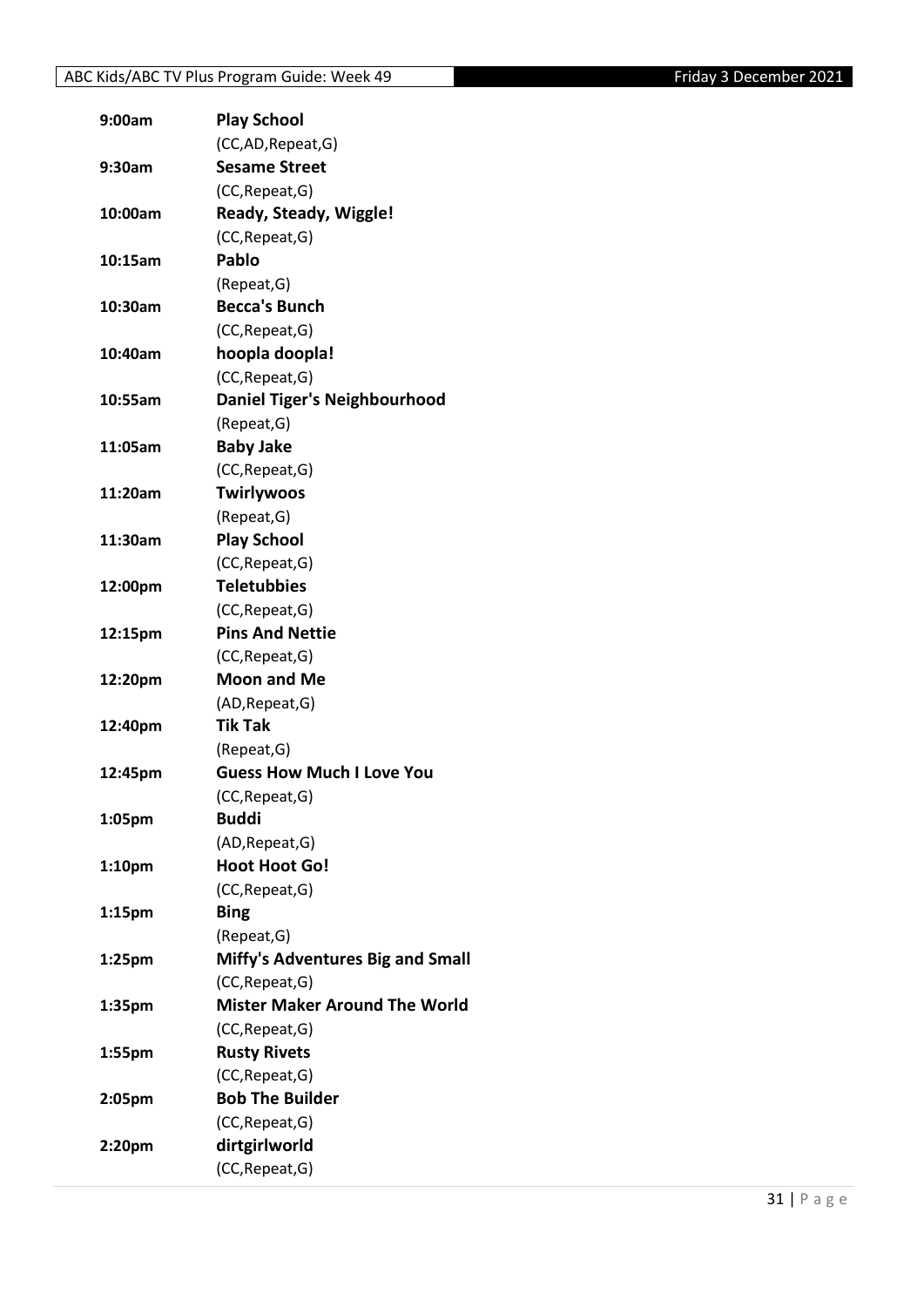| 2:30 <sub>pm</sub> | Wallykazam!                                                                               |
|--------------------|-------------------------------------------------------------------------------------------|
|                    | (Repeat, G)                                                                               |
| $2:55$ pm          | <b>Elmo's World</b>                                                                       |
|                    | (Repeat, G)                                                                               |
| 3:05pm             | <b>Curious George</b>                                                                     |
|                    | (Repeat, G)                                                                               |
| 3:30pm             | <b>Play School</b>                                                                        |
|                    | (CC,AD,Repeat,G)                                                                          |
| 4:00pm             | <b>Bananas In Pyjamas</b>                                                                 |
|                    | (CC, Repeat, G)                                                                           |
| 4:10pm             | <b>The Wiggles World</b>                                                                  |
|                    | (Repeat, G)                                                                               |
| 4:25pm             | <b>Thomas And Friends</b>                                                                 |
|                    | (CC, Repeat, G)                                                                           |
| 4:35pm             | <b>Book Hungry Bears</b>                                                                  |
|                    | (Repeat, G)                                                                               |
| 4:45pm             | <b>Big Words Small Stories</b>                                                            |
|                    | (Repeat, G)                                                                               |
| 4:55pm             | <b>Play School Story Time</b>                                                             |
|                    | (CC, Repeat, G)                                                                           |
| 5:05pm             | Remy & Boo                                                                                |
|                    | (CC,AD,Repeat,G)                                                                          |
| 5:15pm             | Dog Loves Books                                                                           |
|                    | (CC, Repeat, G)                                                                           |
| 5:20pm             | <b>PJ Masks</b>                                                                           |
|                    | (CC, Repeat, G)                                                                           |
| 5:35pm             | <b>Nella the Princess Knight</b>                                                          |
|                    | (Repeat, G)                                                                               |
| 5:50pm             | Peppa Pig                                                                                 |
|                    | (CC, Repeat, G)                                                                           |
| 5:55pm             | <b>Peppa's Christmas</b>                                                                  |
|                    | (CC, Repeat, G)                                                                           |
|                    |                                                                                           |
| 6:10pm             | <b>Hey Duggee: The Sailing Badge</b>                                                      |
|                    | (CC, Repeat, G)                                                                           |
|                    | Duggee and the squirrels are enjoying a day at the beach. They encounter the Penguins     |
|                    | who need to head to a nearby island, but need someone to sail the ship. Luckily the       |
|                    | squirrels can help as Duggee has his sailing badge!                                       |
| 6:20pm             | <b>Bluey: Housework</b>                                                                   |
|                    | (CC,AD,Repeat,G)                                                                          |
|                    | Bluey is an inexhaustible six year-old Blue Heeler dog, who loves to play and turns       |
|                    | everyday family life into extraordinary adventures, developing her imagination as well as |
|                    | her mental, physical and emotional resilience.                                            |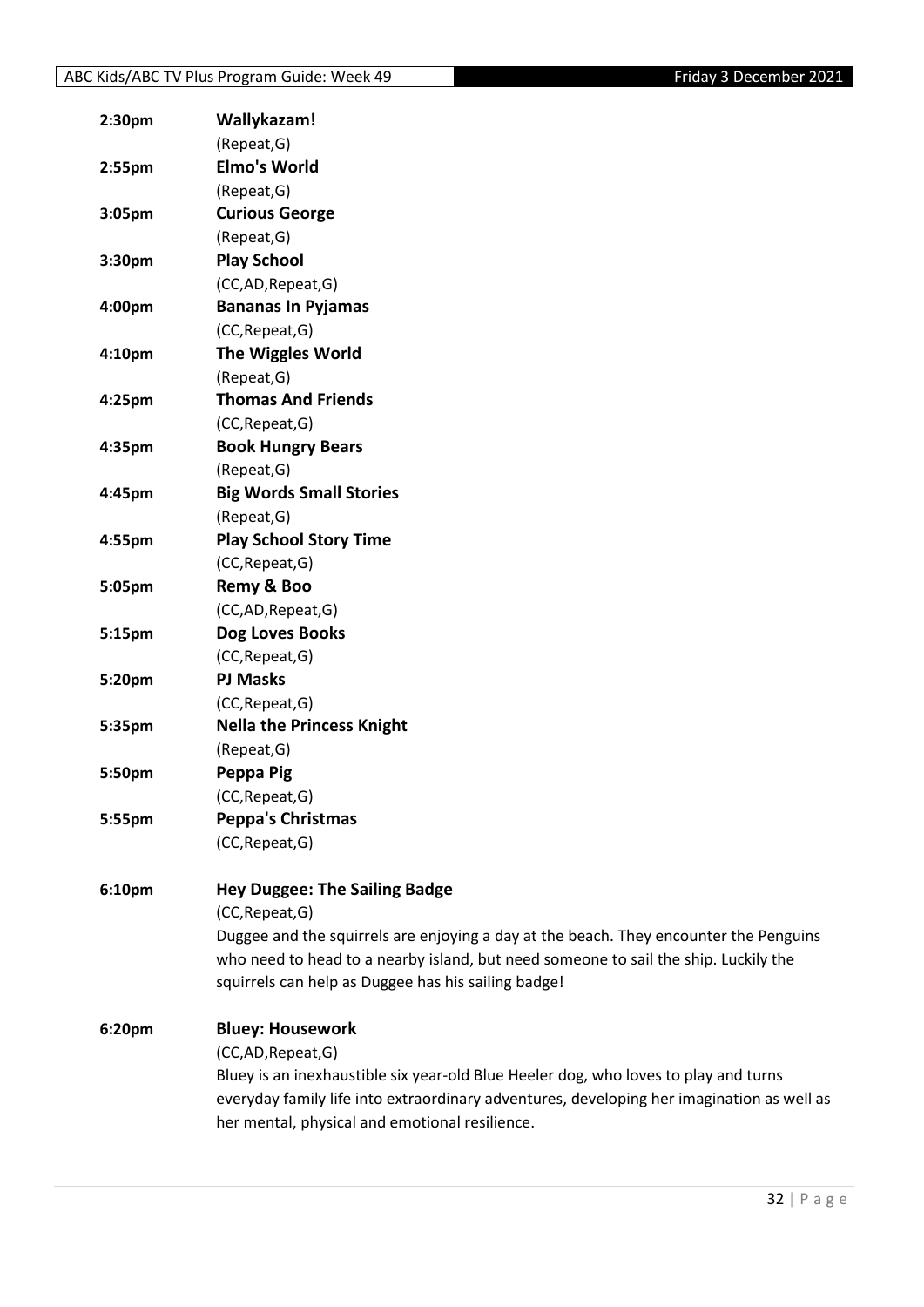| 6:25pm      | <b>Shaun The Sheep: Scrumping</b><br>(CC, Repeat, G)<br>Shaun's attempts to get his hands on some apples from a tree overhanging the Naughty                                                                                      |
|-------------|-----------------------------------------------------------------------------------------------------------------------------------------------------------------------------------------------------------------------------------|
|             | Pigs' yard soon escalates into all out war between sheep and pigs.                                                                                                                                                                |
| 6:40pm      | Andy's Prehistoric Adventures: Leptictidium And Fig<br>(CC, Repeat, G)                                                                                                                                                            |
|             | Andy searches for the tiny Leptictidium, a furry mammal that used to bounce around the<br>forests of Europe fifty million years ago.                                                                                              |
| 7:00pm      | Dino Dana: The Sound of Dinosaurs Part II<br>(CC,AD, Repeat, G)                                                                                                                                                                   |
|             | When Saara is worried that she's going to fail a science test on dinosaur names, Dana<br>helps her learn the names through the power of song in this fantasy musical<br>extravaganza.                                             |
| 7:15pm      | <b>Odd Squad: Running on Empty Part One</b><br>(Repeat, G)                                                                                                                                                                        |
|             | On the way to deliver a baby blob to The Big O in London, the Mobile Unit van runs out                                                                                                                                            |
|             | of fuel. The team must refuel quickly, before the baby blob's big brother completely                                                                                                                                              |
|             | blobs London as it searches for its little brother.                                                                                                                                                                               |
| 7:30pm      | Spicks And Specks: Sophie Brous, Rusty Berther, Rob McComb, Dave O'Neil                                                                                                                                                           |
|             | (CC, Repeat, PG)<br>Adam, Myf and Alan are joined by Rob McComb, Sophie Brous, Rusty Berther and Dave<br>O'Neil.                                                                                                                  |
| 8:00pm      | <b>Hard Quiz</b>                                                                                                                                                                                                                  |
|             | (CC, Repeat, PG)                                                                                                                                                                                                                  |
|             | Four brave contestants put themselves under the #HardQuiz spotlight for a chance to<br>win Tom Gleeson's Big Brass Mug. Tonight's expert topics: Strictly Ballroom, the<br>Australian Light Horse, the Bee Gees and Breaking Bad. |
| 8:30pm      | <b>Movie: My Girl</b>                                                                                                                                                                                                             |
| *ABC Linear | (1991, PG)                                                                                                                                                                                                                        |
| Premiere*   | A tender coming-of-age story that follows Vada, an 11-year-old girl learning about love<br>and loss as her life changes during the summer of 1972.                                                                                |
| 10:10pm     | Doctor Who: The Time Of The Doctor                                                                                                                                                                                                |
|             | (CC, Repeat, PG, This program is rated PG, parental guidance is recommended for viewers<br>under fifteen years.)                                                                                                                  |
|             | The Doctor must sacrifice everything to save a town called Christmas from the Time<br>Lord's greatest enemies.                                                                                                                    |

ABC Kids/ABC TV Plus Program Guide: Week 49 Friday 3 December 2021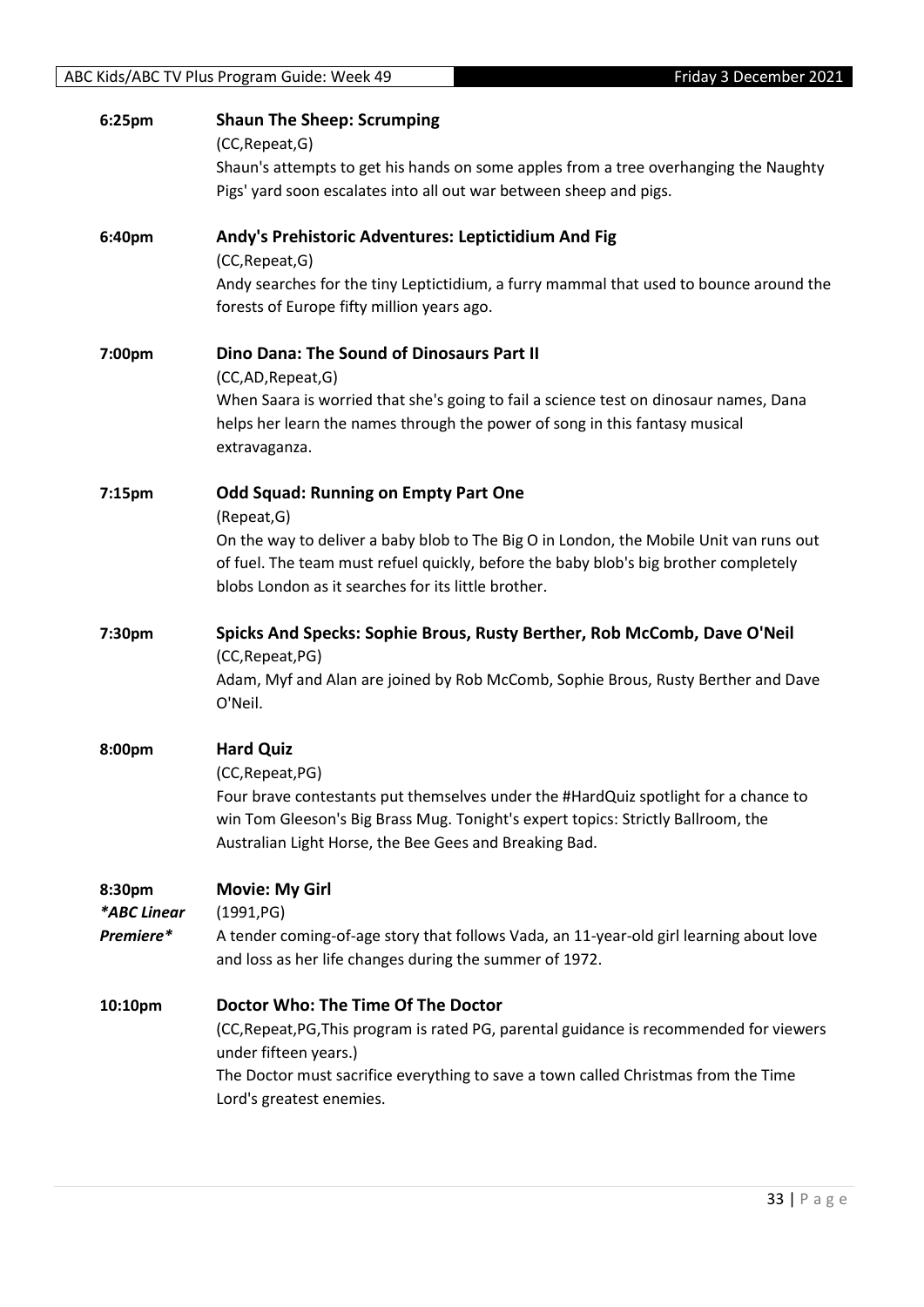| 11:10pm | Jaimen Hudson: From Sky To Sea<br>(Repeat)                                                                                                                                                                                                                                                                           |
|---------|----------------------------------------------------------------------------------------------------------------------------------------------------------------------------------------------------------------------------------------------------------------------------------------------------------------------|
|         | Challenging stereotypes, this inspiring film combines a profoundly moving human<br>interest story with adventure and stunning wildlife.                                                                                                                                                                              |
| 12:15am | <b>Art Works</b><br>(CC, Repeat)<br>Art Works is dedicated to exploring the full spectrum of the arts in Australia. Hosted by<br>arts broadcaster Namila Benson, Art Works will reset the national artistic conversation<br>featuring a palette of ideas for everyone.                                               |
| 12:40am | Anh's Brush With Fame: Kylie Kwong<br>(CC, Repeat, G)<br>Anh paints celebrity chef Kylie Kwong, who was born to cook. She shares stories from her<br>childhood in suburban Sydney and deeply spiritual return to her ancestral village in<br>China.                                                                  |
| 1:10am  | Live At The Apollo<br>(CC, Repeat, M, Coarse Language, Sexual References)<br>In this special festive edition, the funny and fabulous Sarah Millican introduces king of<br>the one-liner Gary Delaney, the effervescent Laura Lexx and the incredibly sharp Ahir<br>Shah to the stage.                                |
| 2:00am  | Would I Lie To You?: Clive Anderson, Miranda Hart, Jason Manford, Claudia<br>Winkelman<br>(CC, Repeat, PG)<br>Claudia Winkleman, Jason Manford, Miranda Ross, Clive Anderson join team captains<br>David Mitchell and Lee Mack to hoodwink their opponents with absurd facts and<br>plausible lies about themselves. |
| 2:30am  | <b>Sick of It: The Biscuit</b><br>(CC, Repeat, M, Coarse Language)<br>When Norma hires a young care worker called Ruby to replace Karl, his self-esteem takes<br>a battering. He takes solace by bingeing on biscuits before attempting to dislodge Ruby<br>in Norma's affections.                                   |
| 2:50am  | <b>Community: Pascal's Triangle Revisited</b><br>(CC, Repeat, PG)<br>As the end of the school year at Greendale finds Jeff at the apex of a romantic triangle,<br>Annie ponders an offer to move away with her hacky-sack-playing boyfriend, while Troy<br>looks for a new place to live.                            |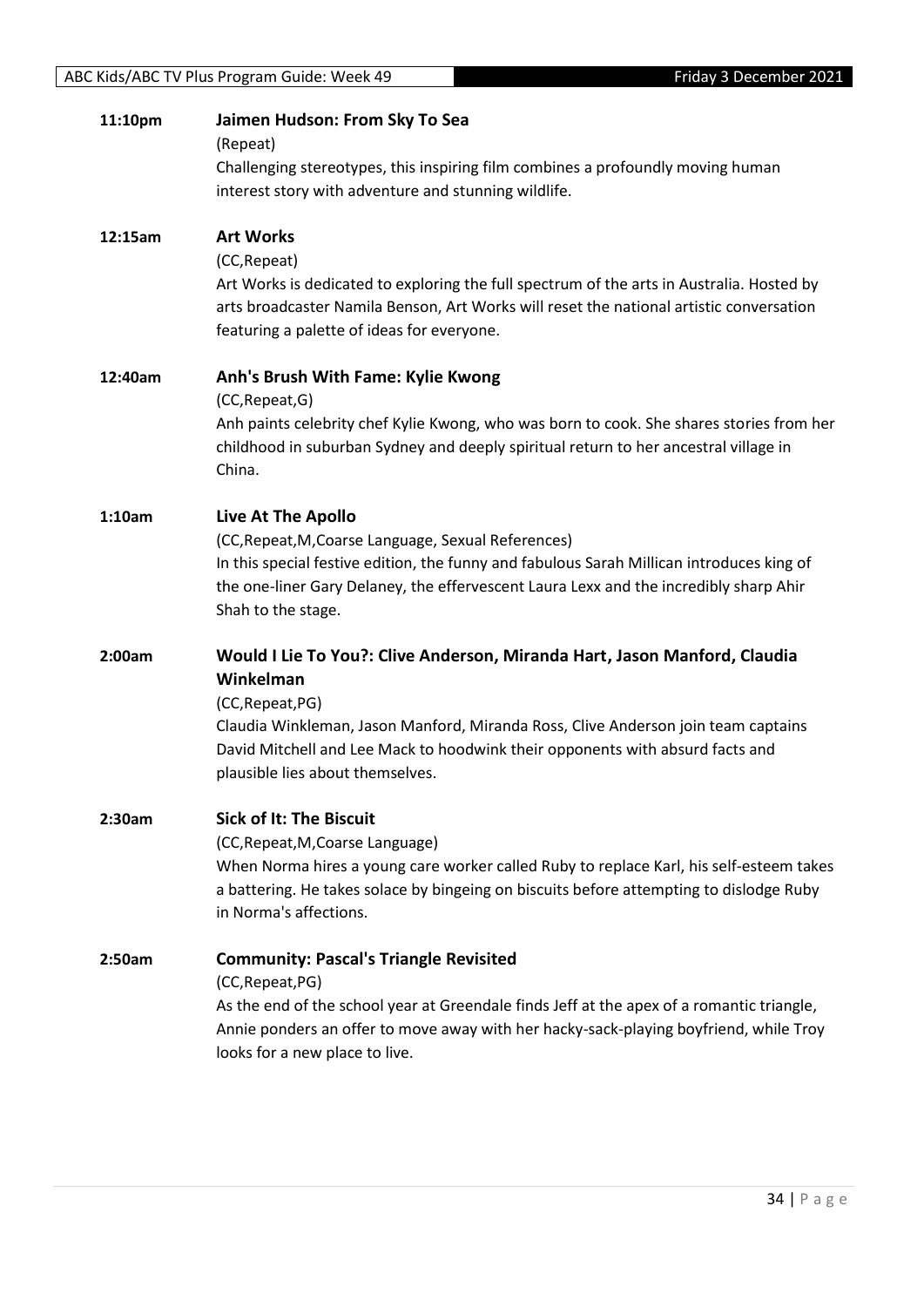| 3:15am | <b>Parks and Recreation: Freddy Spaghetti</b><br>(Repeat, PG)<br>When Ben prevents Leslie from holding a children's concert, she takes matters into her<br>own hands. Mark makes some big decisions about his life, and Andy gets some<br>unexpected romantic attention. |
|--------|--------------------------------------------------------------------------------------------------------------------------------------------------------------------------------------------------------------------------------------------------------------------------|
| 3:35am | <b>ABC News Update</b><br>(Repeat)<br>The headlines from ABC News, updating you on the day's top stories from across<br>Australia and around the world.                                                                                                                  |
| 3:40am | ABC TV Plus Programs Resume At 7.30pm<br>ABC TV Plus programs resume at 7.30pm, offering an unrivalled mix of scripted and non-<br>scripted comedy and entertainment shows every night. (Soundtrack provided by ABC                                                      |

Jazz. Playlist details at abc.net.au/jazz).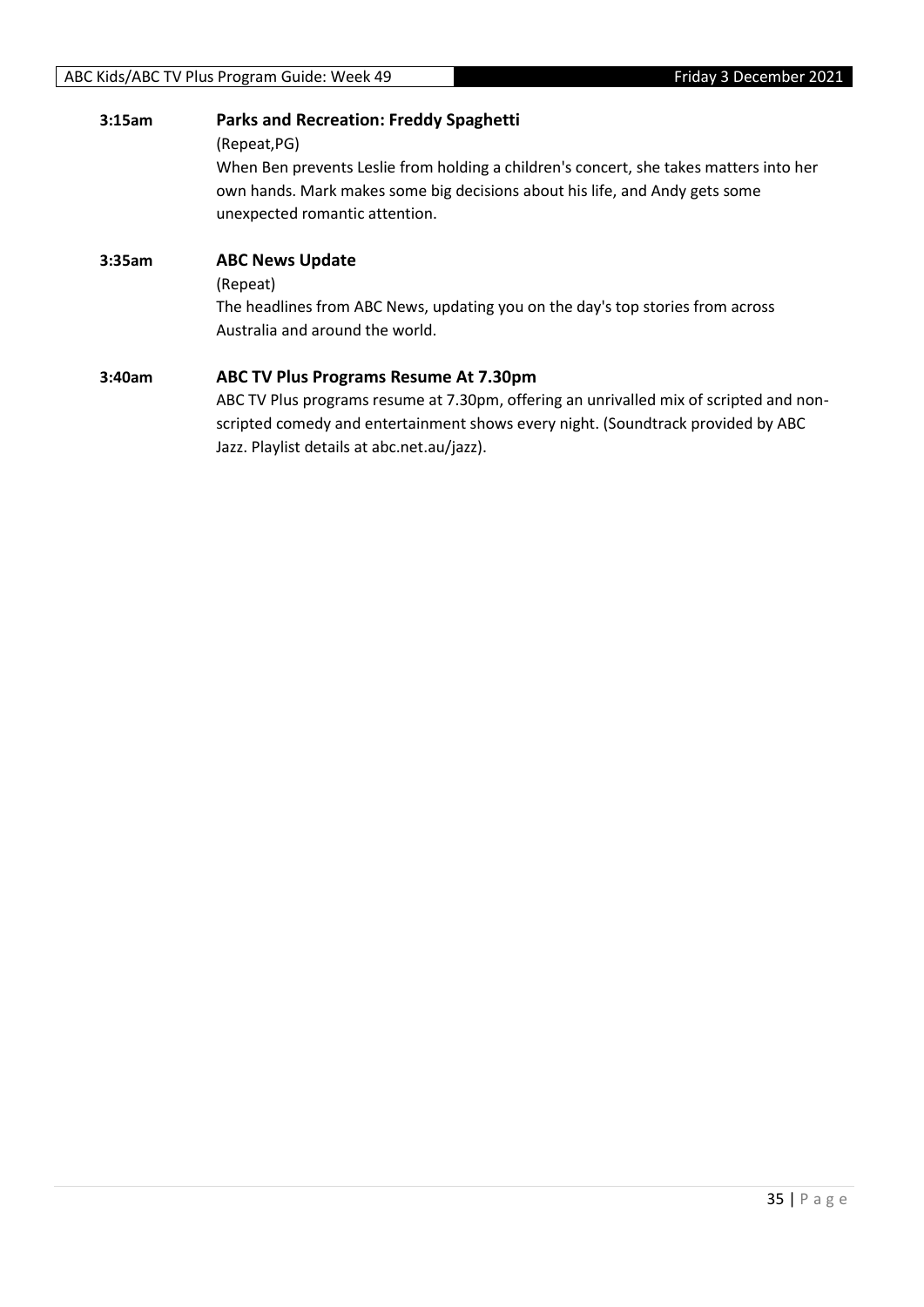#### <span id="page-35-0"></span>**Saturday, 4 December 2021**

| 5:05am | <b>Five Minutes More</b>            |
|--------|-------------------------------------|
|        | (CC, Repeat, G)                     |
| 5:10am | <b>Sarah And Duck</b>               |
|        | (Repeat, G)                         |
| 5:20am | <b>The Hive</b>                     |
|        | (Repeat, G)                         |
| 5:30am | <b>Digby Dragon</b>                 |
|        | (Repeat, G)                         |
| 5:40am | Ready, Jet, Go!                     |
|        | (CC, Repeat, G)                     |
| 5:55am | <b>Little Ted's Big Adventure</b>   |
|        | (CC, Repeat, G)                     |
| 6:00am | <b>Sesame Street</b>                |
|        | (CC, Repeat, G)                     |
| 6:25am | <b>Pingu In The City</b>            |
|        | (Repeat, G)                         |
| 6:35am | <b>Dinosaur Train</b>               |
|        | (Repeat, G)                         |
| 6:45am | <b>Peter Rabbit</b>                 |
|        | (CC, Repeat, G)                     |
| 7:00am | <b>Charlie And Lola</b>             |
|        | (CC, Repeat, G)                     |
| 7:10am | <b>Go Jetters</b>                   |
|        | (CC, Repeat, G)                     |
| 7:25am | <b>Love Monster</b>                 |
|        | (Repeat, G)                         |
| 7:35am | <b>Tish Tash</b>                    |
|        | (CC, AD, G)                         |
| 7:40am | <b>The Wonder Gang</b>              |
|        | (Repeat, G)                         |
| 7:55am | Peppa Pig                           |
|        | (CC, Repeat, G)                     |
| 8:00am | <b>Bluey</b>                        |
|        | (CC,AD,G)                           |
| 8:10am | <b>Milo</b>                         |
|        | (CC,AD,G)                           |
| 8:20am | <b>The Adventures Of Paddington</b> |
|        | (CC,AD,Repeat,G)                    |
| 8:35am | <b>Kiddets</b>                      |
|        | (CC, Repeat, G)                     |
| 8:45am | <b>Bananas In Pyjamas</b>           |
|        | (CC, Repeat, G)                     |
|        |                                     |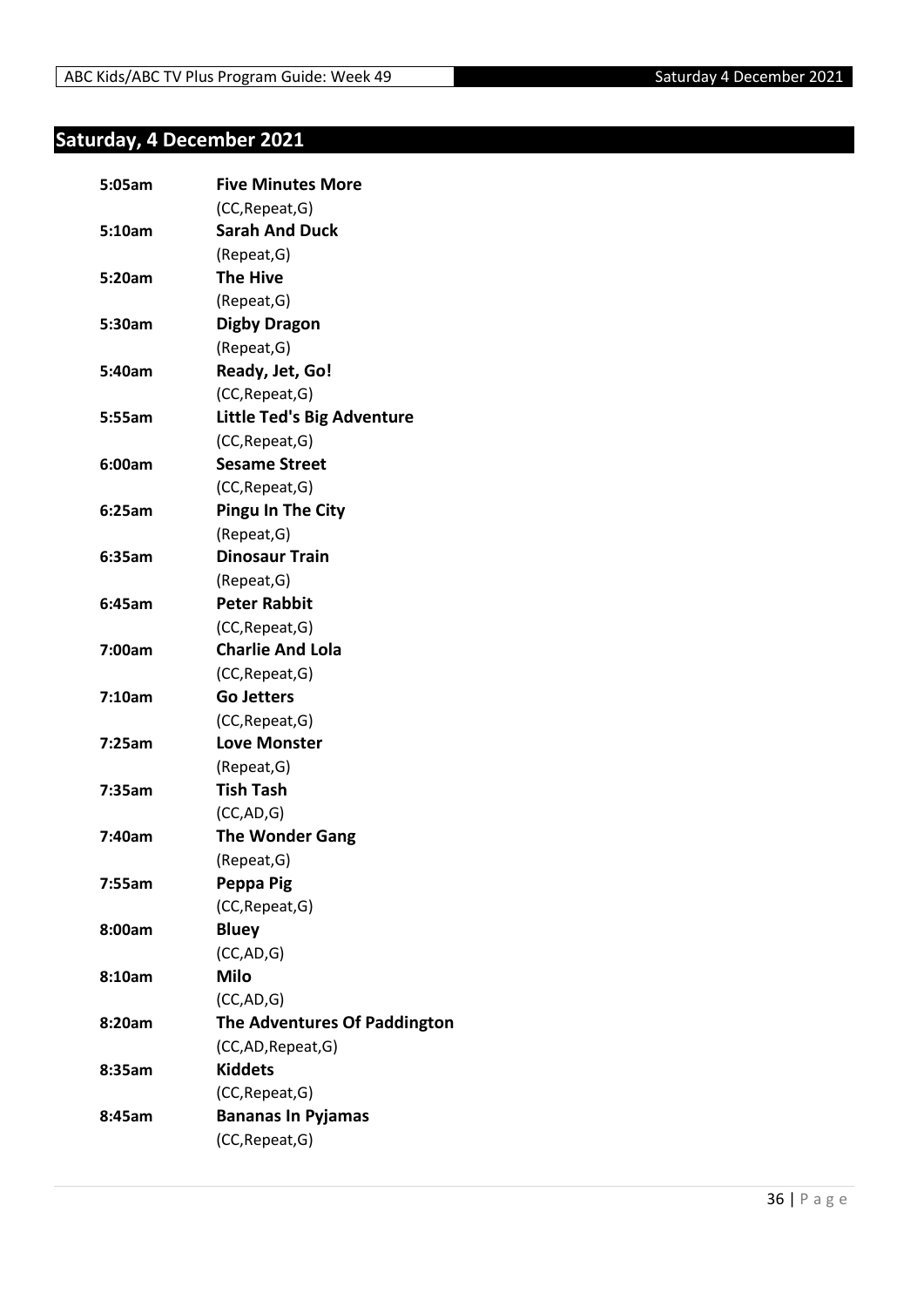| 9:00am             | <b>Play School</b>                      |
|--------------------|-----------------------------------------|
|                    | (CC,AD, Repeat, G)                      |
| 9:30am             | <b>Sesame Street</b>                    |
|                    | (CC, Repeat, G)                         |
| 10:00am            | <b>Ready, Steady, Wiggle!</b>           |
|                    | (CC, Repeat, G)                         |
| 10:15am            | Pablo                                   |
|                    | (Repeat, G)                             |
| 10:30am            | <b>Becca's Bunch</b>                    |
|                    | (CC, Repeat, G)                         |
| 10:40am            | hoopla doopla!                          |
|                    | (CC, Repeat, G)                         |
| 10:55am            | <b>Daniel Tiger's Neighbourhood</b>     |
|                    | (Repeat, G)                             |
| 11:05am            | <b>Baby Jake</b>                        |
|                    | (CC, Repeat, G)                         |
| 11:20am            | <b>Twirlywoos</b>                       |
|                    | (Repeat, G)                             |
| 11:35am            | <b>Big Words Small Stories</b>          |
|                    | (Repeat, G)                             |
| 11:40am            | <b>Sally &amp; Possum</b>               |
|                    | (CC, Repeat, G)                         |
| 12:00pm            | <b>Teletubbies</b>                      |
|                    | (CC, Repeat, G)                         |
| 12:10pm            | In The Night Garden                     |
|                    | (CC, Repeat, G)                         |
| 12:40pm            | <b>Tik Tak</b>                          |
|                    | (Repeat, G)                             |
| 12:45pm            | <b>Guess How Much I Love You</b>        |
|                    | (CC, Repeat, G)                         |
| 1:05pm             | <b>Buddi</b>                            |
|                    | (AD, Repeat, G)                         |
| 1:10 <sub>pm</sub> | <b>Hoot Hoot Go!</b>                    |
|                    | (CC, Repeat, G)                         |
| 1:15 <sub>pm</sub> | <b>Bing</b>                             |
|                    | (Repeat, G)                             |
| 1:25 <sub>pm</sub> | <b>Miffy's Adventures Big and Small</b> |
|                    | (Repeat, G)                             |
| 1:40pm             | <b>Noddy Toyland Detective</b>          |
|                    | (CC, Repeat, G)                         |
| 1:55pm             | <b>Rusty Rivets</b>                     |
|                    | (CC, Repeat, G)                         |
| 2:05pm             | <b>Bob The Builder</b>                  |
|                    | (CC, Repeat, G)                         |
| 2:20pm             | <b>Get Grubby TV</b>                    |
|                    | (CC, Repeat, G)                         |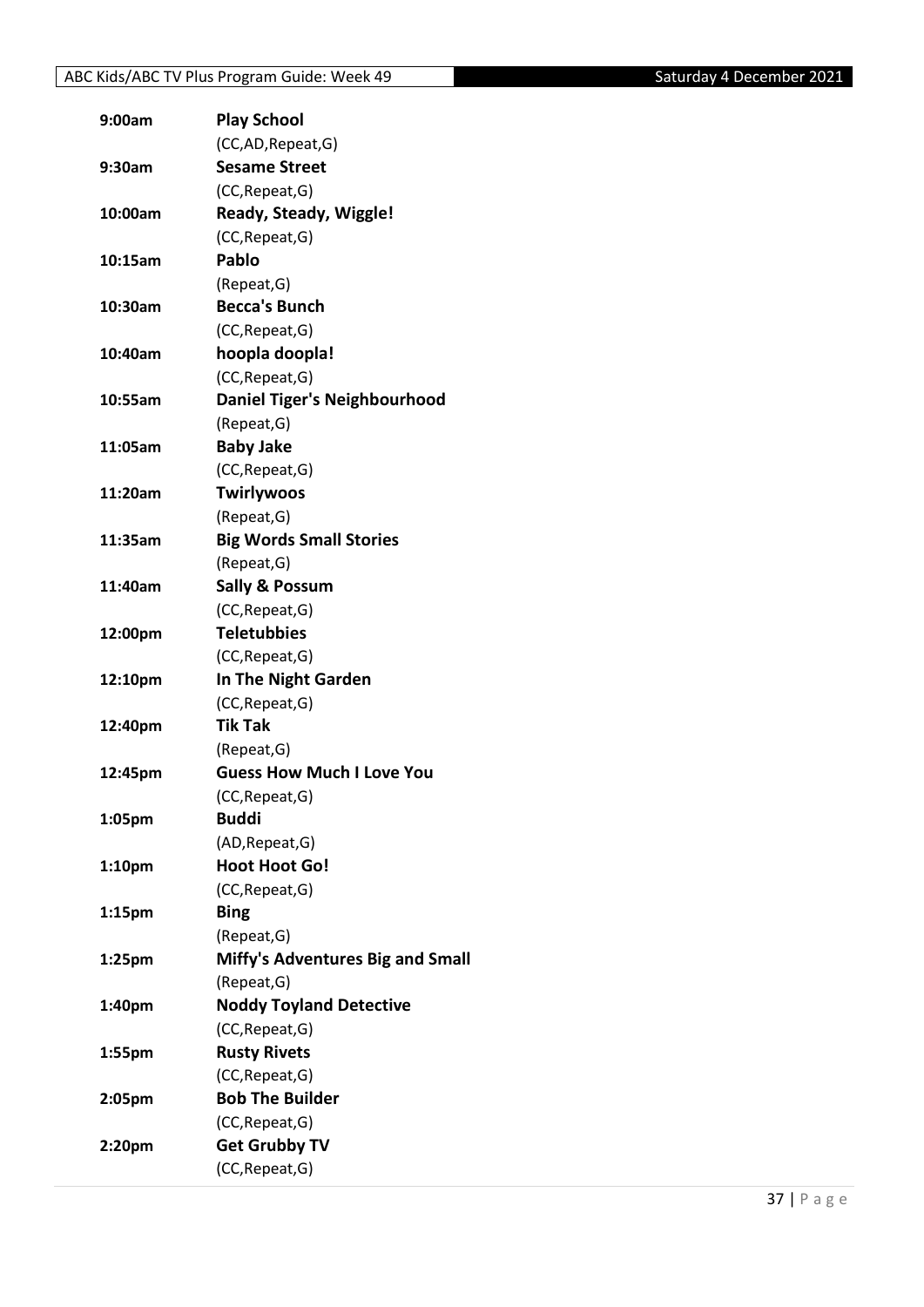| 2:30 <sub>pm</sub> | Wallykazam!                                                                                |
|--------------------|--------------------------------------------------------------------------------------------|
|                    | (Repeat, G)                                                                                |
| 2:55pm             | <b>Elmo's World</b>                                                                        |
|                    | (Repeat, G)                                                                                |
| 3:00pm             | <b>Arthur</b>                                                                              |
|                    | (Repeat, G)                                                                                |
| 3:30pm             | <b>Play School</b>                                                                         |
|                    | (CC,AD,Repeat,G)                                                                           |
| 4:00pm             | <b>Bananas In Pyjamas</b>                                                                  |
|                    | (CC, Repeat, G)                                                                            |
| 4:10pm             | <b>The Wiggles World</b>                                                                   |
|                    | (Repeat, G)                                                                                |
| 4:25pm             | <b>Thomas And Friends</b>                                                                  |
|                    | (CC, Repeat, G)                                                                            |
| 4:35pm             | <b>Book Hungry Bears</b>                                                                   |
|                    | (Repeat, G)                                                                                |
| 4:45pm             | <b>Big Words Small Stories</b>                                                             |
|                    | (Repeat, G)                                                                                |
| 4:55pm             | <b>Play School Story Time</b>                                                              |
|                    | (CC, Repeat, G)                                                                            |
| 5:05pm             | Remy & Boo                                                                                 |
|                    | (CC,AD,Repeat,G)                                                                           |
| 5:15pm             | Dog Loves Books                                                                            |
|                    | (CC, Repeat, G)                                                                            |
| 5:20pm             | <b>PJ Masks</b>                                                                            |
|                    | (CC, Repeat, G)                                                                            |
| 5:35pm             | <b>Nella the Princess Knight</b>                                                           |
|                    | (Repeat, G)                                                                                |
| 5:50pm             | Peppa Pig                                                                                  |
|                    | (CC, Repeat, G)                                                                            |
| 5:55pm             | <b>Bob The Builder</b>                                                                     |
|                    | (CC, Repeat, G)                                                                            |
|                    |                                                                                            |
| 6:10pm             | <b>Hey Duggee: The Key Badge</b><br>(CC, Repeat, G)                                        |
|                    |                                                                                            |
|                    | Roly is digging in the garden when his spade suddenly hits something. It's a key, but what |
|                    | does it do? Duggee has his key badge, so the squirrels go on an adventure to work out      |
|                    | what the key opens and what could be inside.                                               |
| 6:20pm             | <b>Bluey: Pass the Parcel</b>                                                              |
|                    | (CC,AD,Repeat,G)                                                                           |
|                    | Bluey is an inexhaustible six year-old Blue Heeler dog, who loves to play and turns        |
|                    | everyday family life into extraordinary adventures, developing her imagination as well as  |
|                    | her mental, physical and emotional resilience.                                             |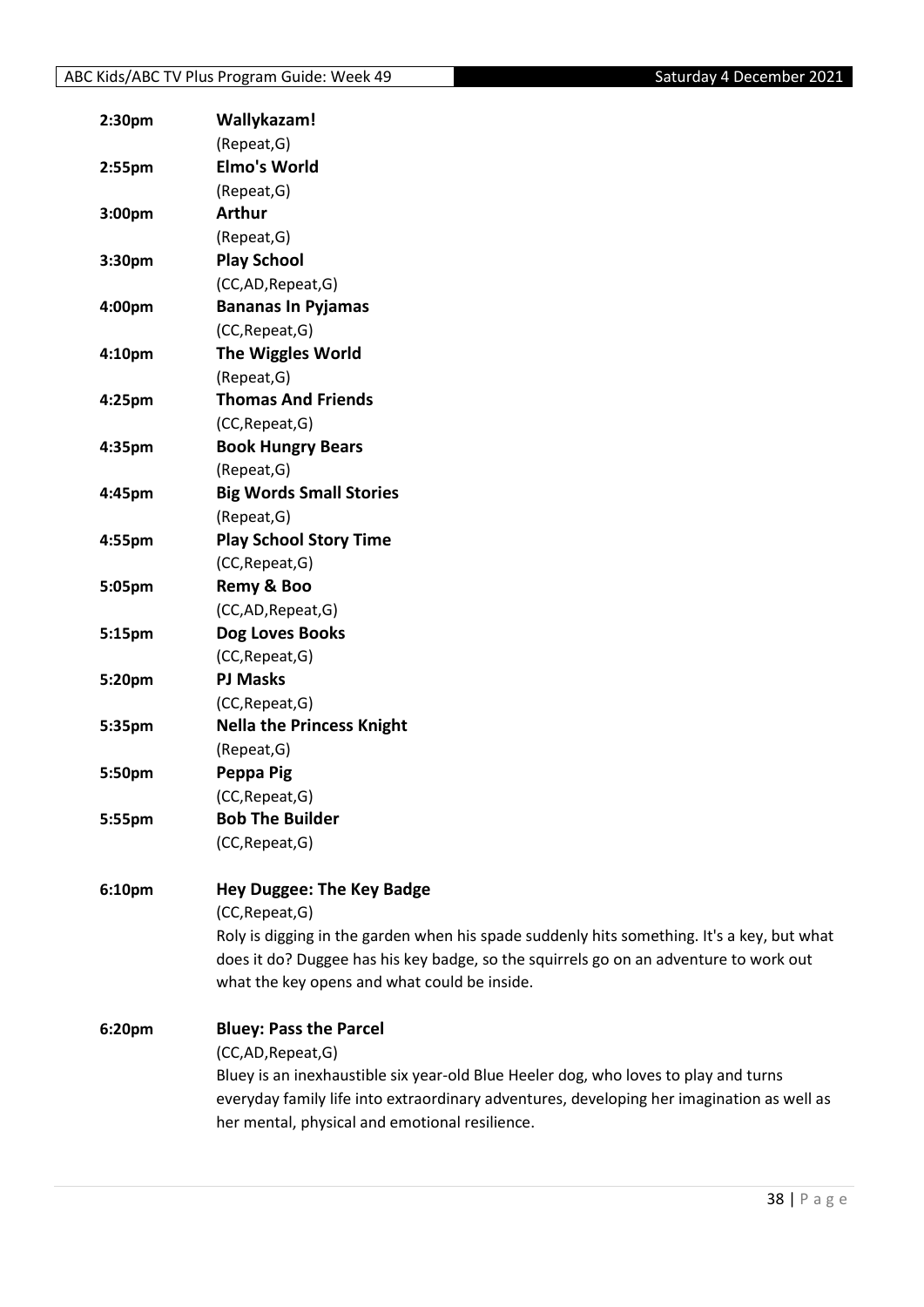| ABC Kids/ABC TV Plus Program Guide: Week 49<br>Saturday 4 December 2021 |                                                                                                      |  |
|-------------------------------------------------------------------------|------------------------------------------------------------------------------------------------------|--|
| 6:30pm                                                                  | <b>Quentin Blake's Clown</b>                                                                         |  |
|                                                                         | (G)                                                                                                  |  |
|                                                                         | The adventures of a little toy clown who has been thrown away. On Christmas Eve,                     |  |
|                                                                         | Clown goes on an exciting journey to find a new home for himself and his friends.                    |  |
| 7:00pm                                                                  | <b>Grace's Amazing Machines: Forestry Machines</b>                                                   |  |
|                                                                         | (CC,AD,Repeat,G)                                                                                     |  |
|                                                                         | Motorbike rider Grace shows off three machines used in sustainable forests.                          |  |
| 7:15pm                                                                  | <b>Sir Mouse: Ferocious Dragon</b>                                                                   |  |
|                                                                         | (CC,AD,Repeat,G)                                                                                     |  |
|                                                                         | Prince hypnotises Dragon and orders her to be ferocious. When Prince cannot get her                  |  |
|                                                                         | out of her trance, Dragon starts terrorising the neighbourhood.                                      |  |
| 7:30pm                                                                  | Spicks And Specks: Luke McGregor, Kate McLennan, Kate Ceberano & Mitch<br><b>Tambo</b>               |  |
|                                                                         |                                                                                                      |  |
|                                                                         | (CC, Repeat, PG)<br>Kate Ceberano, Mitch Tambo, Luke McGregor and Kate McLennan guest star in a show |  |
|                                                                         | that features howling dingoes, dim sims on a turntable, You're the Voice sung in                     |  |
|                                                                         | Gamilaraay and the beautiful sounds of the West African kora.                                        |  |
| 8:20pm                                                                  | Live At The Apollo: Tom Allen, Rosie Jones and Kae Kurd                                              |  |
|                                                                         | (CC, Repeat, M, Coarse Language, Sexual References)                                                  |  |
|                                                                         | This episode of Live at the Apollo, is hosted by the inimitable Tom Allen who introduces             |  |
|                                                                         | the fantastic Rosie Jones and the wonderful Kae Kurd to the world-famous Apollo stage.               |  |
| 9:05pm                                                                  | Whose Line Is It Anyway?: Wil Wheaton                                                                |  |
|                                                                         | (CC, Repeat, M, Coarse Language)                                                                     |  |
|                                                                         | Aisha Tyler Wayne Brady, Ryan Stiles and Colin Mochrie along with guest performer Gary               |  |
|                                                                         | Anthony Williams and guest star from TV's Star Trek: The Next Generation and Big Bang                |  |
|                                                                         | Theory, Wil Wheaton                                                                                  |  |
| 9:25pm                                                                  | Whose Line Is It Anyway?: Chris Jericho                                                              |  |
|                                                                         | (CC, Repeat, M, Coarse Language, Sexual References)                                                  |  |
|                                                                         | Aisha Tyler hosts regulars Wayne Brady, Ryan Stiles and Colin Mochrie along with guest               |  |
|                                                                         | performer Gary Anthony Williams and star guest WWE wrestling champion Chris Jericho.                 |  |
| 9:50pm                                                                  | <b>TBA</b>                                                                                           |  |
| 10:20pm                                                                 | <b>Schitt's Creek: RIP Moira Rose</b>                                                                |  |
|                                                                         | (CC, Repeat, PG)                                                                                     |  |
|                                                                         | A rumour of Moira's death surfaces online; Roland asks Johnny to be Godfather to his                 |  |
|                                                                         | child.                                                                                               |  |
|                                                                         |                                                                                                      |  |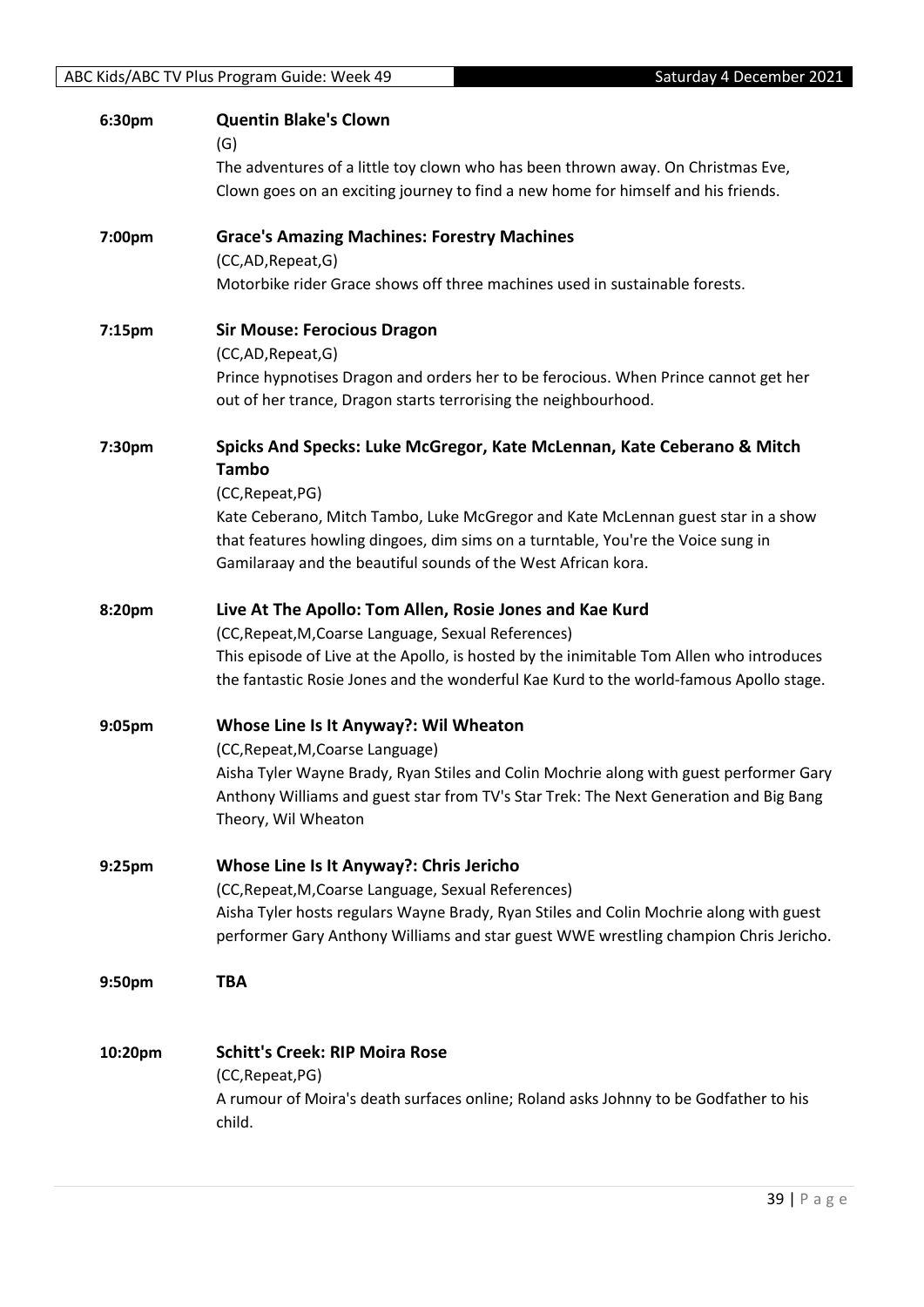| 10:45pm | <b>Schitt's Creek: Open Mic</b><br>(CC, Repeat, PG)<br>David and Patrick throw an open mic night at Rose Apothecary, while Johnny and Stevie<br>begin re-branding the motel.                                                                                                                     |
|---------|--------------------------------------------------------------------------------------------------------------------------------------------------------------------------------------------------------------------------------------------------------------------------------------------------|
| 11:05pm | Catastrophe<br>(CC, Repeat, M, Coarse Language, Sexual References)<br>Can a visit from Rob's sister inspire a new approach to life? Sharon is unconvinced, but<br>has her own worries at school.                                                                                                 |
| 11:35pm | <b>GameFace: Prank</b><br>(CC, Repeat, MA, Coarse Language)<br>Marcella takes her driving test and goes on a date with her driving instructor Jon.<br>Marcella visits her Mum and finds her ex, Simon, in a compromising position. Neighbour<br>Linda tells Marcella she's being followed.       |
| 12:00am | <b>Unprotected Sets: Jessa Reed</b><br>(CC, Repeat, M, Adult Themes, Coarse Language, Drug References, Sexual References)<br>Jessa's life took a turn when she became addicted to crystal meth. Through her recovery<br>from her addiction, she found her way to her passion of stand-up comedy. |
| 12:25am | <b>Red Dwarf: Can Of Worms</b><br>(CC, Repeat, M, Sexual References)<br>Cat takes time off from being in love with himself to fall head over heels in love with a<br>lady Cat with a big secret.                                                                                                 |
| 12:55am | Escape From The City: Macleay Valley NSW: The Hoskinsons<br>(CC,AD,Repeat,G)<br>Join the house hunt as presenter Dean Ipaviz takes Mark and Phil on a tour of real estate<br>in NSW's Macleay Valley. It might just be the mystery house that ticks all the boxes.                               |
| 1:55am  | <b>Stuffed</b><br>(Repeat, M, Adult Themes)<br>Taxidermist Peter Murphy loves his mother, so when she dies he can't bear to live<br>without her and does all that he can to keep her with him.                                                                                                   |
| 2:15am  | <b>ABC News Update</b><br>(Repeat)<br>The headlines from ABC News, updating you on the day's top stories from across<br>Australia and around the world.                                                                                                                                          |